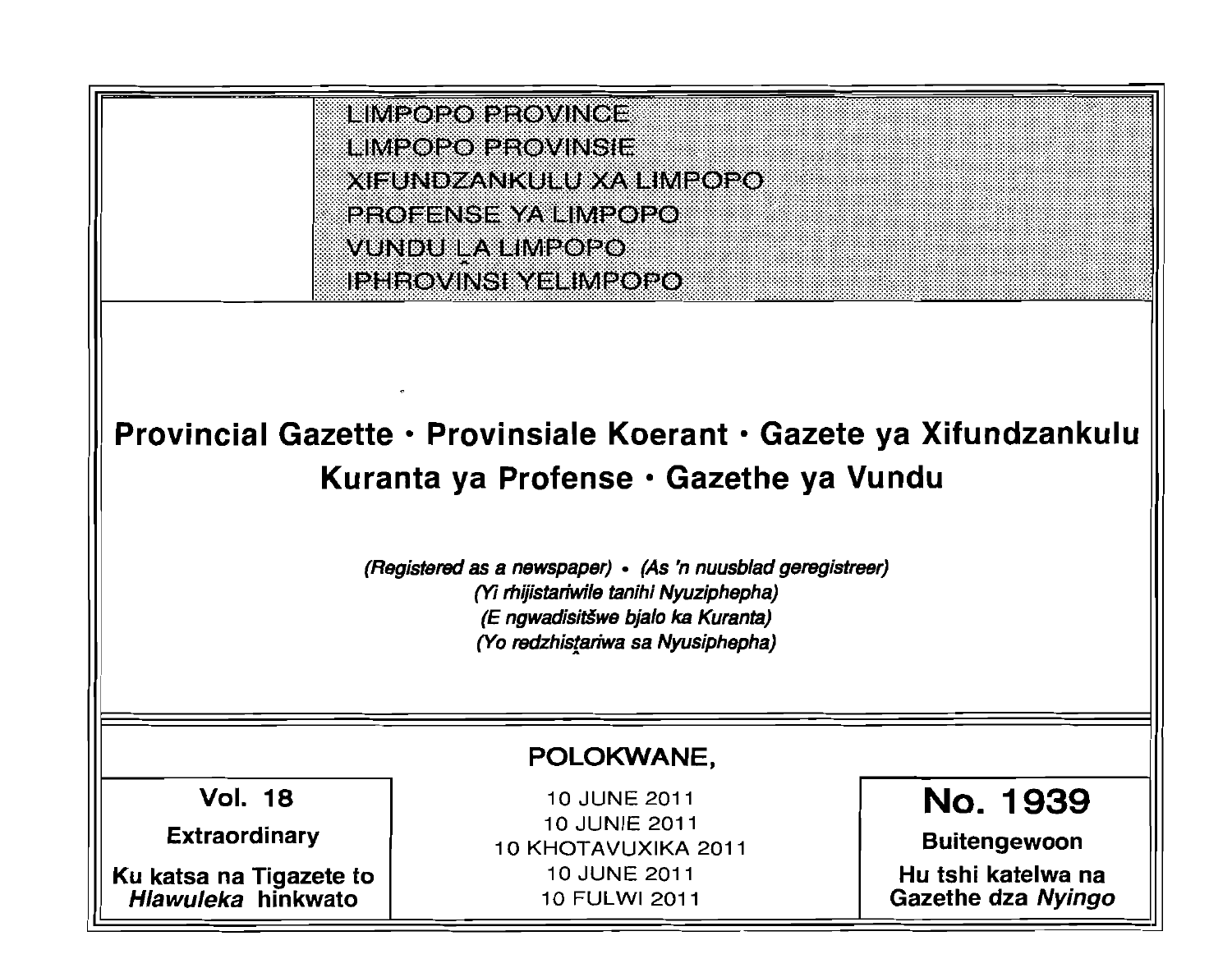# IMPORTANT NOTICE

The Government Printing Works will not be held responsible for faxed documents not received due to errors on the fax machine or faxes received which are unclear or incomplete. Please be advised that an "OK" Slip, received from a fax machine, will not be accepted as proof that documents were received by the GPW for printing. If documents are faxed to the GPW it will be the sender's responsibility to phone and confirm that the documents were received in good order.

Furthermore the Government Printing Works will also not be held responsible for cancellations and amendments which have not been done on original documents received from clients.

# CONTENTS ·INHOUD

| No. |                                                     | Page<br>No. | Gazette<br>No. |
|-----|-----------------------------------------------------|-------------|----------------|
|     | <b>PROVINCIAL NOTICE · PROVINSIALE KENNISGEWING</b> |             |                |
|     |                                                     |             | 1939           |
|     |                                                     |             | 1939           |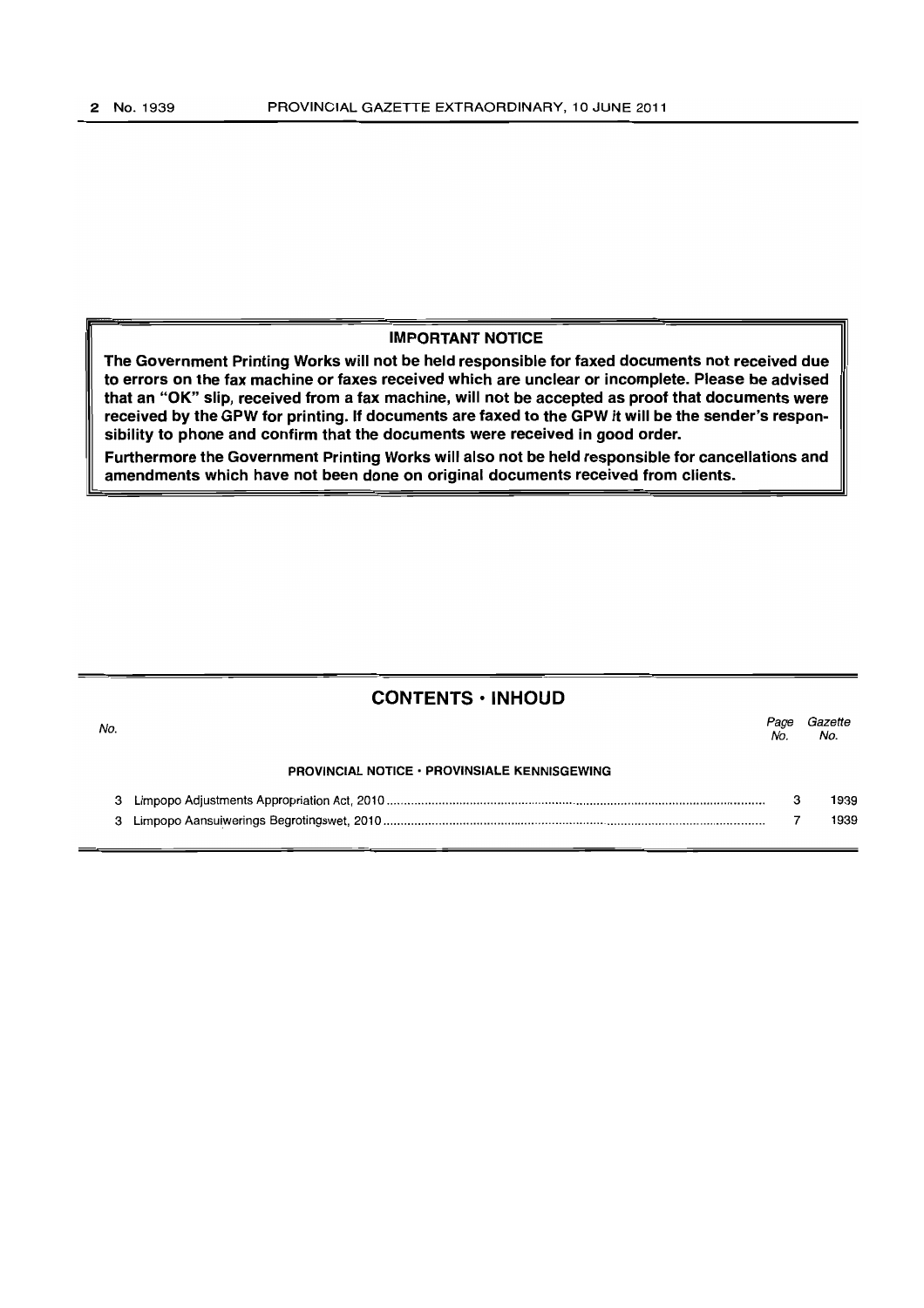# PROVINCIAL NOTICE PROVINSIALE KENNISGEWING

No.3

# **10** June **2011**

**ASSENTED** .: .............. ~ .... ~. *:'tJ.* /!).OJ *0* PAEMIE~·1 ... f..: ...... (. ......

# **ACT**

To appropriate adjusted amounts of money from the Provincial Revenue Fund for the requirements of the province in respect of the financial year ending 31 March 2011; and to provide for matters connected therewith.

# PREAMBLE

WHEREAS section 226 (2) of the Constitution of the Republic of South Africa, 1996 provides that money may be withdrawn from the Provincial Revenue Fund only in terms of an appropriation by a Provincial Act;

AND WHEREAS section 26 of the Public Finance Management Act. 1999 (Act NO.1 of 1999) provides that the Provincial legislature must appropriate money for each financial year for the requirements of the province;

# BE IT THEREFORE ENACTED by the Provincial Legislature as follows:-

# 1. Definitions

In this Act. unless the context indicates otherwise, any word or expression to which a meaning has been assigned in the Limpopo Appropriation Act, 2010 has the meaning assigned to it in that Act.

# 2. Appropriation of adjusted amounts of money for requirements of province

- (1) Adjusted appropriation by the Provincial legislature of money from the Provincial Revenue Fund for the requirements of the province in the 2010/11 financial year, to votes and main divisions within a vote, and for specific listed purposes, are set out in the Schedule.
- (2) The spending of appropriations contemplated is subject to the Public Finance Management Act. 1999 (Act No.1 of 1999).

# 3. Appropriation as listed specifically and exclusively

Despite the provisions of any law, appropriations to a vote or main division within a vote that are listed as specifically and exclusively appropriated in the Schedule may only be utilized for the purpose indicated and may not be used for any other purpose, unless a provincial Act amends or changes the purpose for which it was allocated.

# 4. Short title

This Act is called the Limpopo Adjustments Appropriation Act. 2010.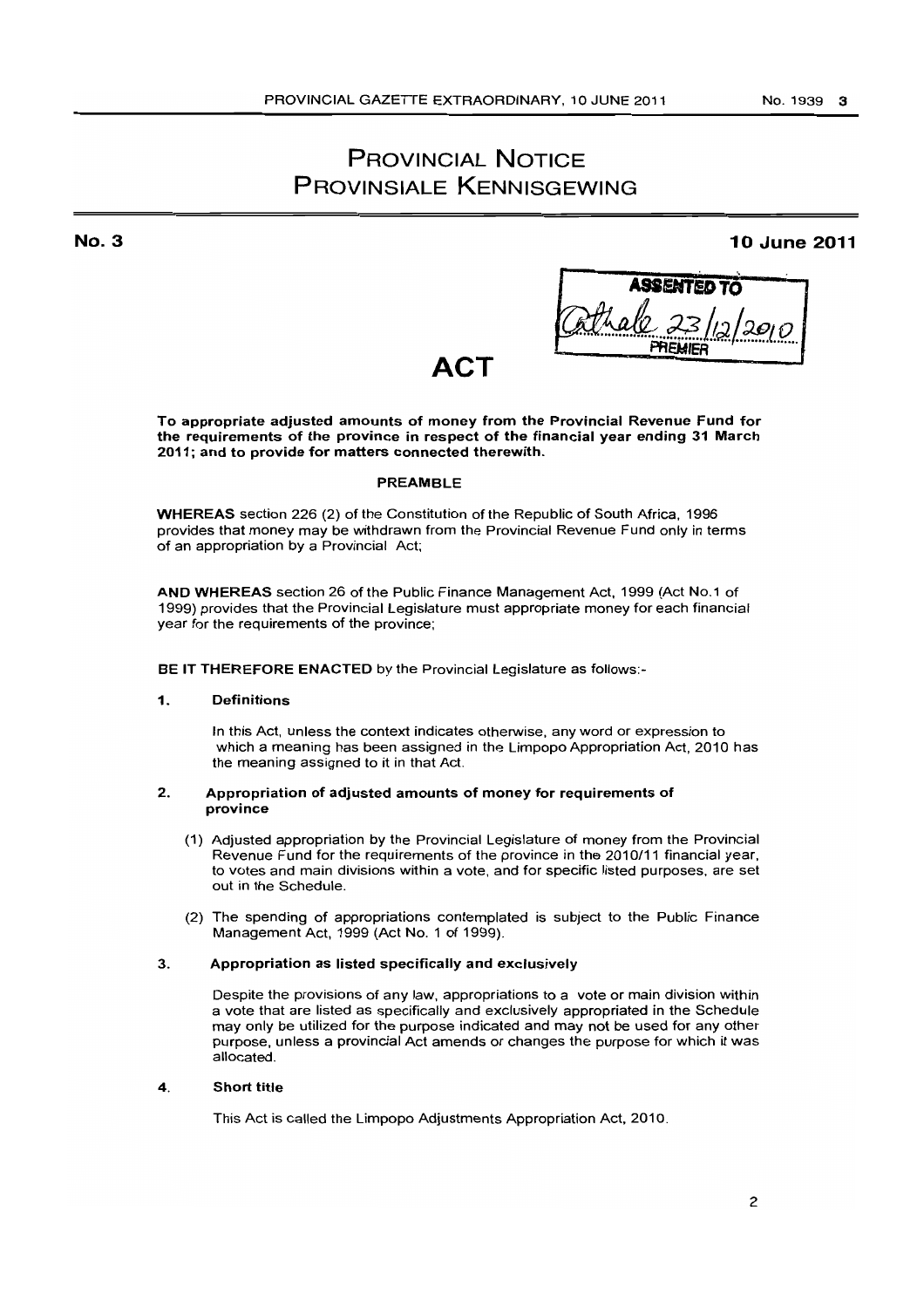|          | <b>SCHEDULE</b>                                                                                                                                                                                   |              |                                            |                              |              |                                   |                          |                           |  |  |  |
|----------|---------------------------------------------------------------------------------------------------------------------------------------------------------------------------------------------------|--------------|--------------------------------------------|------------------------------|--------------|-----------------------------------|--------------------------|---------------------------|--|--|--|
|          | Details of Vote                                                                                                                                                                                   |              | Details adjustments appropriation          |                              |              |                                   |                          |                           |  |  |  |
|          |                                                                                                                                                                                                   |              |                                            |                              |              |                                   | Payments for             | Payments<br>for           |  |  |  |
| Vote     |                                                                                                                                                                                                   | Total        | <b>Compensation of</b><br><b>Employees</b> | <b>Goods and</b><br>Services | Other        | Transfers and<br><b>Subsidies</b> | <b>Capital</b><br>Assots | <b>Hnancial</b><br>Assets |  |  |  |
|          |                                                                                                                                                                                                   | <b>R'000</b> | <b>R'000</b>                               | <b>R'000</b>                 | <b>R'000</b> | <b>R'000</b>                      |                          |                           |  |  |  |
| 1        | Office of the Premier                                                                                                                                                                             | (23, 720)    | (38, 983)                                  | 2,174                        |              | 6,289                             | 6,800                    |                           |  |  |  |
|          | AIM: To ensure good governance, intergrated planning and<br>sustainable development within the provincial administration by                                                                       |              |                                            |                              |              |                                   |                          |                           |  |  |  |
|          | assisting department to implement their management plans and<br>ensuring departments to implement their management plans and                                                                      |              |                                            |                              |              |                                   |                          |                           |  |  |  |
|          | ensuring there is transformation of public service and improved<br>service delivery                                                                                                               |              |                                            |                              |              |                                   |                          |                           |  |  |  |
|          |                                                                                                                                                                                                   |              |                                            |                              |              |                                   |                          |                           |  |  |  |
|          |                                                                                                                                                                                                   | (21, 153)    | (28, 377)                                  | (3,265)                      |              | 4,889                             | 5,600                    |                           |  |  |  |
|          | 2. Corporate Support                                                                                                                                                                              | (32, 333)    | (20, 806)                                  | (11, 927)                    |              | (800)                             | 1,200                    |                           |  |  |  |
|          |                                                                                                                                                                                                   | 29,766       | 10,200                                     | 17,366                       |              | 2,200                             |                          |                           |  |  |  |
| 2        | Provincial Legislature                                                                                                                                                                            | 19,375       | 4,436                                      | 14,189                       |              |                                   | 600                      | 150                       |  |  |  |
|          | AIM: To exercise oversight over the executive arm of government,                                                                                                                                  |              |                                            |                              |              |                                   |                          |                           |  |  |  |
|          | provide financial and administrative support to political parties<br>represented in the legislature and provide effective administrative<br>management and support to members of the legislature. |              |                                            |                              |              |                                   |                          |                           |  |  |  |
|          |                                                                                                                                                                                                   | 12,081       |                                            | 11,331                       |              |                                   | 600                      | 150                       |  |  |  |
|          |                                                                                                                                                                                                   |              |                                            |                              |              |                                   |                          |                           |  |  |  |
|          | 2. Remuneration of Political Office Bearers                                                                                                                                                       | 4,911        | 2,053                                      | 2,858                        |              |                                   |                          |                           |  |  |  |
|          | 3. Parliamentary Services (Operational &Institutional Support)                                                                                                                                    | 2,383        | 2,383                                      |                              |              |                                   |                          |                           |  |  |  |
| з        | Education                                                                                                                                                                                         | 626,069      | 494,768                                    | 184,964                      |              | (52, 110)                         | (1, 543)                 |                           |  |  |  |
|          | Aim: To equip the people of the province, through the provision<br>of quality life-long education and training, with the values,                                                                  |              |                                            |                              |              |                                   |                          |                           |  |  |  |
|          | knowledge and skills, that will enable them to fulfil a productive<br>role in society.                                                                                                            |              |                                            |                              |              |                                   |                          |                           |  |  |  |
|          |                                                                                                                                                                                                   |              |                                            |                              |              |                                   |                          |                           |  |  |  |
|          |                                                                                                                                                                                                   | 9,404        | 9,404                                      | 19,232                       |              |                                   | (19, 232)                |                           |  |  |  |
|          |                                                                                                                                                                                                   | 609,657      | 378,400                                    | 214,102                      |              |                                   | 17,155                   |                           |  |  |  |
|          |                                                                                                                                                                                                   | 735          |                                            |                              |              | 735                               |                          |                           |  |  |  |
|          |                                                                                                                                                                                                   |              |                                            |                              |              |                                   |                          |                           |  |  |  |
|          |                                                                                                                                                                                                   | 6,273        | 59,118                                     |                              |              | (52, 845)                         |                          |                           |  |  |  |
|          |                                                                                                                                                                                                   |              |                                            |                              |              |                                   |                          |                           |  |  |  |
|          |                                                                                                                                                                                                   |              | 47,836                                     | (47, 836)                    |              |                                   |                          |                           |  |  |  |
|          |                                                                                                                                                                                                   |              |                                            | (534)                        |              |                                   | 534                      |                           |  |  |  |
|          |                                                                                                                                                                                                   |              |                                            |                              |              |                                   |                          |                           |  |  |  |
| $\Delta$ | Agriculture<br>Aim: To strive to lead agricultural development to ensure                                                                                                                          | 18,627       | 18,302                                     | 33,906                       |              | 9,061                             | (42, 641)                |                           |  |  |  |
|          | household food security and sound economic growth through                                                                                                                                         |              |                                            |                              |              |                                   |                          |                           |  |  |  |
|          | agricultural development in the Province. It further aims to quide<br>and support access to resources for agricultural development,                                                               |              |                                            |                              |              |                                   |                          |                           |  |  |  |
|          | enhance the economic performance of the sector, ensure the                                                                                                                                        |              |                                            |                              |              |                                   |                          |                           |  |  |  |
|          | effective management of natural resources, promote and support<br>partipation in Agriculture of wornen, youth and the diasabled and                                                               |              |                                            |                              |              |                                   |                          |                           |  |  |  |
|          | to achieve departmental service excellence.                                                                                                                                                       |              |                                            |                              |              |                                   |                          |                           |  |  |  |
|          |                                                                                                                                                                                                   | 33,143       | 17,059                                     | 13,379                       |              | 94                                | 2,611                    |                           |  |  |  |
|          |                                                                                                                                                                                                   | (36, 354)    | (150)                                      | 2,728                        |              |                                   | (38, 932)                |                           |  |  |  |
|          |                                                                                                                                                                                                   | (3,689)      | (8,079)                                    | 9,421                        |              | (1,531)                           | (3,500)                  |                           |  |  |  |
|          |                                                                                                                                                                                                   | 1,525        | 1,200                                      | 325                          |              |                                   |                          |                           |  |  |  |
|          | 5. Technology Research & Development Services                                                                                                                                                     | 3,883        | 4,371                                      | 2,332                        |              |                                   | (2, 820)                 |                           |  |  |  |
|          |                                                                                                                                                                                                   | 10,778       | (2,599)                                    | 2,729                        |              | 10,648                            |                          |                           |  |  |  |
|          |                                                                                                                                                                                                   | 9,341        | 6,500                                      | 2,991                        |              | (150)                             |                          |                           |  |  |  |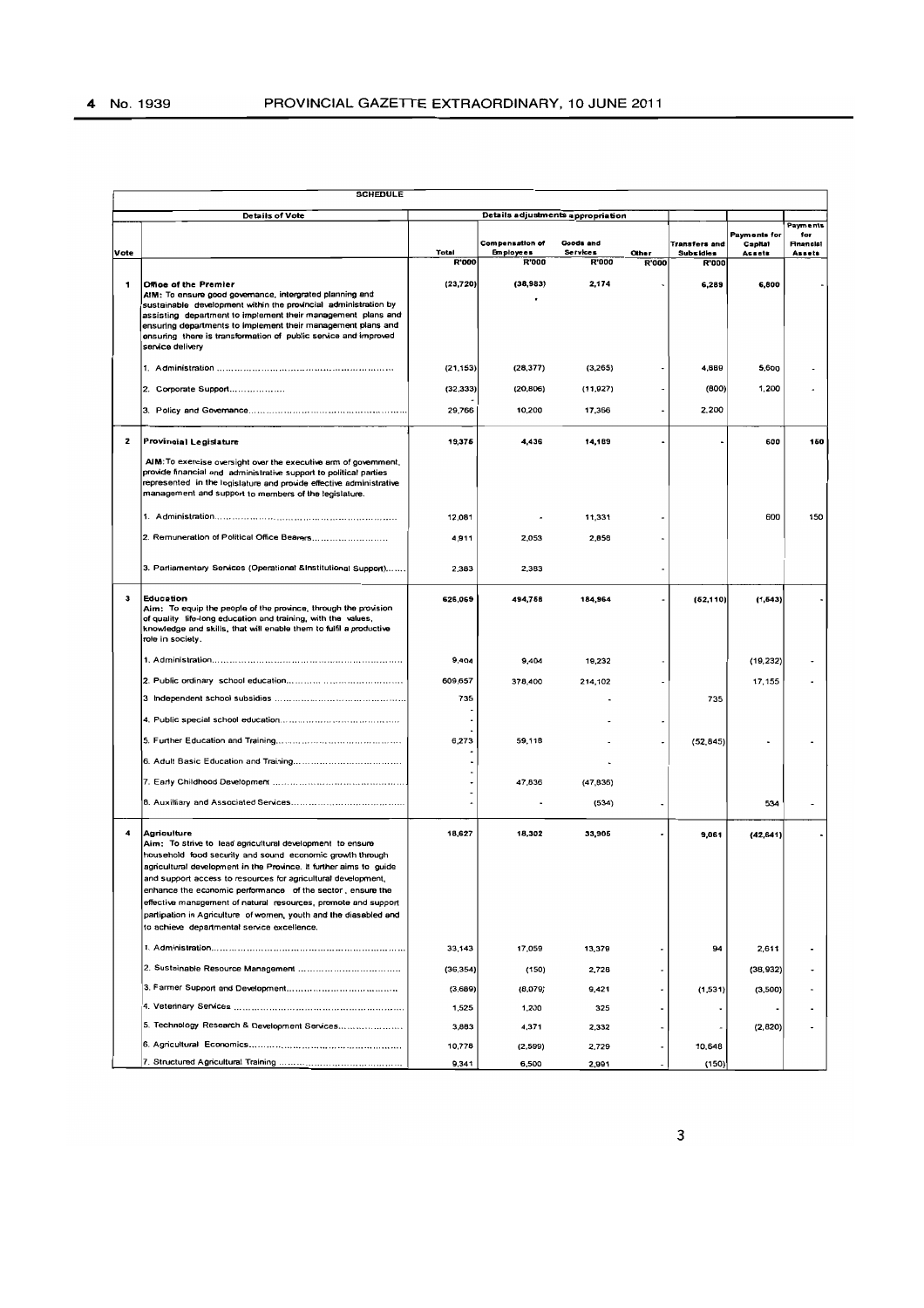.

 $\ddot{\phantom{0}}$ 

|                | Details of Vote<br>Details adjustments appropriation                                                                                                                                                                                                                               |                       |                        |                          |                |                                  |                         |                                     |
|----------------|------------------------------------------------------------------------------------------------------------------------------------------------------------------------------------------------------------------------------------------------------------------------------------|-----------------------|------------------------|--------------------------|----------------|----------------------------------|-------------------------|-------------------------------------|
|                |                                                                                                                                                                                                                                                                                    |                       | Compensation of        | <b>Goods and</b>         |                | Transfors and                    | Payments for<br>Capital | Payments<br>for<br><b>Financial</b> |
| Vote           |                                                                                                                                                                                                                                                                                    | Total<br><b>R'000</b> | <b>Employees</b>       | Services<br><b>R'000</b> | Other<br>R'000 | <b>Subsidies</b><br><b>R'000</b> | <b>Assets</b>           | Assets                              |
| 6              | Provincial Treasury<br>AIM :                                                                                                                                                                                                                                                       | 26,516                | <b>R'000</b><br>18,082 | 7,133                    |                | 500                              | 801                     |                                     |
|                | To ensure good governance, integrated planning and sustainable<br>development within the provincial administration by assisting<br>departments to implement their management plans and ensuring<br>there is transformation of the public service and improved service<br>delivery. |                       |                        |                          |                |                                  |                         |                                     |
|                |                                                                                                                                                                                                                                                                                    | 13,267                | 674                    | 12,018                   |                | 40                               | 535                     |                                     |
|                |                                                                                                                                                                                                                                                                                    | (12, 134)             | 150                    | (12,224)                 |                |                                  | (60)                    |                                     |
|                |                                                                                                                                                                                                                                                                                    | (5,544)               | (1,996)                | (3,834)                  |                | 460                              | (174)                   |                                     |
|                |                                                                                                                                                                                                                                                                                    | 30,927                | 19,254                 | 11,173                   |                |                                  | 500                     |                                     |
| e              | Economic Development, Environment and Tourism<br>: AIM                                                                                                                                                                                                                             | (3,362)               | 59,530                 | (86,058)                 |                | 25,629                           | (2,463)                 |                                     |
|                | To develop economy, promote and control environment activities<br>in the Province.                                                                                                                                                                                                 |                       |                        |                          |                |                                  |                         |                                     |
|                |                                                                                                                                                                                                                                                                                    | 32,784                | 25,905                 | 8,072                    |                | 563                              | (1,756)                 |                                     |
|                |                                                                                                                                                                                                                                                                                    | (64, 610)             | 4,652                  | (92,059)                 |                | 22,797                           |                         |                                     |
|                |                                                                                                                                                                                                                                                                                    | 26,776                | 29,820                 | (1,966)                  | $\overline{a}$ | (351)                            | (707)                   |                                     |
|                |                                                                                                                                                                                                                                                                                    | 1,688                 | (B47)                  | (85)                     |                | 2,620                            |                         |                                     |
| $\overline{ }$ | Health<br>Aim: To render Health and related service in terms of legislation                                                                                                                                                                                                        | 169,121               | 99,972                 | (70,248)                 |                | 93,627                           | 45,770                  |                                     |
|                |                                                                                                                                                                                                                                                                                    | (10,000)              | (19,000)               | 3,906                    |                | 4,529                            | 565                     |                                     |
|                | Of Which:<br>Integrated Nutrition Programme                                                                                                                                                                                                                                        | 91,272                | 37,764                 | (82, 713)                |                | 89598                            | 46623                   |                                     |
|                | HIV and Aids<br>Forensic Pathology Service<br>2010 World Cup Health Preparation Strategy Grant                                                                                                                                                                                     | 122,681               | 122,681                |                          |                |                                  |                         |                                     |
|                |                                                                                                                                                                                                                                                                                    | 7,068                 | 3,791                  | 3,937                    |                | (500)                            | (160)                   |                                     |
|                |                                                                                                                                                                                                                                                                                    | 11,210                | (27, 545)              | 38,755                   |                |                                  |                         |                                     |
|                | Of Which:<br>Hospital Management and Quality Improvement                                                                                                                                                                                                                           |                       |                        |                          |                |                                  |                         |                                     |
|                |                                                                                                                                                                                                                                                                                    | (17, 507)             | (11,000)               | (8,000)                  |                | 1,493                            |                         |                                     |
|                |                                                                                                                                                                                                                                                                                    | (2,993)               | (1,500)                | (1, 373)                 |                | (1, 493)                         | 1,373                   |                                     |
|                | Of which:                                                                                                                                                                                                                                                                          | (32.610)              | (5,219)                | (24, 760)                |                |                                  | (2.631)                 |                                     |
|                | Provincial Infrastructure<br><b>Hospital Revitalisation</b>                                                                                                                                                                                                                        |                       |                        |                          |                |                                  |                         |                                     |
| 8              | Roads and Transport<br>AIM: To provide develop and maintain safe integrted multimodal<br>transport system in the province.                                                                                                                                                         | 202,964               | 48,524                 | 115,765                  |                | 111,270                          | (72, 595)               |                                     |
|                |                                                                                                                                                                                                                                                                                    | 45,468                | 694                    | 40,762                   |                | (000, 1)                         | 5,012                   |                                     |
|                | 2.<br>Of which:<br>Provincial Infrastructure                                                                                                                                                                                                                                       | (46, 821)             | 335                    | (26, 372)                |                | 2500                             | (23.284)                |                                     |
|                |                                                                                                                                                                                                                                                                                    | (48, 236)             | (11, 878)              | 14,443                   |                | 1,594                            | (52, 395)               |                                     |
|                |                                                                                                                                                                                                                                                                                    | 65,895                | 61,155                 | 3242                     |                | 3,426                            | (1,928)                 |                                     |
|                | 5. Expanded Public Management                                                                                                                                                                                                                                                      | 186,658               | (1,782)                | 83690                    |                | 104,750                          |                         |                                     |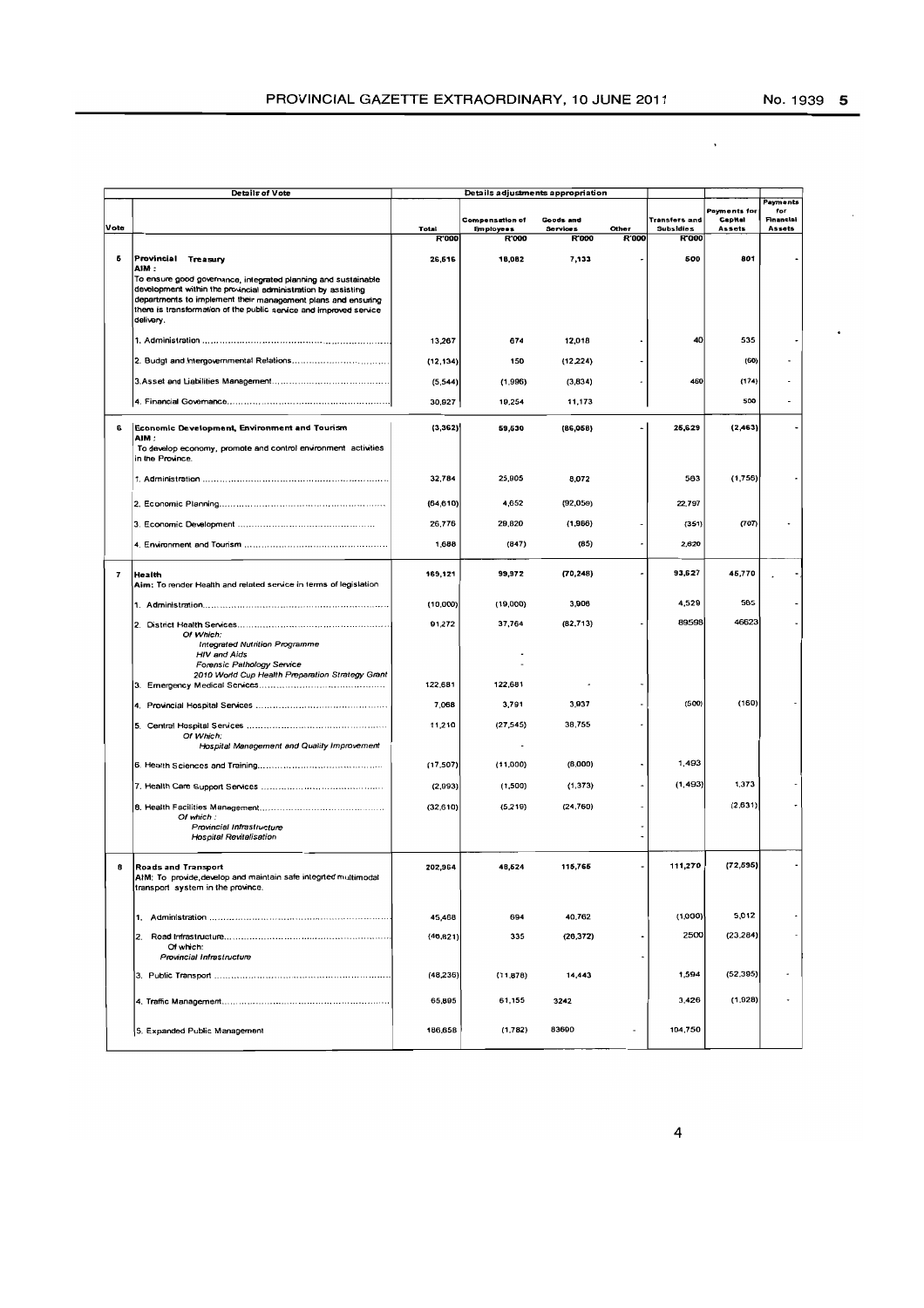|      | <b>Details of Vote</b>                                                                                                            |              | Details adjustments appropriation |                                 |                       |                           |              |                        |
|------|-----------------------------------------------------------------------------------------------------------------------------------|--------------|-----------------------------------|---------------------------------|-----------------------|---------------------------|--------------|------------------------|
|      |                                                                                                                                   |              |                                   |                                 |                       |                           | Payments for | Payments<br><b>tor</b> |
|      |                                                                                                                                   |              | Compensation of                   | Goods and                       |                       | Transfors and             | Capital      | Financial              |
| Vote |                                                                                                                                   | Total        | <b>Employees</b><br><b>R'000</b>  | <b>Services</b><br><b>R'000</b> | Other<br><b>R'000</b> | Subsidies<br><b>R'000</b> | Assets       | Assets                 |
|      |                                                                                                                                   | <b>R'000</b> |                                   |                                 |                       |                           |              |                        |
| 9    | <b>Public Works</b>                                                                                                               | 30,082       | 42,719                            | (5, 505)                        |                       | 8,448                     | (16, 580)    |                        |
|      |                                                                                                                                   |              |                                   |                                 |                       |                           |              |                        |
|      | AIM: To manage provincial roads, buildings and properties<br>through mobilisation and optimal utilisation of resources for        |              |                                   |                                 |                       |                           |              |                        |
|      | efficient, accountable and customer-orientated service delivery.                                                                  |              |                                   |                                 |                       |                           |              |                        |
|      |                                                                                                                                   | 23,200       | 21,200                            | 580                             |                       |                           | 1,420        |                        |
|      |                                                                                                                                   | 13,519       | 20,519                            | 1,552                           |                       | 9,448                     | (18,000)     |                        |
|      | 2.                                                                                                                                |              |                                   |                                 |                       |                           |              |                        |
|      | 3. Community based Prgramme                                                                                                       | (6,637)      | 1,000                             | (7, 837)                        |                       |                           |              |                        |
|      |                                                                                                                                   |              |                                   |                                 |                       |                           |              |                        |
| 10   | Safety, Security and Liaison                                                                                                      | 2,540        | 1,011                             | 1,479                           |                       | 60                        |              |                        |
|      |                                                                                                                                   |              |                                   |                                 |                       |                           |              |                        |
|      | AIM: To ensure an accountable, effective and service orientated<br>South African Police Service in Limpopo, in fine with the      |              |                                   |                                 |                       |                           |              |                        |
|      | Constitution, South African Police Act and White Paper on                                                                         |              |                                   |                                 |                       |                           |              |                        |
|      | Safety and Security and also to ensure that the South African                                                                     |              |                                   |                                 |                       |                           |              |                        |
|      | Police effectively attend to the policing needs of communities that<br>are specific to the Limpopo and its rural composition.     |              |                                   |                                 |                       |                           |              |                        |
|      |                                                                                                                                   |              |                                   |                                 |                       |                           |              |                        |
|      | 1.                                                                                                                                | 2,360        | 781                               | 1,429                           |                       | 150                       |              |                        |
|      | Community Police Forum and Crime Prevention<br>2.                                                                                 | 92           | 92                                |                                 |                       |                           |              |                        |
|      |                                                                                                                                   |              |                                   |                                 |                       |                           |              |                        |
|      | 3.                                                                                                                                | 88           | 138                               | 50                              |                       | $-100$                    |              |                        |
|      | Research and Strategic Business Unit<br>4.                                                                                        |              |                                   |                                 |                       |                           |              |                        |
|      |                                                                                                                                   |              |                                   |                                 |                       |                           |              |                        |
|      | 5.                                                                                                                                |              |                                   |                                 |                       |                           |              |                        |
|      |                                                                                                                                   |              |                                   |                                 |                       |                           |              |                        |
| 11   | <b>Local Government &amp; Housing</b>                                                                                             | 12,900       | (2,000)                           | (16, 947)                       |                       | 10,310                    | 21,537       |                        |
|      | AIM: To capacitate and monitor the local sphere of<br>government, to create an environment within which housing                   |              |                                   |                                 |                       |                           |              |                        |
|      | development takes place, ensure that there is co-ordinated                                                                        |              |                                   |                                 |                       |                           |              |                        |
|      | regional and district planing, and development, the creation of                                                                   |              |                                   |                                 |                       |                           |              |                        |
|      | framework for planning, to facilitate consultateive traditional<br>leadership programmes, integrated urban and rural development, |              |                                   |                                 |                       |                           |              |                        |
|      | and the co-ordination of provincial disaster management.                                                                          |              |                                   |                                 |                       |                           |              |                        |
|      |                                                                                                                                   |              |                                   |                                 |                       |                           |              |                        |
|      |                                                                                                                                   | (12, 836)    | (16, 336)                         | (6, 640)                        |                       | 910                       | 9230         |                        |
|      |                                                                                                                                   | 15,418       | 7,018                             | (420)                           |                       | 11400                     | 420          |                        |
|      | Of which:<br>South African Housing Fund                                                                                           |              |                                   |                                 |                       |                           |              |                        |
|      | Human Settlement                                                                                                                  |              |                                   |                                 |                       |                           |              |                        |
|      | Municipal infrastucture Grant                                                                                                     |              |                                   |                                 |                       |                           |              |                        |
|      | Municipal Support Grant                                                                                                           |              |                                   |                                 |                       |                           |              |                        |
|      | З.                                                                                                                                | 7,318        | 7,318                             | (9.887)                         |                       | $-2000$                   | 11887        |                        |
|      |                                                                                                                                   |              |                                   |                                 |                       |                           |              |                        |
|      |                                                                                                                                   |              |                                   |                                 |                       |                           |              |                        |
|      |                                                                                                                                   |              |                                   |                                 |                       |                           |              |                        |
| 12   | Social Development<br>AIM: To enable the department to achieve it's primary                                                       | 299,511      | 62,662                            | (303)                           |                       | 182,450                   | 64,912       | (100)                  |
|      | functions that are: provision of social assistance, Social                                                                        |              |                                   |                                 |                       |                           |              |                        |
|      | Security, promoting care and support and poverty alleviation.                                                                     |              |                                   |                                 |                       |                           |              |                        |
|      |                                                                                                                                   | 84,850       | 6,480                             | 2,458                           |                       | 9300                      | 66712        | (100)                  |
|      | 2.                                                                                                                                | 200,905      | 25,404                            | 7,607                           |                       | 169,694                   | $-1800$      |                        |
|      |                                                                                                                                   |              |                                   |                                 |                       |                           |              |                        |
|      | 3.<br>Of which:                                                                                                                   | 13,756       | 20,668                            | (10, 368)                       |                       | 3.456                     |              |                        |
|      | <b>HIV/Aids</b>                                                                                                                   |              |                                   |                                 |                       |                           |              |                        |
|      |                                                                                                                                   |              |                                   |                                 |                       |                           |              |                        |
| 13   | Sport, Arts and Culture                                                                                                           | 26,864       | 6,029                             | 4,009                           |                       | (803)                     | 18,629       |                        |
|      | AIM: To enhance unity in diversity through provisioning of                                                                        |              |                                   |                                 |                       |                           |              |                        |
|      | services for sustainable development of sport, arts, culture and                                                                  |              |                                   |                                 |                       |                           |              |                        |
|      | hentage in Limpopo.                                                                                                               |              |                                   |                                 |                       |                           |              |                        |
|      |                                                                                                                                   | 2,056        | 2,175                             | (1, 127)                        |                       | $\hat{\phantom{a}}$       | 1008         |                        |
|      |                                                                                                                                   | 2,089        |                                   |                                 |                       |                           |              |                        |
|      |                                                                                                                                   |              | 1,341                             | 1,513                           |                       | (700)                     | (65)         |                        |
|      |                                                                                                                                   | 18,168       | 788                               | (203)                           |                       | (103)                     | 17686        |                        |
|      |                                                                                                                                   | 4,551        | 725                               | 3,826                           |                       |                           |              |                        |
|      |                                                                                                                                   |              |                                   |                                 |                       |                           |              |                        |
|      | Of which:<br>Sport and Recreation South Africa                                                                                    |              |                                   |                                 |                       |                           |              |                        |
|      | Freedom Day Celebration                                                                                                           |              |                                   |                                 |                       |                           |              |                        |
|      | Amount to be voted                                                                                                                | 1,407,487    | 803 932                           | 184.557                         |                       | 395 721                   | 23227        |                        |

This is to certify that this Act has compiled<br>With the Standing Rules and Orders of the

House and was thus adopted by the Honourable<br>House and was thus adopted by the Honourable

 $\mathbf 5$ 

Signed: Alcolard Date: 10 Dec 2010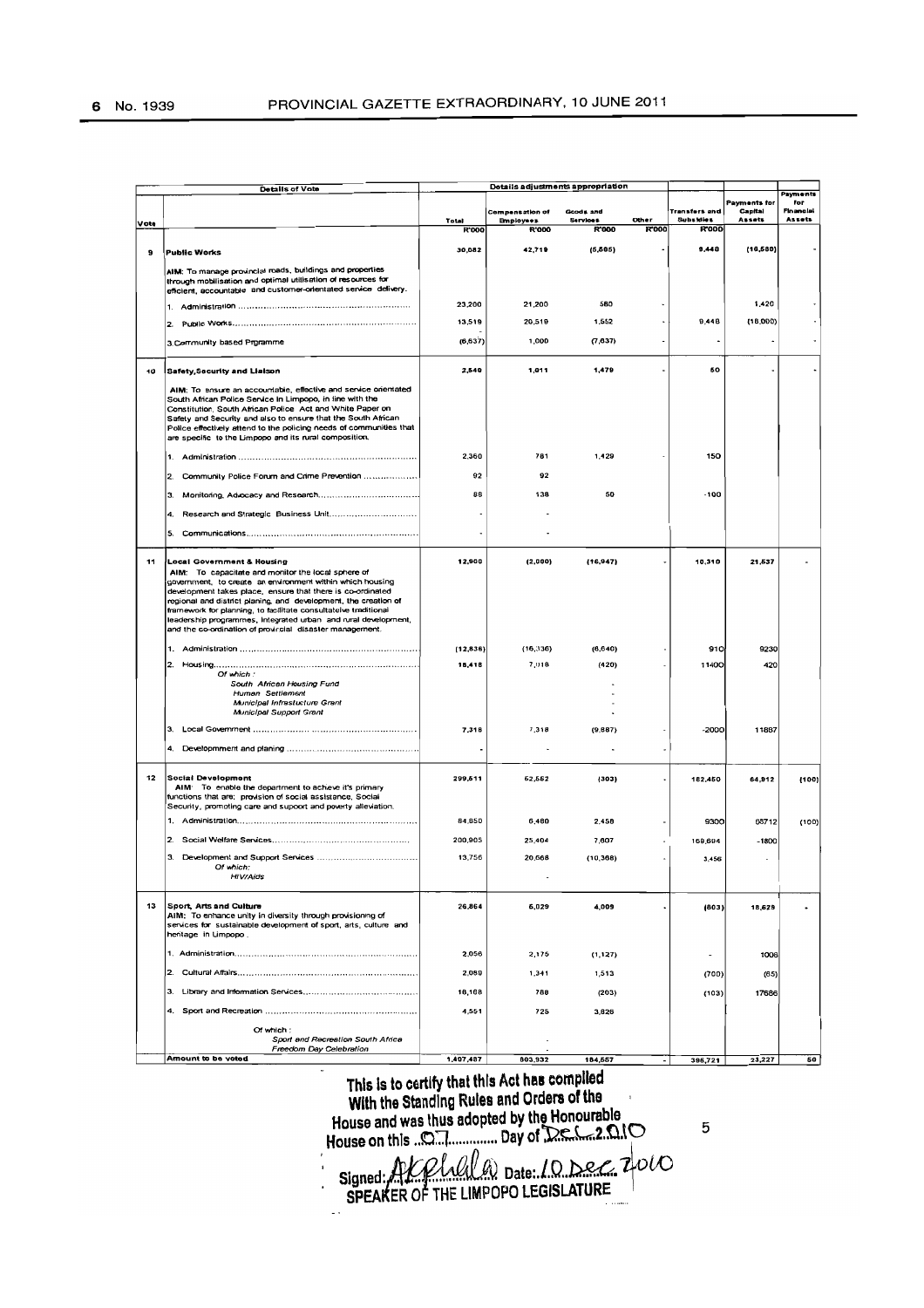~

# No.3

# 10 Junie 2011

|  |  |  | <b>このことからいいのはするのですいいというかい</b>              |
|--|--|--|--------------------------------------------|
|  |  |  | – Engelse toks dour die Promier goedgekeur |

"

Om voorsiening te maak vir toepaslike aansuiweringsbedrae geld vanaf die Provinsiale Inkomste Fonds om in die behoeftes van die provinsie te voorsien met betrekking tot die finansiele jaar eindigend 31 Maart 2011; en om voorsiening te maak vir aspekte wat daarmee verband hou.

# AANHEF

NADEMAAL artikel 226(2) van die Grondwet van die Republiek van Suid- Afrika, 1996, voorsiening maak dat geld uit die Provinsiale Inkomste Fonds slegs onttrek mag word ingevolge die toewysing van' n Wet deur die Parlement;

EN NADEMAAL artikel 26 van die Openbare Finansiële Bestuurswet, 1999 (Wet 1 van 1999) voorsien dat die Provinsiale Wetgewer geld moet bewillig vir elke finansiele jaar ten einde in die behoeftes van die provinsie te voorsien;

WORD DAAR DERHALWE deur die Provinsiale Wetgewer as volg bepaal:-

#### 1. OMSKRYWINGS

In hierdie Wet, tensy uit die samehang anders blyk, enige woord of uitdrukking \*\*\* waartoe 'n betekenis geheg is ingevolge die Limpopo Begrotingswet 2010, het die betekenis soos toegeken deur die Wet.

### 2. 8ewilliging van aansuiweringsbedrae van geld vir die behoeftes van die provinsie

- (1) Aansuiwerings bewilliging van geld deur die Provinsiale Wetgewer vanaf die Provinsiale Inkomte Fonds vir die behoeftes van die provinsie vir die 2010/11 finansiële jaar, toegeken aan 'n pos en hoofafdelings binne 'n pos asook vir spesifiek gelyste doelwitte, word ingevolge die Artikel uiteengesit.
- (2) Die aanwending van bewilligde fondse is onderhewig aan bepalings van die Openbare Finansiele Bestuurswet, 1999 (Wet 1 van 1999).

#### 3. 8ewilliging gelys as spesifiek en uitsluitlik

Afgesien van die bepalings deur enige wet, mag die toewysings ingevolge die Skedule aan 'n pos of hoofafdeling binne 'n pos wat gelys is as spesifiek en uitsluitlik , slegs aangewend word vir die doel soos aangedui en nie vir enige ander doel nie, tensy 'n Wet deur die Parlement die doel wysig of verander waarvoor dit bewillig was.

# 4. Korttitel

Hierdie Wet word genoem die Limpopo Aansuiwerings Begrotingswet, 2010.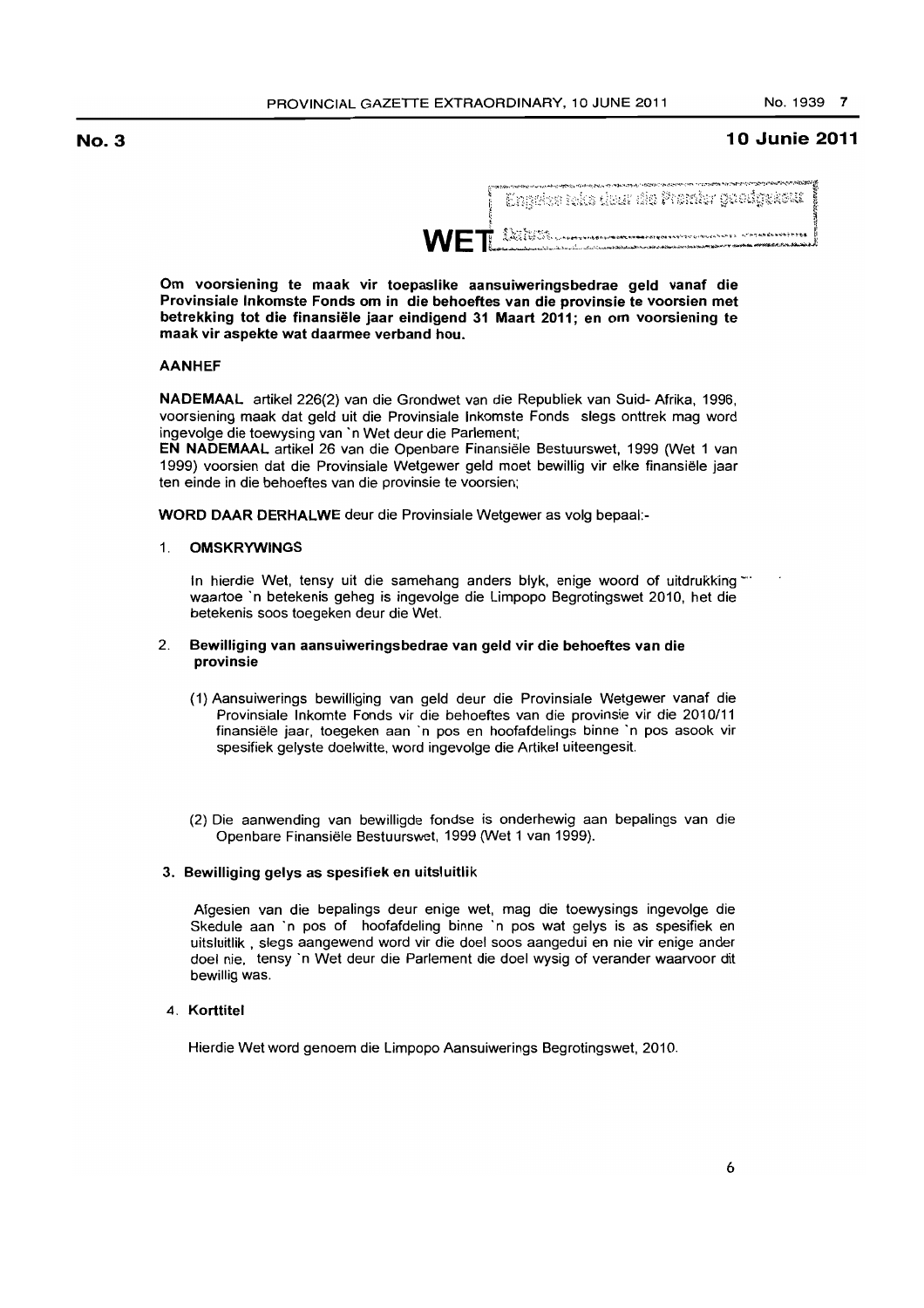|     | Besonderhede van Begrotingspos                                                                                                                                                                                                                                                                                                                                                                                                                                                                                                                                                                                                                                                                   |                 | Besonderhede van aangesuiwerde begroting |                |       |                           |                  |                  |
|-----|--------------------------------------------------------------------------------------------------------------------------------------------------------------------------------------------------------------------------------------------------------------------------------------------------------------------------------------------------------------------------------------------------------------------------------------------------------------------------------------------------------------------------------------------------------------------------------------------------------------------------------------------------------------------------------------------------|-----------------|------------------------------------------|----------------|-------|---------------------------|------------------|------------------|
|     |                                                                                                                                                                                                                                                                                                                                                                                                                                                                                                                                                                                                                                                                                                  |                 |                                          |                |       |                           | <b>Betalings</b> | <b>Betalings</b> |
|     |                                                                                                                                                                                                                                                                                                                                                                                                                                                                                                                                                                                                                                                                                                  |                 |                                          |                |       | Oordragte en<br>subsidies | vir Kapitaal     | Finanslele       |
| Pos |                                                                                                                                                                                                                                                                                                                                                                                                                                                                                                                                                                                                                                                                                                  | Totaal          | soldiging van werke Goedere en dienste   |                | Ander |                           | bates            | <b>Bates</b>     |
|     |                                                                                                                                                                                                                                                                                                                                                                                                                                                                                                                                                                                                                                                                                                  | R'000           | R'000                                    | <b>R'000</b>   | R'000 | <b>R'000</b>              |                  |                  |
| 1   | Kantoor van die Premier                                                                                                                                                                                                                                                                                                                                                                                                                                                                                                                                                                                                                                                                          | (23, 720)       | (38, 983)                                | 2,174          |       | 6,289                     | 6,800            |                  |
|     | Doel: Om goaie regering, geintegreerde beplanning en volhoubare                                                                                                                                                                                                                                                                                                                                                                                                                                                                                                                                                                                                                                  |                 |                                          |                |       |                           |                  |                  |
|     | ontwikkeling binne die Provinsiale-administrasie te verseker deur die<br>departemente by te staan om hul bestuursplanne te implementeer en te<br>verseker dat daar transformasie van die staatsdiens is en dat<br>dienslewering verbeter word.                                                                                                                                                                                                                                                                                                                                                                                                                                                   |                 |                                          |                |       |                           |                  |                  |
|     |                                                                                                                                                                                                                                                                                                                                                                                                                                                                                                                                                                                                                                                                                                  | (21, 153)       | (28, 377)                                | (3,265)        |       | 4,889                     | 5,600            |                  |
|     | 2. Verenigde ondersteuningsdienste                                                                                                                                                                                                                                                                                                                                                                                                                                                                                                                                                                                                                                                               | (32, 333)       | (20, 806)                                | (11, 927)      |       | (800)                     | 1,200            |                  |
|     |                                                                                                                                                                                                                                                                                                                                                                                                                                                                                                                                                                                                                                                                                                  | 29,766          | 10,200                                   | 17,366         |       | 2,200                     |                  |                  |
| 2   | <b>Provinsiale Wetgewer</b>                                                                                                                                                                                                                                                                                                                                                                                                                                                                                                                                                                                                                                                                      | 19,376          | 4,436                                    | 14,189         |       |                           | 600              | 160              |
|     | Doel: Om oorsig oor die uitvoerende arm van die regering uit te oefen,om finansiel<br>om finansiele en adminstartiewe steun aan politieke partye wat in<br>die wetgewer verteenwoordig word te bied en om doeltreffende<br>administratiewe bestuur en ondersteuning ean lede van die                                                                                                                                                                                                                                                                                                                                                                                                             |                 |                                          |                |       |                           |                  |                  |
|     | wetgewer te bied<br>1. Administrasie                                                                                                                                                                                                                                                                                                                                                                                                                                                                                                                                                                                                                                                             | 12,081          |                                          | 11,331         |       |                           | 600              | 150              |
| I.  | 2. Besoldoldiging van Politieke Ampsdraers<br>3. Partementere Dienste (Operasionele en Institusionele Ondersteuning)                                                                                                                                                                                                                                                                                                                                                                                                                                                                                                                                                                             | 4,911<br>2,383  | 2,053<br>2,383                           | 2,858          |       |                           |                  |                  |
|     |                                                                                                                                                                                                                                                                                                                                                                                                                                                                                                                                                                                                                                                                                                  |                 |                                          |                |       |                           |                  |                  |
| з   | Onderwys                                                                                                                                                                                                                                                                                                                                                                                                                                                                                                                                                                                                                                                                                         | 626,069         | 494,758                                  | 184,964        |       | (52, 110)                 | (1, 543)         |                  |
|     | Doel: Om die mense van die Provinsie toe te rus deur die verskaffing<br>van kwaliteit lewenslange onderwys en opleiding, met die waardes,<br>kennis en vaardighede wat hulle in staat stei om 'n produktiewe rol in die<br>samelewing te vervul.                                                                                                                                                                                                                                                                                                                                                                                                                                                 |                 |                                          |                |       |                           |                  |                  |
|     |                                                                                                                                                                                                                                                                                                                                                                                                                                                                                                                                                                                                                                                                                                  | 9,404           | 9,404                                    | 19,232         |       |                           | (19, 232)        |                  |
|     |                                                                                                                                                                                                                                                                                                                                                                                                                                                                                                                                                                                                                                                                                                  | 609,657         | 378,400                                  | 214,102        |       |                           | 17,155           |                  |
|     |                                                                                                                                                                                                                                                                                                                                                                                                                                                                                                                                                                                                                                                                                                  | 735             |                                          |                |       | 735                       |                  |                  |
|     |                                                                                                                                                                                                                                                                                                                                                                                                                                                                                                                                                                                                                                                                                                  |                 |                                          |                |       |                           |                  |                  |
|     |                                                                                                                                                                                                                                                                                                                                                                                                                                                                                                                                                                                                                                                                                                  | 6,273           | 59,118                                   |                |       | (52, 845)                 |                  |                  |
|     |                                                                                                                                                                                                                                                                                                                                                                                                                                                                                                                                                                                                                                                                                                  |                 |                                          |                |       |                           |                  |                  |
|     |                                                                                                                                                                                                                                                                                                                                                                                                                                                                                                                                                                                                                                                                                                  |                 | 47,836                                   | (47, 836)      |       |                           |                  |                  |
|     |                                                                                                                                                                                                                                                                                                                                                                                                                                                                                                                                                                                                                                                                                                  |                 |                                          | (534)          |       |                           | 534              |                  |
| 4   | Landbou<br>Doelwit: Om te strewe na die neem van leiding in landbouontwikkeling<br>en om sodoende te verseker dat daar huishoudelike voedselsekuriteit is<br>en dat gesonde ekonomiese groei deur ontwikkeling van landbou in die<br>Provinsie plaasvind. Nog 'n verdere doelwit is om die toeganklikheid tot<br>bronne vir landbouontwikkeling te verskaf en te ondersteun, om die<br>ekonomiese uitsette van die sektor te verhoog, die doeltreffende bestuur<br>van natuurlike hulpbronne te verseker, die bevordering en<br>ondersteuning van die deelname van vroue, die jeug en die gestremdes<br>in Landbou te bevorder en om uitnemende dienslewering deur die<br>departmente te bereik. | 18,627          | 18,302                                   | 33,906         |       | 9,061                     | (42, 641)        |                  |
|     |                                                                                                                                                                                                                                                                                                                                                                                                                                                                                                                                                                                                                                                                                                  | 33,143          | 17,059                                   | 13,379         |       | 94                        | 2,611            |                  |
|     | 1. Administrasie                                                                                                                                                                                                                                                                                                                                                                                                                                                                                                                                                                                                                                                                                 | (36, 354)       | (150)                                    | 2,728          |       |                           | (38, 932)        |                  |
|     |                                                                                                                                                                                                                                                                                                                                                                                                                                                                                                                                                                                                                                                                                                  | (3,689)         | (6,079)                                  | 9,421          |       | (1,531)                   | (3,500)          |                  |
|     |                                                                                                                                                                                                                                                                                                                                                                                                                                                                                                                                                                                                                                                                                                  |                 |                                          |                |       |                           |                  |                  |
|     |                                                                                                                                                                                                                                                                                                                                                                                                                                                                                                                                                                                                                                                                                                  | 1,525           | 1,200                                    | 325            |       |                           |                  |                  |
|     | 5. Technology Research & Development Services                                                                                                                                                                                                                                                                                                                                                                                                                                                                                                                                                                                                                                                    | 3,883<br>10,778 | 4,371<br>(2,599)                         | 2,332<br>2,729 |       | 10,648                    | (2, 820)         |                  |
|     |                                                                                                                                                                                                                                                                                                                                                                                                                                                                                                                                                                                                                                                                                                  |                 |                                          |                |       |                           |                  |                  |
|     |                                                                                                                                                                                                                                                                                                                                                                                                                                                                                                                                                                                                                                                                                                  | 9,341           | 6,500                                    | 2,991          |       | (150)                     |                  |                  |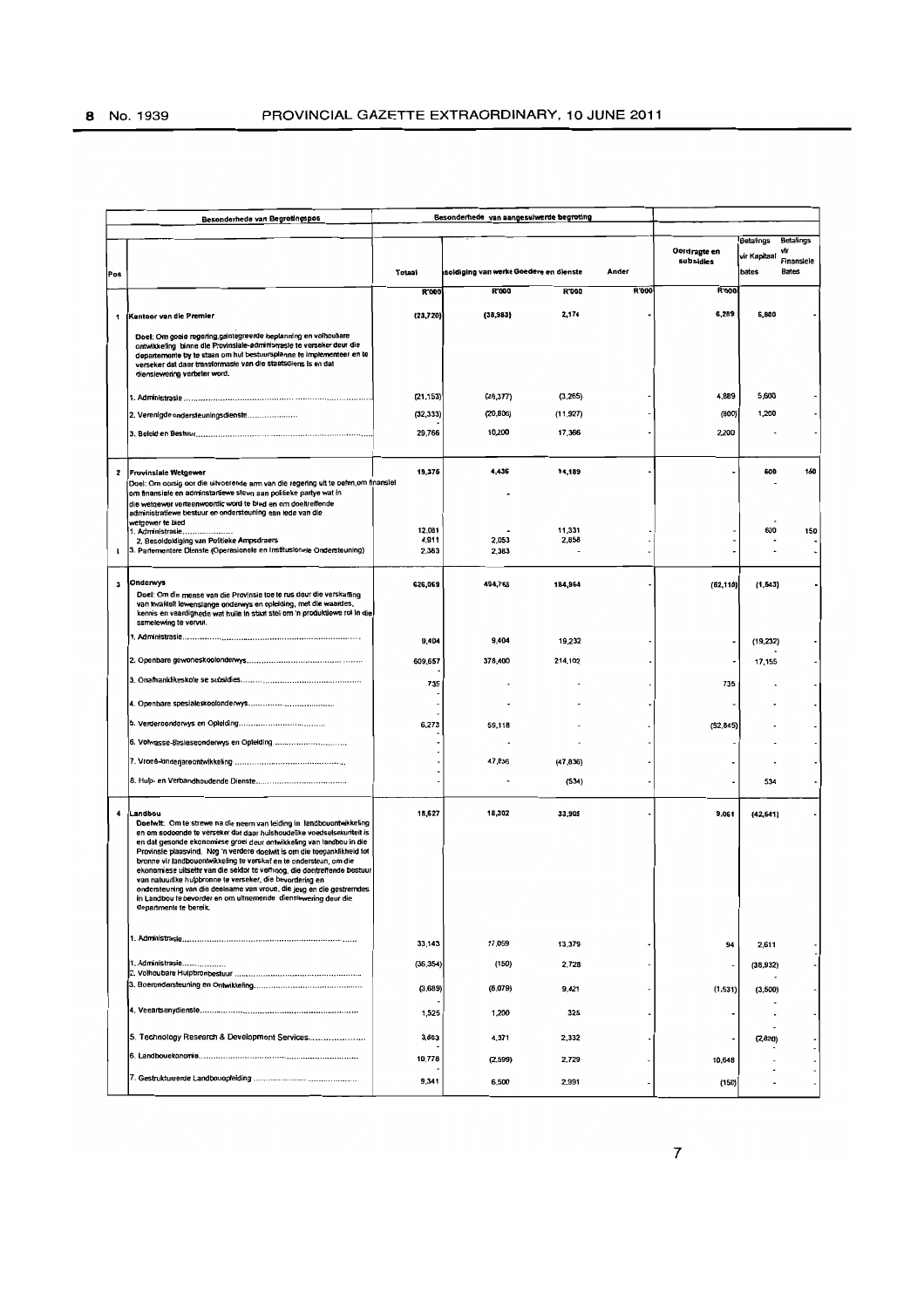|     | <b>Besonderhede van Begrotingspos</b>                                                                                                                   |           | Besonderhede van aangesuiwerde begroting                   |           |       |                           |                                    |                                               |
|-----|---------------------------------------------------------------------------------------------------------------------------------------------------------|-----------|------------------------------------------------------------|-----------|-------|---------------------------|------------------------------------|-----------------------------------------------|
| Pos |                                                                                                                                                         | Totast    | soldiging van werke Goedere en Dienste<br><b>Betalings</b> |           | Ander | Oordragte en<br>subsidies | Betalings<br>vir kapitaal<br>bates | <b>Betalings</b><br>virFinansiel<br>e bates   |
|     |                                                                                                                                                         |           |                                                            |           |       |                           |                                    |                                               |
|     |                                                                                                                                                         | R'000     | R'000                                                      | R'000     | R'000 | R'000                     | R'000                              | R'000                                         |
| 5   | Provinsiale Tesourie<br>Doel:                                                                                                                           | 26,516    | 18,082                                                     | 7,133     |       | 500                       | 801                                |                                               |
|     | Om doeltreflende staatsbestuur te verseker, geintegreerde.                                                                                              |           |                                                            |           |       |                           |                                    |                                               |
|     | beplanning en volhoubare ontwikkleing binne die provinsiale<br>administarsie deur ondersteuning aan departemente om hul                                 | 13,267    | 674                                                        | 12,018    |       | 40                        | 535                                |                                               |
|     | bestuursplanne te implimenteer en te verseker dat daar transformasie<br>in die staatsdiens in en verbeterde dienslewering                               | (12, 134) | 150                                                        | (12, 224) |       |                           | (60)                               |                                               |
|     | 1. Administrasie<br>2. Begroting en Inter-regeringsvehoudings                                                                                           | (5, 544)  | (1,996)                                                    | (3,834)   |       | 460                       | (174)                              |                                               |
|     | 3. Bate en Laste Bestuur                                                                                                                                |           |                                                            |           |       |                           |                                    |                                               |
|     | 4. Finansiele Bestuur                                                                                                                                   | 30,927    | 19,254                                                     | 11,173    |       |                           | 500                                |                                               |
| 6   | Ekonomiese Ontwikkeling, Omgewing en Toerisme.                                                                                                          | (3, 362)  | 59,530                                                     | (86, 058) |       | 25,629                    | (2,463)                            |                                               |
|     | Doel :<br>Om die ekonomie te ontwikkel en omgewingsaktiwiteite in die Provinsie te<br>bevorder en te beheer.                                            |           |                                                            |           |       |                           |                                    |                                               |
|     |                                                                                                                                                         | 32,784    | 25,905                                                     | 8,072     |       | 563                       | (1,756)                            |                                               |
|     | 2. Ekonomiese Beplaning                                                                                                                                 | (64, 610) | 4,652                                                      | (92,059)  |       | 22,797                    |                                    |                                               |
|     |                                                                                                                                                         | 26,776    | 29,820                                                     | (1, 986)  |       | (351)                     | (707)                              |                                               |
|     |                                                                                                                                                         | 1,688     | (847)                                                      | (65)      |       | 2,620                     |                                    |                                               |
|     |                                                                                                                                                         |           |                                                            |           |       |                           |                                    | $\cdots$                                      |
| 7   | Gesondheid<br>Doel. Om Gesondheid en verwante dienste kragtens wetgewing, te<br>lewer                                                                   | 169,121   | 99,972                                                     | (70, 248) |       | 93,627                    | 45,770                             |                                               |
|     |                                                                                                                                                         | (10,000)  | (19,000)                                                   | 3,906     |       | 4,529                     | 565                                |                                               |
|     |                                                                                                                                                         | 91,272    | 37,764                                                     | (82, 713) |       | 89,598                    | 46,623                             |                                               |
|     | Met inbegrip van<br>Geintegreerde voedingsprogam<br>MIV en Vigs<br>Forensiese Patologiese Dienste<br>2010 Wereldbeker Gesondheidsvoorbereiding / Toelae | 122,681   | 122,681                                                    |           |       |                           |                                    |                                               |
|     |                                                                                                                                                         | 7,068     | 3,791                                                      | 3,937     |       | (500)                     | (160)                              |                                               |
|     |                                                                                                                                                         |           |                                                            |           |       |                           |                                    |                                               |
|     | Met inbegrip van:                                                                                                                                       | 11,210    | (27, 545)                                                  | 38,755    |       |                           |                                    |                                               |
|     | Hospitaal bestuur en Waardeverbetering                                                                                                                  |           |                                                            |           |       |                           |                                    |                                               |
|     |                                                                                                                                                         | (17, 507) | (11,000)                                                   | (6,000)   |       | 1,493                     |                                    |                                               |
|     |                                                                                                                                                         | (2,993)   | (1,500)                                                    | (1, 373)  |       | (1, 493)                  | 1,373                              |                                               |
|     |                                                                                                                                                         | (32, 610) | (5,219)                                                    | (24, 760) |       |                           | (2,631)                            |                                               |
|     | Met inbegrip van<br>Provinsiale-infrastruktuur<br>Hospitaalhernuwing                                                                                    |           |                                                            |           |       |                           |                                    |                                               |
| 8   | Paaie en Vervoer<br>Doel: Om 'n veilige geinteregreerde multimodale vervoerstelsel in die                                                               | 202,964   | 48,524                                                     | 115765    | . .   | 111,270                   | (72, 595)                          |                                               |
|     | Provinsie te voorsien en ontwikkel te onderhou.                                                                                                         |           |                                                            |           |       |                           |                                    |                                               |
|     |                                                                                                                                                         |           |                                                            |           |       |                           |                                    |                                               |
|     |                                                                                                                                                         | 45,466    | 694                                                        | 40,762    |       | (1,000)                   | 5,012                              |                                               |
|     |                                                                                                                                                         | (46, 821) | 335                                                        | (26, 372) |       | 2,500                     | (23, 284)                          |                                               |
|     | Met inbegrip van<br>Provinsiale Infrastruktuur                                                                                                          |           |                                                            |           |       |                           |                                    |                                               |
|     |                                                                                                                                                         | (48, 236) | (11, 878)                                                  | 14,443    |       | 1,594                     | (52, 395)                          |                                               |
|     |                                                                                                                                                         | 65,895    | 61,155                                                     | 3,242     |       | 3,426                     | (1,928)                            |                                               |
|     |                                                                                                                                                         | 186,658   | (1,782)                                                    | 83,690    |       | 104,750                   |                                    | $\hbox{\small \bf -}$<br>$\ddot{\phantom{a}}$ |
|     |                                                                                                                                                         |           |                                                            |           |       |                           |                                    |                                               |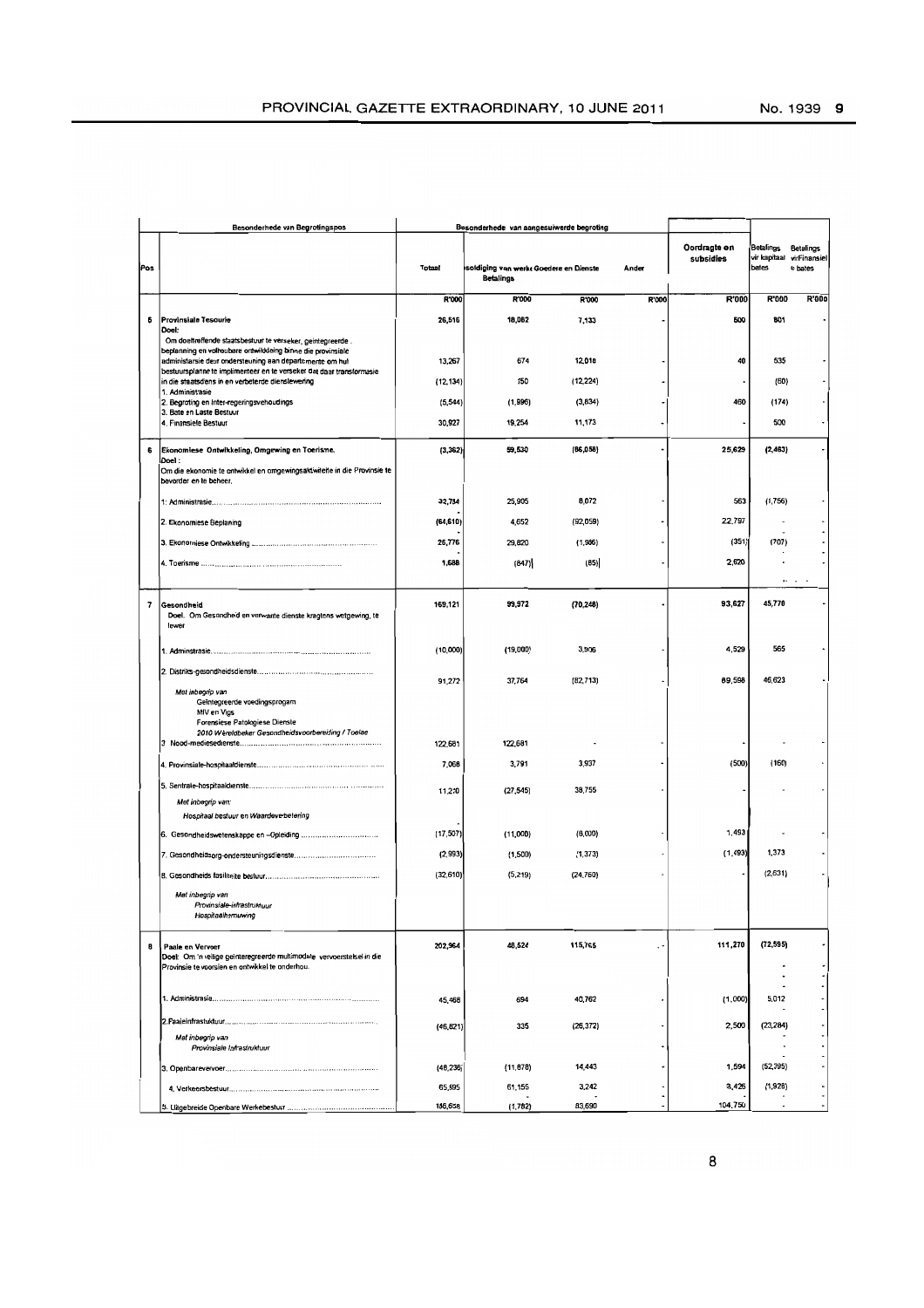|     | Besonderhede van Begrotingspos                                                                                                                                                                                                                                                                                                                                                                                                                                                     | Besonderhede van aangesuiwerde begroting |                                        |              |                     |                           |                                              |                                             |
|-----|------------------------------------------------------------------------------------------------------------------------------------------------------------------------------------------------------------------------------------------------------------------------------------------------------------------------------------------------------------------------------------------------------------------------------------------------------------------------------------|------------------------------------------|----------------------------------------|--------------|---------------------|---------------------------|----------------------------------------------|---------------------------------------------|
| Pos |                                                                                                                                                                                                                                                                                                                                                                                                                                                                                    | Totaal                                   | soldiging van werke Goedere en Dienste |              | Ander               | Oordragte en<br>subsidies | <b>Betalings</b><br>vir<br>kapitaalbat<br>es | <b>Betalings</b><br>virFinansiel<br>e bates |
|     |                                                                                                                                                                                                                                                                                                                                                                                                                                                                                    |                                          |                                        |              |                     | R'000                     |                                              |                                             |
|     |                                                                                                                                                                                                                                                                                                                                                                                                                                                                                    | R'000                                    | R'000                                  | <b>R'000</b> | <b>R'000</b>        |                           |                                              |                                             |
| э   | Openbare Werke<br>Doel: Om die provinsiale paaie, -geboue en eiendom te bestuur deur<br>die mobilisering en optimale benutting van hulpbronne vir doeltreffende,<br>verantwoordbare en klientgerigte dienslewering                                                                                                                                                                                                                                                                 | 30,082                                   | 42,719                                 | (6,606)      |                     | 9,448                     | (16, 580)                                    |                                             |
|     |                                                                                                                                                                                                                                                                                                                                                                                                                                                                                    | 23,200                                   | 21,200                                 | 580          |                     |                           | 1,420                                        |                                             |
|     |                                                                                                                                                                                                                                                                                                                                                                                                                                                                                    | 13,519                                   | 20,519                                 | 1,552        |                     | 9,448                     | (18,000)                                     |                                             |
|     | 3. Community based Prgramme                                                                                                                                                                                                                                                                                                                                                                                                                                                        | (6, 637)                                 | 1,000                                  | (7,637)      |                     |                           |                                              |                                             |
| 10  | Veiligheid, Sekuriteit en Skakeling<br>DOELWIT: Om 'n verantwoordbare, doeltreffende en diensgerigte Suid-<br>Afrikaanse Polisiediens in Limpopo te verseker, volgens die Grondwet,<br>die Suid-Afrikaanse Polisiewet en die Witskrif oor Veiligheid en<br>Sekuriteit en om ook te verseker dat die Suid-Afrikaanse Polisie<br>doeltreffend aandag gee aan die polisieringsbehoeftes van die<br>gemeenskappe wat spesifiek tot Limpopo en sy plattelandse<br>samestelling behoort. | 2,640                                    | 1,011                                  | 1,479        |                     | 60                        |                                              |                                             |
|     |                                                                                                                                                                                                                                                                                                                                                                                                                                                                                    | 2,360                                    | 781                                    | 1,429        |                     | 150                       |                                              |                                             |
|     | 2. Gemeenskaps-polisieringsforum en Misdaadvoorkoming                                                                                                                                                                                                                                                                                                                                                                                                                              | 92                                       | 92                                     |              |                     |                           |                                              |                                             |
|     |                                                                                                                                                                                                                                                                                                                                                                                                                                                                                    | 68                                       | 138                                    | 50           |                     | (100)                     |                                              |                                             |
|     |                                                                                                                                                                                                                                                                                                                                                                                                                                                                                    |                                          |                                        |              |                     |                           |                                              |                                             |
|     |                                                                                                                                                                                                                                                                                                                                                                                                                                                                                    |                                          |                                        |              |                     |                           |                                              |                                             |
|     |                                                                                                                                                                                                                                                                                                                                                                                                                                                                                    |                                          |                                        |              |                     |                           |                                              |                                             |
| 11  | Plaaslike Regoring en Behuising<br>Doel: Om bevoegdheid te gee aan die plaaslike sfeer van die regering<br>Doel: Om bevoegdheid te gee aan die plaaslikesfeer van regering en                                                                                                                                                                                                                                                                                                      | 12,900                                   | (2,000)                                | (16, 947)    |                     | 10,310                    | 21,537                                       |                                             |
|     |                                                                                                                                                                                                                                                                                                                                                                                                                                                                                    | (12, 836)                                | (16, 336)                              | (6, 640)     |                     | 910                       | 9,230                                        |                                             |
|     |                                                                                                                                                                                                                                                                                                                                                                                                                                                                                    | 18,418                                   | 7,018                                  | (420)        |                     | 11,400                    | 420                                          |                                             |
|     | Mel ibegrip van:<br>Die Suid-Afrikaansebehulsingsfonds<br>Die Vestiging van Mense<br>Munisipale Infrastruktuuur Toelee<br>Munisipale Ondersteuningstoelee                                                                                                                                                                                                                                                                                                                          |                                          |                                        |              |                     |                           |                                              |                                             |
|     |                                                                                                                                                                                                                                                                                                                                                                                                                                                                                    | 7,318                                    | 7,318                                  | (9, 887)     |                     | (2,000)                   | 11,887                                       |                                             |
|     |                                                                                                                                                                                                                                                                                                                                                                                                                                                                                    |                                          |                                        |              |                     |                           |                                              |                                             |
|     | 12 Maatskaplike Ontwikkeling<br>Doel. Om die Departement in staat te stel om die hooffunksies soos:<br>die voorsiening van maatskaplike bystand, Maatskaplike sekuriteit, en<br>om versorging en ondersteuning te bevorder asook die ultwissing van<br>armoede                                                                                                                                                                                                                     | 299,511                                  | 52,562                                 | (303)        |                     | 182,450                   | 64,912                                       | (100)                                       |
|     |                                                                                                                                                                                                                                                                                                                                                                                                                                                                                    | 84,850                                   | 6,480                                  | 2,458        |                     | 9,300                     | 66,712                                       | (100)                                       |
|     |                                                                                                                                                                                                                                                                                                                                                                                                                                                                                    | 200,905                                  | 25,404                                 | 7,607        |                     | 169,694                   | (1, 800)                                     |                                             |
|     | Mel inbagrip van:<br>MIV Nigs                                                                                                                                                                                                                                                                                                                                                                                                                                                      | 13,756                                   | 20,668                                 | (10, 368)    |                     | 3,456                     |                                              |                                             |
| 13  | Sport, Kuns en Kultuur<br>Doel:Om eenheid in verskillendheid te bevorder deur die voorsiening<br>van dienste vir volhoubare ontwikkeling van sport, kuns, kultuur en die<br>orienis in Limpopo                                                                                                                                                                                                                                                                                     | 26,864                                   | 6,029                                  | 4,009        |                     | (803)                     | 18,629                                       |                                             |
|     |                                                                                                                                                                                                                                                                                                                                                                                                                                                                                    | 2,056                                    | 2,175                                  | (1, 127)     |                     |                           | 1,008                                        |                                             |
|     |                                                                                                                                                                                                                                                                                                                                                                                                                                                                                    | 2,089                                    | 1,341                                  | 1,513        |                     | (700)                     | (65)                                         |                                             |
|     |                                                                                                                                                                                                                                                                                                                                                                                                                                                                                    | 18,168                                   | 788                                    | (203)        |                     | (103)                     | 17,686                                       |                                             |
|     | Met inbegrip van:<br>Sport en Ontspanning Suid- Afrika                                                                                                                                                                                                                                                                                                                                                                                                                             | 4,551                                    | 725                                    | 3,826        |                     |                           |                                              |                                             |
|     | Vryheidsdag Viering                                                                                                                                                                                                                                                                                                                                                                                                                                                                |                                          |                                        |              |                     |                           |                                              |                                             |
|     | Die Bedrag geld om voor te begroot                                                                                                                                                                                                                                                                                                                                                                                                                                                 | 1,407,487                                | 803,932                                | 184,657      | $\hat{\phantom{a}}$ | 395,721                   | 23,227                                       | 60                                          |

This is to certify that this Act has complied 

 $10\,$ 

Signed: H.C. Coluis 2..... Date: 10 Dec. 2010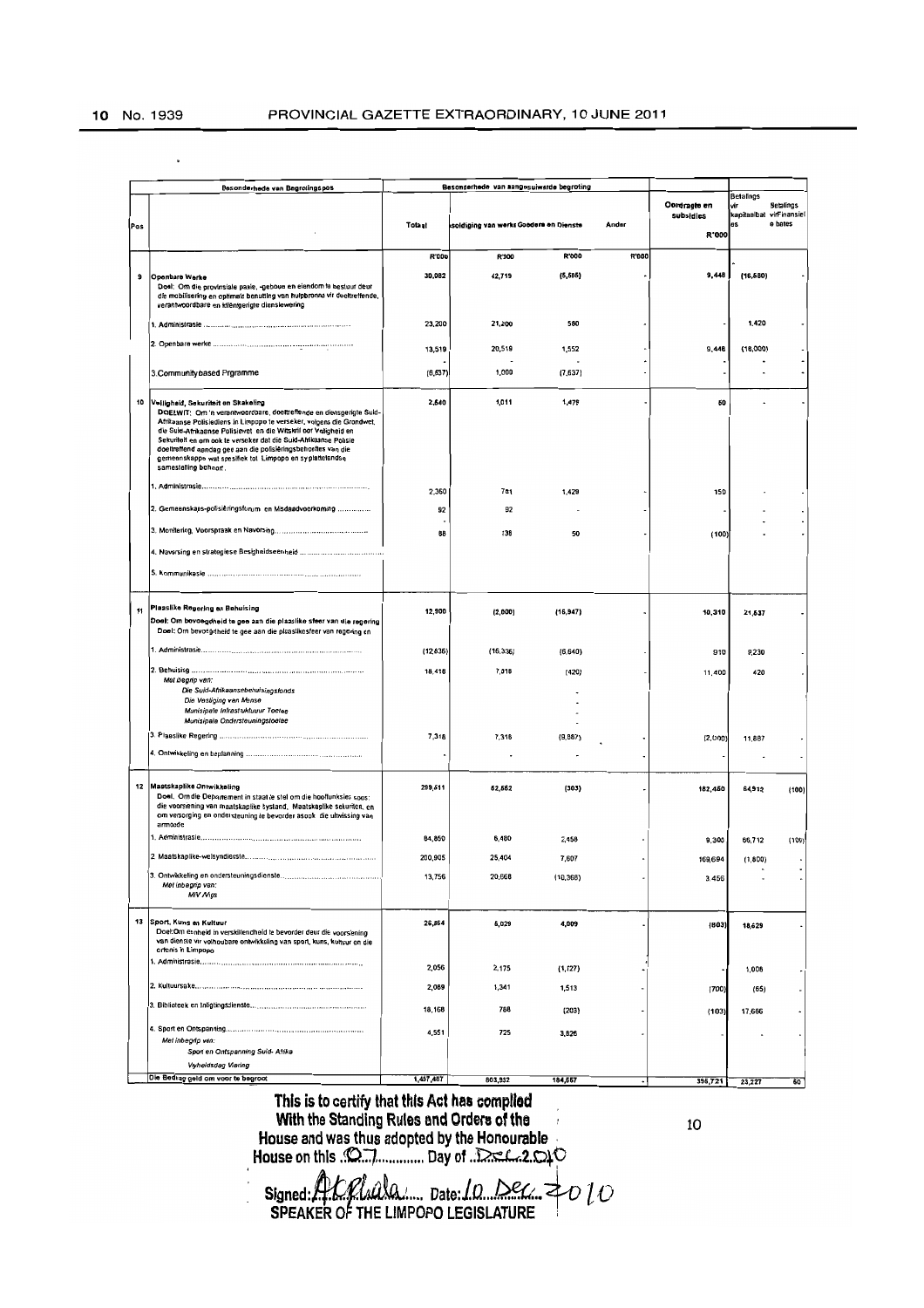# **10 June 2011**

**MOLAO** 

| <b>CONTRACTOR COMMONS</b>                                                                                                                                                                                                            |  |
|--------------------------------------------------------------------------------------------------------------------------------------------------------------------------------------------------------------------------------------|--|
| والمتنا المتعارض والمتعارض وتحاليا فتعارفها المتعارفة والمتعارفة<br><mark>:</mark> Dileng the So-Askmans di anngsthwe in Fremi <b>e</b> /                                                                                            |  |
|                                                                                                                                                                                                                                      |  |
|                                                                                                                                                                                                                                      |  |
|                                                                                                                                                                                                                                      |  |
| Italia                                                                                                                                                                                                                               |  |
|                                                                                                                                                                                                                                      |  |
|                                                                                                                                                                                                                                      |  |
|                                                                                                                                                                                                                                      |  |
| 计划 医心下 医内脏性神经 医动物血清 建制造 化碳酸盐医碳酸盐医碳酸盐医碳酸盐 医微分性乳糖酸性葡萄糖                                                                                                                                                                                 |  |
| <b>A Profit Construction Construction and the Construction Construction Construction Construction Construction Construction Construction Construction Construction Construction Construction Construction Construction Construct</b> |  |

Go beakanyetša ditekanyetšo tša ditšhelete go tšwa go Sekhwama sa Letseno sa Profense go ya ka dinyakwa tša profense go ngwaga wa ditšhelete wo o felago ka 31 MaiShe 2011; Ie go beakanyetsa merero ya go sepelelana Ie t50na.

# MATSENO

KA GE karolo 226(2) ya Molaotheo wa Rephabliki ya Afrika Borwa, 1996, e beakanyetsa gore tshelete e ka gogwa go tswa go Sekhwama sa Letseno sa Profense go ya ka Molao wa Palamente;

LE GONA KA GE karolo 26 ya Molao wa Taolo ya Matlotlo a Setshaba, 1999 (Molao 1 wa 1999) e beakanyetsa gore Lekgotlatheramelao la Profense Ie swanetse go beakanyetša tekanyetšo ya ditšhelete ngwaga o mongwe le o mongwe wa ditšhelete wa protense;

KA GO REALO GO BEWA MOlAO ke Lekgotlatheramelao la Protense, ka tsela ye e latelago:-

# 1. Ditlhaloso

Ka mo Molaong wo, ka ntle ga ge diteng di laetša ka tsela ye nngwe, lentšu goba tlhagiso efe goba efe yeo e filwego tlhaloso ka go Molao wa 2010 Tekanyetso, e na Ie tlhaloso ye e filwego ka go Molao woo.

# 2. Ditekanyetšo tša dipalomoka tša ditšhelete tše di beakanyeditšwego go ya ka dinyakwa tša profense

- (1) Ditekanyetso tsa tshelete tse beakanyeditswego ke Lekgotlatheramelao la Profense go tšwa go Sekhwama sa Letseno sa Profense go dinyakwa tša profense mo ngwageng wa ditshelete wa 2010/11, go dikabo Ie dikarolokgolo ka gare ga kabo, le merero ye e itšego ye e tšweletšwago, di tšweletšwa ka gare ga Setule.
- (2) Go šomišwa ga ditekanyetšo tše di ukangwago go ya ka Molao wa Taolo ya Matlotlo a Setšhaba, 1999 ( Molao 1 wa 1999).

# 3. Tekanyetšo bjalo ka ge e tšweleditšwe e le ya go phetha merero ye e itšego Ie gona ya go ikgetha

Ka ntle ga peakanyetšo tša molao ofe goba ofe, ditekanyetšo go kabo goba karolokgolo ka gare ga kabo tšeo di tšweletšwago tše beakanyeditšwego go phetha merero ye e itsego Ie gona ya go ikgetha ka go Setule di ka somisetswa feela merero ye mengwe, ka ntle ga ge Molao wa Palamente o fetola goba o fetoša morero wo di bego di abetšwe ona.

# 4. Thaetlele e kopana

Molao wo 0 tla bitswa Molao wa Peakanyetso ya Tekanyetso wa Limpopo, 2010.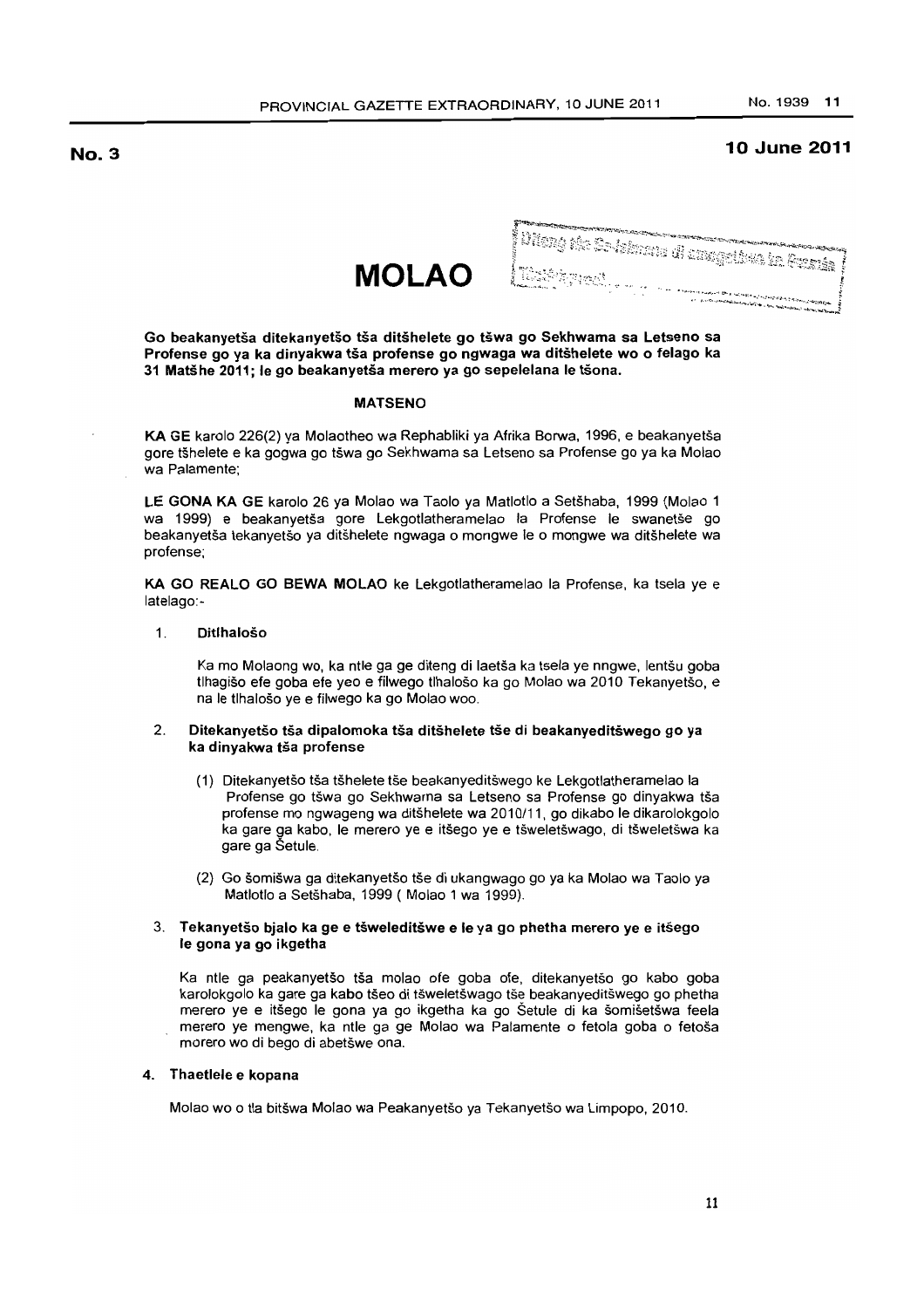$\ddot{\phantom{a}}$ 

|              |                                                                                                                                                                                                                                                                                                                                                                                                                                                                                                                                                           |           |                      | <b>SETULE</b>          |              | o le Dithušo                      | Dithoto tše                          | tša Matiotic                       |
|--------------|-----------------------------------------------------------------------------------------------------------------------------------------------------------------------------------------------------------------------------------------------------------------------------------------------------------------------------------------------------------------------------------------------------------------------------------------------------------------------------------------------------------------------------------------------------------|-----------|----------------------|------------------------|--------------|-----------------------------------|--------------------------------------|------------------------------------|
| Kabo         | Tihaloso                                                                                                                                                                                                                                                                                                                                                                                                                                                                                                                                                  | Palomoka  | Bašomi               | <b>Ditirelo</b>        | Ye nngwe     | <b>Diphotisets</b>                |                                      |                                    |
|              |                                                                                                                                                                                                                                                                                                                                                                                                                                                                                                                                                           | Palomoka  | Meputso ya<br>Basomi | Ditheko le<br>Ditirelo | Ye nngwe     | o le Dithušo<br>tša<br>ditShelete | Ditefelo tsa<br>Dithoto tše<br>kgolo | Ditafo tša Dithoto<br>tša Matiotic |
|              |                                                                                                                                                                                                                                                                                                                                                                                                                                                                                                                                                           | R'000     | <b>R'000</b>         | <b>R'000</b>           | <b>R'000</b> | R'000                             | <b>R'000</b>                         | R'000                              |
| 1            | Ofisi ya Tonakgolo<br>MAIKEMIŠETŠO: Go netefatša pušo ye e lokilego, peakanyo yeo e<br>kopantšwego le tihabollo ye e matlafetšego ka gare ga tshepedišo ya<br>profense ka go thuša dikgoro go phethagatša maano a tšona a tshepedišo<br>le go netefetsa gore go na le kaonafatso ya ditirelo tsa setshaba le kabo<br>ya ditirelo yeo e kaonafetsego.                                                                                                                                                                                                      | (23, 720) | (38, 983)            | 2,174                  |              | 6,289                             | 6,800                                |                                    |
|              |                                                                                                                                                                                                                                                                                                                                                                                                                                                                                                                                                           | (21, 153) | (28, 377)            | (3,265)                |              | 4,889                             | 5,600                                |                                    |
|              | 2: Mananeo a Tihabollo le Ditirelo tša Thekgo                                                                                                                                                                                                                                                                                                                                                                                                                                                                                                             | (32, 333) | (20, 806)            | (11, 927)              |              | (600)                             | 1,200                                |                                    |
|              |                                                                                                                                                                                                                                                                                                                                                                                                                                                                                                                                                           | 29,766    | 10,200               | 17,366                 |              | 2,200                             |                                      |                                    |
| $\mathbf{z}$ | Lekgotlapeamelao la Profense<br>MAIKEMISETSO: Go phethagatsa boukamedi go lekala-phethiso la<br>mmušo, go aba thekgo ya matlotto le taolo go diphathi tsa dipolitiki tseo di<br>emetšwego ka go Lekgotlapeamelao le go aba taolo ya maleba ya<br>tshepedišo le thekgo go maloko a Lekgotlapeamelao.                                                                                                                                                                                                                                                       | 19,375    | 4,436                | 14,189                 |              |                                   | 600                                  | 150                                |
|              |                                                                                                                                                                                                                                                                                                                                                                                                                                                                                                                                                           | 12,081    |                      | 11,331                 |              |                                   | 600                                  | 150                                |
|              |                                                                                                                                                                                                                                                                                                                                                                                                                                                                                                                                                           | 4,911     | 2,053                | 2,858                  |              |                                   |                                      |                                    |
|              | 3: Ditirelo tša Palamente (Thekgo ya Tshepedišo le<br>Institšušene)                                                                                                                                                                                                                                                                                                                                                                                                                                                                                       | 2,383     | 2,3B3                |                        |              |                                   |                                      |                                    |
| з            | Thuto<br>MAIKEMIŠETŠO: Go tlabela badudi ba profense, ka kabo ya thuto le<br>tihahio ya boleng le ya bophelo ka moka, ka mehola, tsebo le bokgoni,<br>tšeo di tla go ba kgontšha go fihlelela karolo ya yona ya tšweletšo<br>setšhabeng.                                                                                                                                                                                                                                                                                                                  | 626,069   | 494,758              | 184,964                |              | (62, 110)                         | (1, 543)                             |                                    |
|              |                                                                                                                                                                                                                                                                                                                                                                                                                                                                                                                                                           | 9,404     | 9,404                | 19,232                 |              |                                   | (19,232)                             |                                    |
|              |                                                                                                                                                                                                                                                                                                                                                                                                                                                                                                                                                           | 609,657   | 37B, 400             | 214,102                |              |                                   | 17,155                               |                                    |
|              | 3: Thušo ya Mašeleng ya Dikolo Iše Ikernego                                                                                                                                                                                                                                                                                                                                                                                                                                                                                                               | 735       |                      |                        |              | 735                               |                                      |                                    |
|              | 4: Thuto ya Dikolo tše Itlhaotšego tša Setšhaba                                                                                                                                                                                                                                                                                                                                                                                                                                                                                                           |           |                      |                        |              |                                   |                                      |                                    |
|              | 5: Thulo le Tihahio ya Tśwetsopele                                                                                                                                                                                                                                                                                                                                                                                                                                                                                                                        | 6,273     | 59,118               |                        |              | (52, 845)                         |                                      |                                    |
|              | 6: Thuto le Tihahlo ya Batho ba Bagolo                                                                                                                                                                                                                                                                                                                                                                                                                                                                                                                    |           |                      |                        |              |                                   |                                      |                                    |
|              | 7: Tihabollo ya Bana Bofseng                                                                                                                                                                                                                                                                                                                                                                                                                                                                                                                              |           | 47,836               | (47, 836)              |              |                                   |                                      |                                    |
|              | B: Ditireio tsa Thuso le tse Sepelelanago le tsona                                                                                                                                                                                                                                                                                                                                                                                                                                                                                                        |           |                      | (534)                  |              |                                   | 534                                  |                                    |
| 4            | Temo<br>MAIKEMIŠETŠO: Go phegelela go eta pele tihabollo ya tša terno go<br>nelefalša polokego ya dijo tša ka lapeng le kgolo ye e kwagalago ya<br>ekonomi ka tsela ya tihabollo ya tša temo ka profenseng. E tšwelapele go<br>ikemišetša go hlahla le go thekga phihlelelo ya methopo ya tihabollo ya<br>temo, go tiišetša tšhomo ya ekonomi ya lekala, go netefatša taolo ya<br>maleba ya methopo ya tihago, go godiša le go thekga go tšea karolo go<br>tša temo ka basadi, bafsa le bagolofadi go fihlelela bokgoni bja kabo ya<br>ditirelo ke kgoro. | 18,627    | 18,302               | 33,905                 |              | 9,061                             | (42, 641)                            |                                    |
|              |                                                                                                                                                                                                                                                                                                                                                                                                                                                                                                                                                           | 33,143    | 17,059               | 13,379                 |              | 94                                | 2,611                                |                                    |
|              | 2: Taolo ye e Matlafetsego ya Methopo                                                                                                                                                                                                                                                                                                                                                                                                                                                                                                                     | (36, 354) | (150)                | 2,728                  |              |                                   | (38, 932)                            |                                    |
|              |                                                                                                                                                                                                                                                                                                                                                                                                                                                                                                                                                           | (3, 689)  | (8,079)              | 9,421                  |              | (1, 531)                          | (3,500)                              |                                    |
|              | 4: Ditirelo tsa Kalafo ya Diruiwa                                                                                                                                                                                                                                                                                                                                                                                                                                                                                                                         | 1,525     | 1,200                | 325                    |              |                                   |                                      |                                    |
|              | 5: Ditirelo tša Dinyakišišo ya Theknolotši le Tihaboll                                                                                                                                                                                                                                                                                                                                                                                                                                                                                                    | 3,883     | 4,371                | 2,332                  |              |                                   | (2,820)                              |                                    |
|              |                                                                                                                                                                                                                                                                                                                                                                                                                                                                                                                                                           | 10,778    | (2.599)              | 2,729                  |              | 10,648                            |                                      |                                    |
|              | 7: Tihahlo ya tša Temo ye e Beakantšwego                                                                                                                                                                                                                                                                                                                                                                                                                                                                                                                  | 9,341     | 6,500                | 2,991                  | ٠            | (150)                             |                                      |                                    |

 $\overline{\phantom{a}}$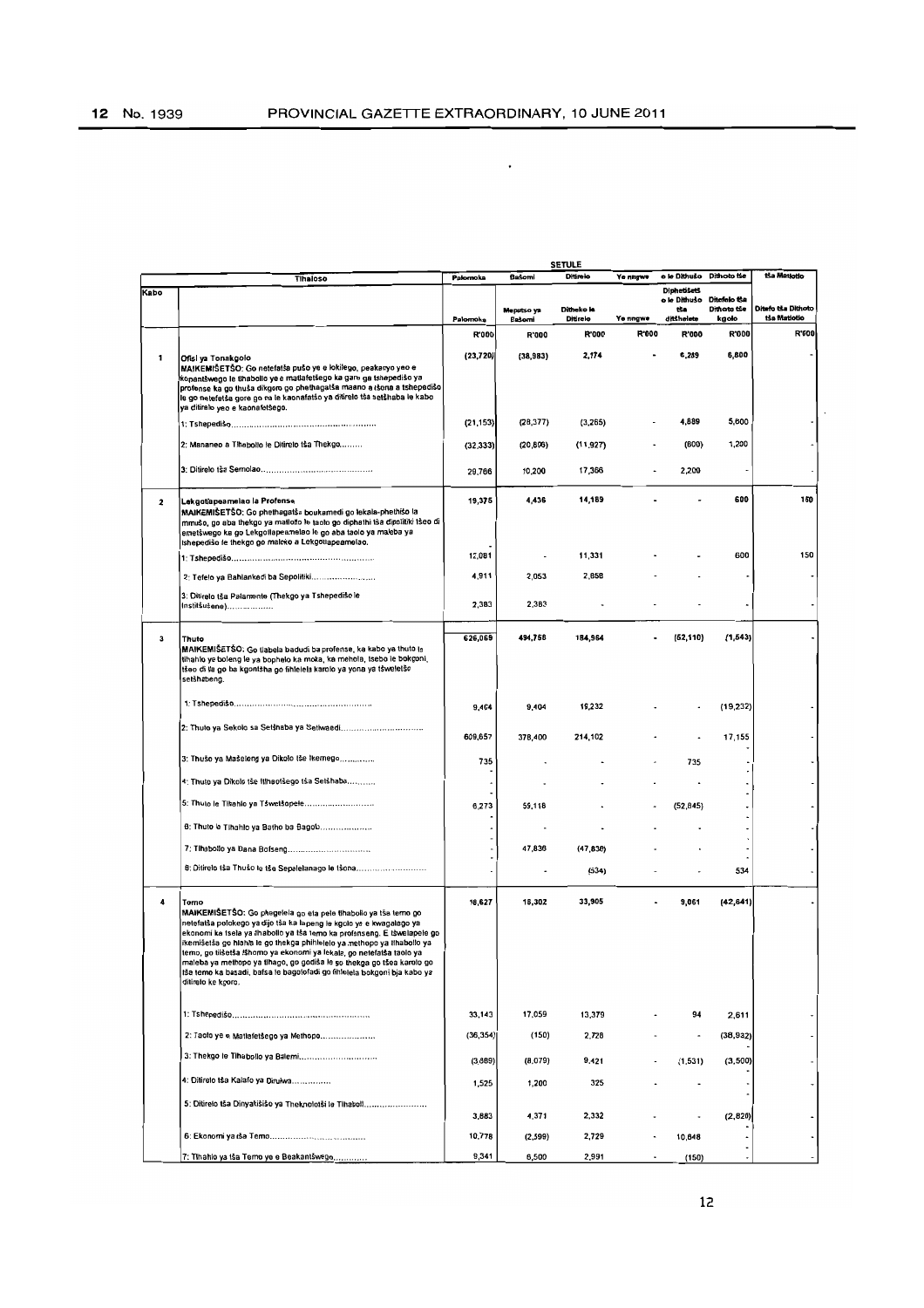|                   | Tihaloso                                                                                             |                   |                                      | Diteng tša tekanyetšo yeo e fetošitšwego |                          |                                   |                                               |                                             |
|-------------------|------------------------------------------------------------------------------------------------------|-------------------|--------------------------------------|------------------------------------------|--------------------------|-----------------------------------|-----------------------------------------------|---------------------------------------------|
| Kabo              |                                                                                                      | Palomoka<br>R'000 | Meputso ya<br>Bašomi<br><b>R'000</b> | Ditheko le<br>Ditirelo<br><b>R'000</b>   | Ye nngwe                 | o le Dithušo<br>tša<br>ditšhelete | Ditefelo tša<br>Dithoto tše<br>kgolo<br>R'000 | Ditefo tša Dithoto<br>tša Matiotio<br>R'000 |
|                   |                                                                                                      |                   |                                      |                                          |                          |                                   |                                               |                                             |
| 5                 | Sekhwama-tiotlo sa Profense<br><b>MAIKEMIŠETŠO:</b><br>Go sepediša Sekhwama-tlotto sa Profense       | 26,516            | 18,082                               | 7,133                                    |                          | 500                               | 801                                           |                                             |
|                   |                                                                                                      | 13,267            | 674                                  | 12,018                                   |                          | 40                                | 535                                           |                                             |
|                   | 2. Ditirelo tsa Tekanyetso le Dikamano tsa dikgoro tsa<br>Mmuso                                      | (12, 134)         | 150                                  | (12,224)                                 |                          |                                   | (60)                                          |                                             |
|                   | 3. Taolo ya Diphahlo le Dithoto                                                                      | (5, 544)          | (1,996)                              | (3, 834)                                 |                          | 460                               | (174)                                         |                                             |
|                   |                                                                                                      | 30,927            | 19,254                               | 11,173                                   |                          |                                   | 500                                           |                                             |
| 6                 | Tihabollo ya Ekonomi, Tikologo le Boeti<br><b>MAIKEMIŠETŠO:</b>                                      | (3, 362)          | 59,530                               | (86, 058)                                |                          | 25,629                            | (2, 463)                                      |                                             |
|                   | Go hlabolla ekonomi, go godiša taolo mešomo ya tikologo ka mo<br>Profenseng.                         |                   |                                      |                                          |                          |                                   |                                               |                                             |
|                   |                                                                                                      | 32,784            | 25,905                               | 8,072                                    |                          | 563                               | (1,756)                                       |                                             |
|                   |                                                                                                      | (64, 610)         | 4,652                                | (92, 059)                                |                          | 22,797                            |                                               |                                             |
|                   |                                                                                                      | 26,776            | 29,820                               | (1,966)                                  |                          | (351)                             | (707)                                         |                                             |
|                   |                                                                                                      | 1,688             | (847)                                | (85)                                     | $\overline{\phantom{a}}$ | 2,620                             |                                               |                                             |
| 7                 | Maphelo<br>MAIKEMIŠETŠO: Go aba ditirelo tša maphelo le tše amanago le tšona go<br>ya ka molao.      | 169,121           | 99,972                               | (70, 248)                                | ä,                       | 93,627                            | 45,770                                        |                                             |
|                   |                                                                                                      | (10,000)          | (19,000)                             | 3,906                                    |                          | 4,529                             | 565                                           |                                             |
|                   | 2: Ditirelo tša Maphelo tša Dilete                                                                   | 91,272            | 37,764                               | (82, 713)                                |                          | 89,598                            | 46,623                                        |                                             |
|                   | E lego:<br>Lenaneo la Phepo le Logagantšwego<br>HIV le Aids<br>Ditirelo tsa Malwetsi a Forensiki     |                   |                                      |                                          |                          |                                   |                                               |                                             |
|                   | 3: Ditirelo tša Kalafo tša Tšhoganetšo                                                               | 122,681           | 122,681                              |                                          |                          |                                   |                                               |                                             |
| so ya Man Mphiowa |                                                                                                      |                   |                                      |                                          |                          |                                   |                                               |                                             |
|                   | 4: Ditirelo tša Maokelo tša Profense                                                                 | 7,068             | 3,791                                | 3,937                                    |                          | (500)                             | (160)                                         |                                             |
|                   | 5: Ditirelo tša Maokelo tša Gare<br>E lego:<br>Taolo ya Sepetlele le Kaonafatso ya Boleng            | 11,210            | (27, 545)                            | 38,755                                   |                          |                                   |                                               |                                             |
|                   | 6: Disaense tša Maphelo le Tihahlo                                                                   | (17, 507)         | (11,000)                             | (8,000)                                  |                          | 1,493                             |                                               |                                             |
|                   | E lego:<br>Tihahlo le Dinyakišišo tša Seprofešenale tša Maphelo                                      |                   |                                      |                                          |                          |                                   |                                               |                                             |
|                   | 7: Ditirelo tsa Thekgo ya Tihokomelo ya Maphelo                                                      | (2,993)           | (1,500)                              | (1, 373)                                 |                          | (1, 493)                          | 1,373                                         |                                             |
|                   | 8: Taolo ya Didirišwa tša Maphelo<br>E lego.<br>Mananeokgoparara a Profense<br>Tsošološo ya Maokelo. | (32, 610)         | (5,219)                              | (24,760)                                 |                          |                                   | (2,631)                                       |                                             |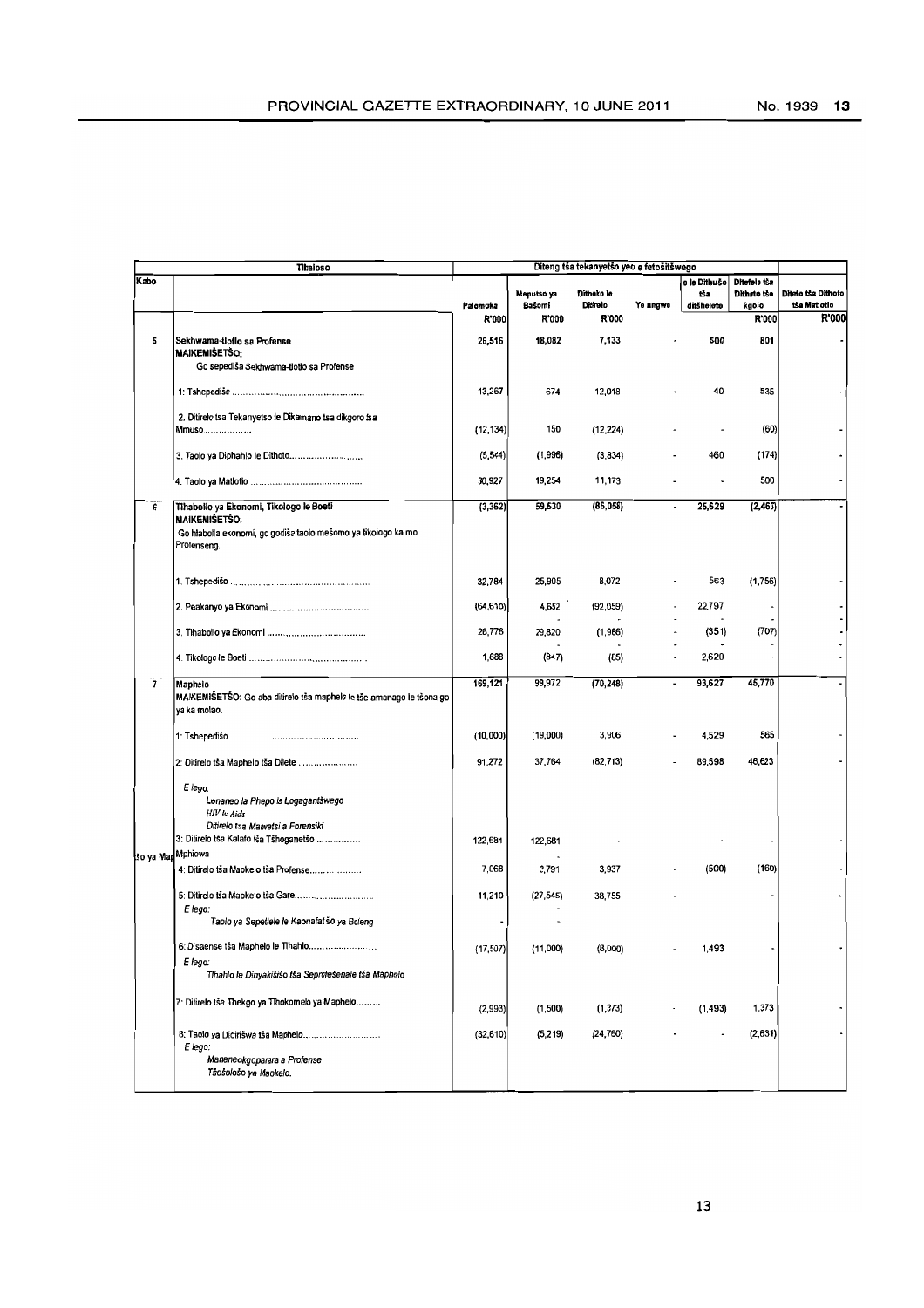|      | Tihaloso                                                                                                                                                                                                                                                                                                                                                                                                                                                                                                           | Diteng tša tekanyetšo yeo e fetošitšwego  |           |                     |  |         |                         |                                |
|------|--------------------------------------------------------------------------------------------------------------------------------------------------------------------------------------------------------------------------------------------------------------------------------------------------------------------------------------------------------------------------------------------------------------------------------------------------------------------------------------------------------------------|-------------------------------------------|-----------|---------------------|--|---------|-------------------------|--------------------------------|
| Kabo |                                                                                                                                                                                                                                                                                                                                                                                                                                                                                                                    | Palomoka Ditefelo<br>ya Kabo le tša bjale |           | <b>Diphetišetšo</b> |  |         | Tefelo ya               | <b>Amounts</b><br>specifically |
|      |                                                                                                                                                                                                                                                                                                                                                                                                                                                                                                                    | dikarolokgo!<br><b>R'000</b>              | R'000     | <b>R'000</b>        |  |         | dithoto<br><b>R'000</b> | and<br>R'000                   |
| 8    | Ditsela le Dinamelwa<br>Maikemišetšo: Go beakanyetša, hlabolia le go boloka dinamelwa tše<br>bolokegilego tše lomagantšwego tša profense.                                                                                                                                                                                                                                                                                                                                                                          | 202,964                                   | 48,524    | 115,765             |  | 111,270 | (72, 595)               |                                |
|      |                                                                                                                                                                                                                                                                                                                                                                                                                                                                                                                    | 45,468                                    | 694       | 40,762              |  | (1,000) | 5,012                   |                                |
|      | E lego:<br>Mananeokgoparara a Profense                                                                                                                                                                                                                                                                                                                                                                                                                                                                             | (46, 821)                                 | 335       | (26, 372)           |  | 2,500   | (23, 284)               |                                |
|      |                                                                                                                                                                                                                                                                                                                                                                                                                                                                                                                    | (48, 236)                                 | (11, 878) | 14,443              |  | 1,594   | (52, 395)               |                                |
|      |                                                                                                                                                                                                                                                                                                                                                                                                                                                                                                                    | 65,895                                    | 61.155    | 3,242               |  | 3,426   | (1,928)                 |                                |
|      | 5. Expanded Public Management                                                                                                                                                                                                                                                                                                                                                                                                                                                                                      | 186,658                                   | (1, 782)  | 83,690              |  | 104,750 |                         |                                |
| 9    | Mešomo ya Setšhaba<br>Maikemišetšo: Go laola meago le dithoto tša profense ka tšhomišo ya<br>methopo e maleba e beakantšwego bakeng sa go aba ditirelo tše<br>kgontšhago, tša maikarabelo gape tšeo di direlago badiriši.                                                                                                                                                                                                                                                                                          | 30,082                                    | 42,719    | (5,505)             |  | 9,448   | (16, 580)               |                                |
|      |                                                                                                                                                                                                                                                                                                                                                                                                                                                                                                                    | 23,200                                    | 21,200    | 580                 |  |         | 1,420                   |                                |
|      |                                                                                                                                                                                                                                                                                                                                                                                                                                                                                                                    | 13,519                                    | 20,519    | 1,552               |  | 9,448   | (18,000)                |                                |
|      | 3. Community based Prgramme                                                                                                                                                                                                                                                                                                                                                                                                                                                                                        | (6,637)                                   | 1,000     | (7,637)             |  |         |                         |                                |
| 10   | Polokego, Tšhireletšo le Kgokagano<br>Maikemišetšo: Go netefatša gore Tirelo ya Sephodisa sa Afrika 8orwa<br>mo Limpopo e šoma ka tshwanelo go sepelelana le Molaotheo, Molao wa<br>Sephodisa wa Afrika Borwa le Molao Tśhiśinywa wa Polokego le<br>Tšhireletšo le go netefatša gore Sephodisa sa Afrika Borwa se netefatša<br>dinyakwa tša tšhireletšo ya badudi tšeo di nyakwago ke Limpopo le<br>dinagamagae tša yona.                                                                                          | 2,540                                     | 1,011     | 1,479               |  | 50      |                         |                                |
|      |                                                                                                                                                                                                                                                                                                                                                                                                                                                                                                                    | 2,360                                     | 781       | 1,429               |  | 150     |                         |                                |
|      | 2: Foramo ya Sephodisa sa Setšhaba le Thibelo ya Bosenyi                                                                                                                                                                                                                                                                                                                                                                                                                                                           | 92                                        | 92        |                     |  |         |                         |                                |
|      | 3. Tekolo, Boemedi le Nyakišišo                                                                                                                                                                                                                                                                                                                                                                                                                                                                                    | 88                                        | 138       | 50                  |  | (100)   |                         |                                |
|      | 4: Lekala la Dinyakišišo tša Tselatshepedišo ya Kgwebo                                                                                                                                                                                                                                                                                                                                                                                                                                                             |                                           |           |                     |  |         |                         |                                |
|      |                                                                                                                                                                                                                                                                                                                                                                                                                                                                                                                    |                                           |           |                     |  |         |                         |                                |
| 11   | Pušo Selegae le Kago ya Mengwako<br>Maikemišetšo: Go matlafatša le go lekola mmušo wa selegae, go hiama<br>tikologo yeo e lego gore tihabolio ya mengwako e tšea karolo, go<br>netefatša gore go na le peakanyo yeo e kgokagantšwego ya dilete le<br>ditistriki le tlhabollo, go hlangwa ga sebopego sa peakanyo bakeng sa go<br>nolofatša mananeo a go renšanwa a boetapele bja setšo, tlhabollo yeo e<br>lomagantšwego ya metsesetoropong le ya magaeng, le kgokagantšho ya<br>taolo ya masetlapelo ya profense. | 12,900                                    | (2,000)   | (16, 947)           |  | 10,310  | 21,537                  |                                |
|      |                                                                                                                                                                                                                                                                                                                                                                                                                                                                                                                    | (12, 836)                                 | (16, 336) | (0,640)             |  |         | 9,230                   |                                |
|      | E lego:<br>Sekhwarna sa Afrika Borwa sa Kago ya Mengwako Tulo ya<br>Batho<br>Lenaneo le Matlafaditšwego la infrastratšha ya masepala<br>Tulo ya Batho<br>Linaneogoparara la Dimasipale<br>Matlafatšo ka Pušo Selegae                                                                                                                                                                                                                                                                                               | 18,418                                    | 7,018     | (420)               |  | 11,400  | 420                     |                                |
|      |                                                                                                                                                                                                                                                                                                                                                                                                                                                                                                                    | 7,318                                     | 7,318     | (9, 887)            |  | (2,000) | 11,887                  |                                |
|      |                                                                                                                                                                                                                                                                                                                                                                                                                                                                                                                    |                                           |           |                     |  |         |                         |                                |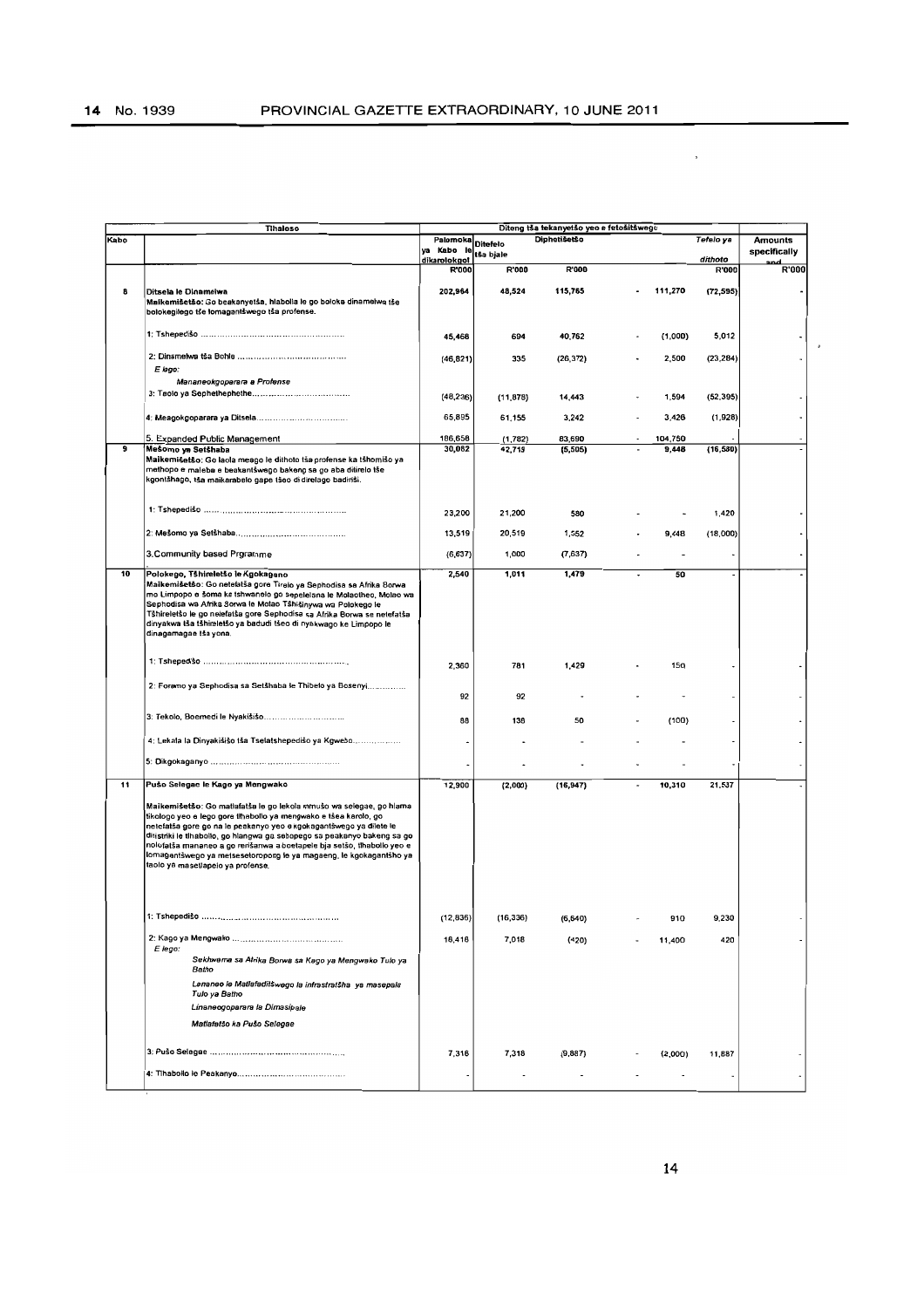|      | <b>Thaloso</b>                                                                                                                                                                                                          |                                        |                              |              | Diteng tša tekanyetšo yeo e fetošitšwego |                      |                                |
|------|-------------------------------------------------------------------------------------------------------------------------------------------------------------------------------------------------------------------------|----------------------------------------|------------------------------|--------------|------------------------------------------|----------------------|--------------------------------|
| Kabo |                                                                                                                                                                                                                         | Palomoka<br>ya Kabo le<br>dikarolokgol | <b>Ditefelo</b><br>tša biale | Diphetišetšo |                                          | Tefelo ya<br>dithoto | <b>Amounts</b><br>specifically |
|      |                                                                                                                                                                                                                         | <b>R'000</b>                           | R'000                        | R'000        |                                          | <b>R'000</b>         | and<br>R'000                   |
| 12   | Tihabolio ya Leago<br>MAIKEMIŠETŠO: Go thuša kgoro go fihlelela mešomo ya yona ya motheo<br>yeo e lego: kabo ya thušo ya tša leago, tšhireletšo ya tša leago, go godiša<br>tlhokomelo le thekgo le twantšho ya bodiidi. | 299,511                                | 52,552                       | (303)        | 182,450                                  | 64,912               | (100)                          |
|      |                                                                                                                                                                                                                         | 84,850                                 | 6,480                        | 2,458        | 9,300                                    | 66,712               | (100)                          |
|      |                                                                                                                                                                                                                         | 200,905                                | 25,404                       | 7,607        | 169,694                                  | (1,800)              |                                |
|      | 3: Ditirelo tsa Thuso ya Bobotlana<br>E lego:<br>Kimollo ya dijo<br><b>HIV/Aids</b>                                                                                                                                     | 13,756                                 | 20,668                       | (10, 368)    | 3.456                                    |                      |                                |
| 13   | Dipapadi, Bokgabo le Setšo<br>Maikemišetšo: Go matlafatša botee ka go pharologanyo ka go<br>beakanyetša dilirelo bakeng sa thabollo e sa hwelelego ya dipapadi,<br>bokgabo le setšo le bohwa ka Limpopo.                | 26,864                                 | 5,029                        | 4.009        | (803)                                    | 18,629<br>۰.         |                                |
|      |                                                                                                                                                                                                                         | 2,056                                  | 2.175                        | (1, 127)     |                                          | 1.008                |                                |
|      |                                                                                                                                                                                                                         | 2,089                                  | 1,341                        | 1,513        | (700)                                    | (65)                 |                                |
|      | 3. Dilirelo Iša Bokgobapuku le Tshedimošo                                                                                                                                                                               | 18,168                                 | 788                          | (203)        | (103)                                    | 17,686               |                                |
|      |                                                                                                                                                                                                                         | 4,551                                  | 725                          | 3.826        |                                          |                      |                                |
|      | E lego:<br>Dipapadi le Boitapološo Afrika Borwa<br>Freedom Day Celebration                                                                                                                                              |                                        |                              |              |                                          |                      |                                |
|      | Palomoka ye e swanetšego go abja                                                                                                                                                                                        | 1,407,487                              | B03,932                      | 184,557      | 395,721<br>$\blacksquare$                | 23,227               | 50                             |

This is to certify that this Act has complied With the Standing Rules and Orders of the House and was thus adopted by the Honourable House on this  $\mathbb{R}\mathbb{Z}$  ................. Day of  $\mathbb{R}\mathbb{Z}$ ...2. $\mathbb{Q}\mathbb{Q}$ 

 $signed. HCHalda$   $Date: 10$   $bee$   $2010$ SPEAKER OF THE LIMPOPO LEGISLATURE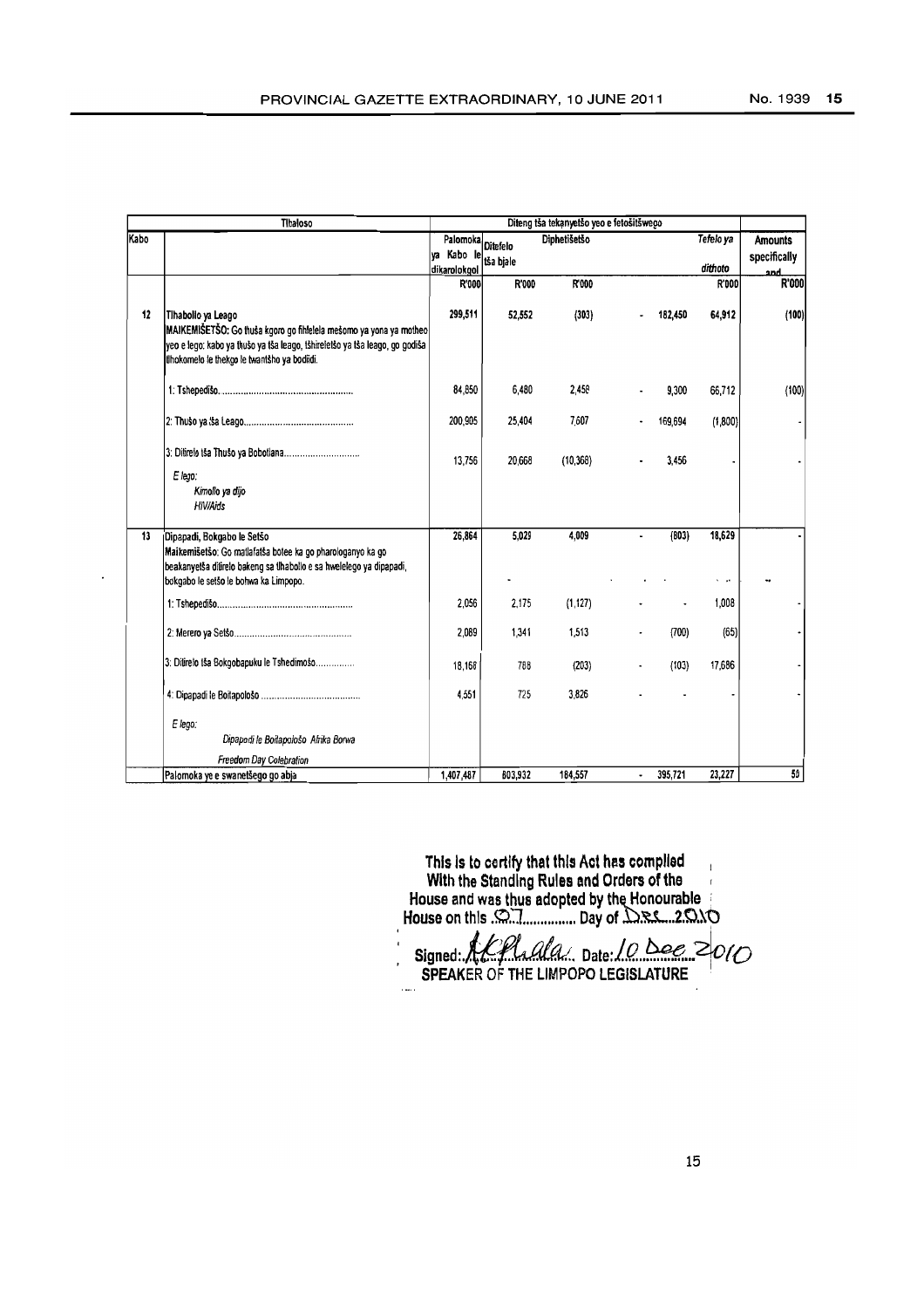**10 June 2011** 

# **MULAYO**

l<br>Libera de la cinera la culciuna nyn Piedrole (<br>Sette აათა ერი ის არიტეტი, მომდე არიტეტის ერთის ერთე არის მართველება.<br>ართაად, რომ ის არიტეტის ერთებული არიტეტი ერთების ერთის ერთის ერთების ერთის ერთის ერთის ერთის ერთის ერთის ერთებ

U kovhanya thanganyelo ya tshelede yo linganyiswaho u bva kha Tshikwama tsha Mbuelo ya Vundu hu u itela thodea dza vundu hu tshi tevhelwa nwaha wa muvhalelano u fhelaho nga la 31 Thafamuhwe 2011; na u netshedza mafhungo a elanaho na zwo bulwaho afho ntha.

#### SIANGANE

HU TSHI TEVHELWA khethekanyo 226(2} ya Mulayotewa wa Riphabuliki ya Afurika Tshipembe, 1996, u netshedza zwauri tshelede i nga bviswa u bva kha Tshikwama tsha Mbuelo ya Vundu hu tshi tevhelwa fhedzi ndila ya mukovho nga Mulayo wa Phalamennde;

NAHONE HU TSHI TEVHELWA khethekanyo 26 ya Mulayo wa Ndangulo ya Gwama la Vhathu, 1999 (Mulayo 1 wa 1999) u netshedza zwauri Vhusimamulayo ha Vundu vhu tea u kovhanya tshelede kha nwaha munwe na munwe wa muvhalelano zwi tshi ya nga thodea dza vundu;

HU KHOU VHEWA MULAYO nga Vhusimamulayo ha Vundu, sa zwi tevhelaho:-

# 1. Thandavhudzo

Kha Mulayo uyu, nga nnda ha musi zwi re ngomu zwi tshi amba nga inwe ndila, hune zwine zwa amba zwone zwa vha zwo sumbedzwa kha Mulayo wa Mukovho wa Limpopo, 2010 zwa vha na zwine zwa amba zwone zwo sumbedzwaho kha Mulayo.

#### 2. U kovhanywa ha thanganyelo ya tshelede yo linganyiswaho u itela thodea dza vundu

- (1) Mukovho wa tshelede yo linganyiswaho ya Vhusimamulayo ha Vundu i tshi bva kha Tshikwama tsha Mbuelo ya Vundu u itela thodea dza vundu kha nwaha wa muvhalelano 2010/11, kha voutu na khethekanyo khutwane kha voutu, nahone hu na u tevhetshedzwa ha mishumo two khetheaho, zwo netshedzwa kha Shedulu.
- (2) U shumiswa ha mikovho yo sedzuluswaho zwi nga fhasi ha Mulayo wa Ndangulo ya Gwama la Vhathu, 1999 (Mulayo 1 wa 1999).

### 3. Mukovho sa zwe wa tevhetshedziswa zwone nga ndila ya vhuthogwa nahone Iwo fhelelaho

Nga nnda ha u netshedzwa ha mulayo munwe na munwe, khovhanyo dza voutu kana u khethekana huhulwane kha voutu dzo tevhetshedzwaho na u kovhanywa nga ndila ya vhuthogwa nahone yo fhetelaho kha Shedulu dzi nga shumiswa fhedzi kha mushumo wo sumbedzwaho nahone dzi nga si shumiswe kha minwe mishumo, nga nnda ha musi Mulayo wa Phalamennde u tshi nga khwinisa kana u shandukisa mushumo we wa vha wo tetshelwa wone.

#### 4. Thoho thukhu

Mulayo uyu u do vhidzwa upfi Mulayo wa Ndinganyiso ya Mukovho 2010.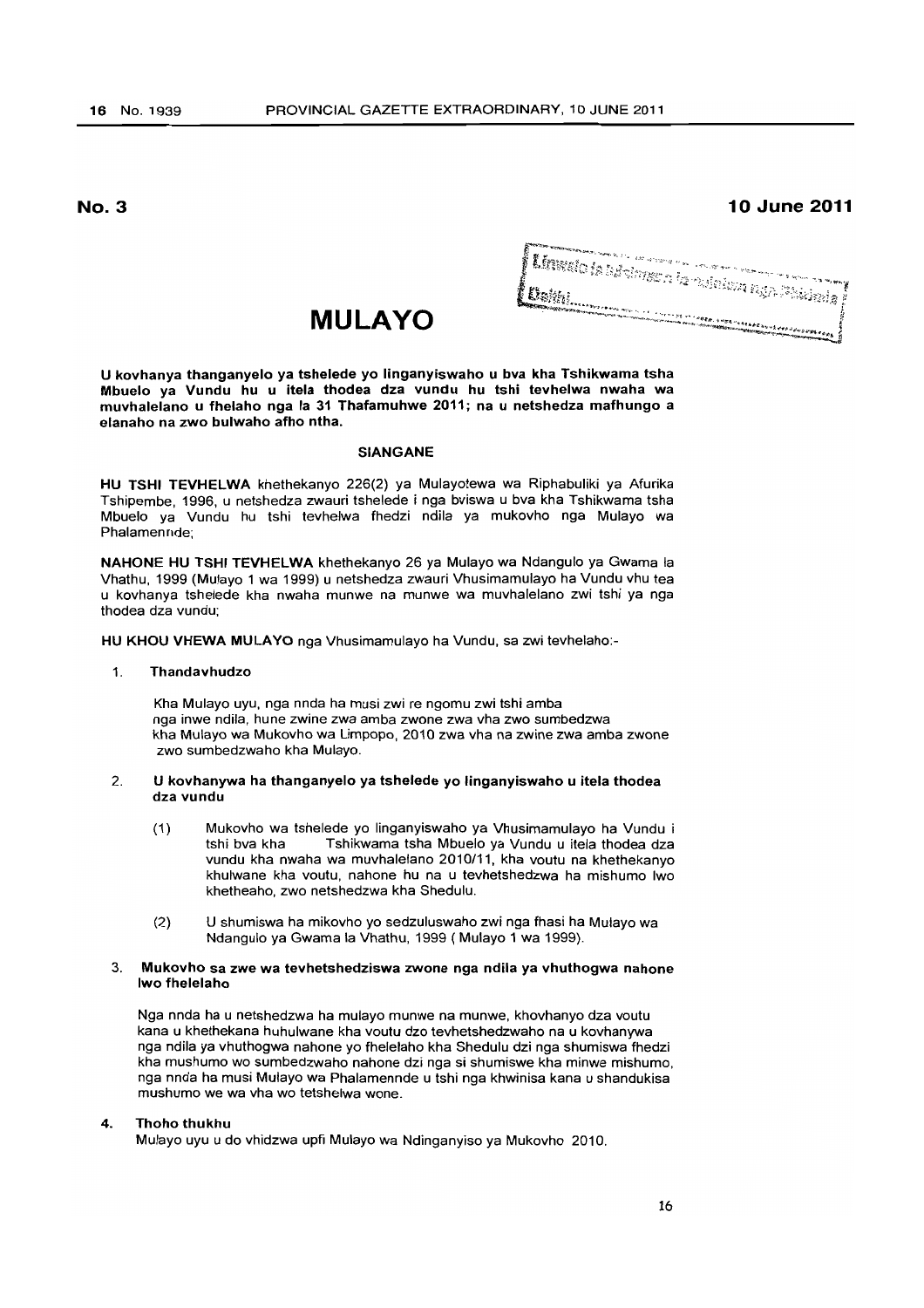|       |                                                                                                                                                                                                                                                                                                                                                                                                                                                                                                                                                                |                                                        |                      | <b>SHEDULU</b>                              |                                   |           |                  |              |
|-------|----------------------------------------------------------------------------------------------------------------------------------------------------------------------------------------------------------------------------------------------------------------------------------------------------------------------------------------------------------------------------------------------------------------------------------------------------------------------------------------------------------------------------------------------------------------|--------------------------------------------------------|----------------------|---------------------------------------------|-----------------------------------|-----------|------------------|--------------|
|       | Thandavhudzo                                                                                                                                                                                                                                                                                                                                                                                                                                                                                                                                                   |                                                        |                      | Thandavhudzo ya zwibviswa zwo Shandukiswaho |                                   |           |                  |              |
| Voutu |                                                                                                                                                                                                                                                                                                                                                                                                                                                                                                                                                                | Thanganyelo<br>nga Voutu na<br>khethekanyo<br>khulwane | Mbadelo dza<br>zwino | Pfukhiselo                                  | Mbadelo dza<br>Ndaka dza<br>Pfuma |           |                  |              |
|       |                                                                                                                                                                                                                                                                                                                                                                                                                                                                                                                                                                | <b>R'000</b>                                           | R'000                | <b>R'000</b>                                |                                   |           | R'000            | <b>R'000</b> |
|       | 1 Ofisi ya Premia                                                                                                                                                                                                                                                                                                                                                                                                                                                                                                                                              | (23, 720)                                              | (38, 983)            | 2,174                                       |                                   | 6,289     | 6,800            |              |
|       | NDIVHO: U vhetshela Ndaulo ya Vundu zwi tshi tutshelana na<br>mbekanyamaitele ya Lushaka, na u khwinisa matshilo a vhathu vha vundu                                                                                                                                                                                                                                                                                                                                                                                                                            | (21, 153)                                              | (28, 377)            | (3,265)                                     |                                   | 4,889     | 5,600            |              |
|       | Tshumelo dza Thikhedzo na Mvaledziso ya Viupulani<br>2.                                                                                                                                                                                                                                                                                                                                                                                                                                                                                                        | (32, 333)                                              | (20, 806)            | (11,927)                                    |                                   | (800)     | 1,200            |              |
|       | 3.                                                                                                                                                                                                                                                                                                                                                                                                                                                                                                                                                             | 29,766                                                 | 10,200               | 17,366                                      |                                   | 2,200     |                  |              |
|       | Vhusimamilayo ha Vundu                                                                                                                                                                                                                                                                                                                                                                                                                                                                                                                                         | 19,376                                                 | 4,436                | 14,189                                      |                                   |           | 600              | 150          |
|       | NDIVHO:U shumisa vhudifhinduleli kha tshipida tsha khoro ya muvhuso u<br>vhona un hu vhe na u shela mulenzhe nga vhathu kha matshimbidzele, u<br>phasisa milayo kha Vhusimamilayo, u netshedza thikhedzo ya ndaulo na<br>masheleni kha mahoro a politiki o imelelwaho kha vhusimamilayo na u<br>netshedza ndangulo ya ndaulo yavhudi kha mirado vha vhusimamailayo.                                                                                                                                                                                            |                                                        |                      |                                             |                                   |           |                  |              |
|       |                                                                                                                                                                                                                                                                                                                                                                                                                                                                                                                                                                | 12,081                                                 |                      | 11,331                                      |                                   |           | 600              | 150          |
|       |                                                                                                                                                                                                                                                                                                                                                                                                                                                                                                                                                                | 4,911                                                  | 2,053                | 2,858                                       |                                   |           |                  |              |
|       |                                                                                                                                                                                                                                                                                                                                                                                                                                                                                                                                                                | 2,383                                                  | 2,383                |                                             |                                   |           |                  |              |
|       | 3 Pfunzo<br>NDIVHO: Pfunzo ya ntha ya tshothe na vhugudisi zwine zwa do vha konisa<br>u swikelela zwi re na mbuelo kha vhadzulapo.                                                                                                                                                                                                                                                                                                                                                                                                                             | 626.069                                                | 494,758              | 184,964                                     |                                   | (52,110)  | (1, 643)         |              |
|       |                                                                                                                                                                                                                                                                                                                                                                                                                                                                                                                                                                | 9,404                                                  | 9,404                | 19,232                                      |                                   |           | (19, 232)        |              |
|       |                                                                                                                                                                                                                                                                                                                                                                                                                                                                                                                                                                | 609,657                                                | 378,400              | 214,102                                     |                                   |           | 17,155           |              |
|       |                                                                                                                                                                                                                                                                                                                                                                                                                                                                                                                                                                | 735                                                    |                      |                                             |                                   | 735       |                  |              |
|       | 4. Pfunzo ya zwikolo zwa sipentshala zwa vhathu                                                                                                                                                                                                                                                                                                                                                                                                                                                                                                                |                                                        |                      |                                             |                                   |           |                  |              |
|       |                                                                                                                                                                                                                                                                                                                                                                                                                                                                                                                                                                | 6,273                                                  | 59,118               |                                             |                                   | (52, 845) |                  |              |
|       |                                                                                                                                                                                                                                                                                                                                                                                                                                                                                                                                                                |                                                        |                      |                                             |                                   |           |                  |              |
|       | 7. Mveledziso ya Nyaluwo ya Nwana ya Murango                                                                                                                                                                                                                                                                                                                                                                                                                                                                                                                   |                                                        | 47,836               | (47, 836)                                   |                                   |           |                  |              |
|       |                                                                                                                                                                                                                                                                                                                                                                                                                                                                                                                                                                |                                                        |                      | (534)                                       |                                   |           | 534<br>(42, 641) |              |
|       | 4 Vhulimi<br>NDIVHO: U swikelela kha mveledziso ya vhulimi u itela u vha na tsireldzo<br>ya zwiliwa midini na nyaluwo ya ekonomi kwayo nga kha mveledziso ya<br>vhulimi kha Vundu. Vhu dovhe haftu ha livha kha u sumbedzisa na u<br>swikelela klha thikhedzo ya zwiko zwa mveledziso ya vhulimi, u hudza<br>kushumele kwa sekithara ya ekonomi, u vhona un hu vhe na ndangulo<br>kwayo ya zwiko zwa mupo, u bvelela na thikhedzo ya u didzhenisa kha zwa<br>vhutimi ha vhafumakadzi, vhaswa na vhaholefhali na u swikelela tshunmelo<br>dzavhudi dza muhasho. | 18,627                                                 | 18,302               | 33,905                                      |                                   | 9,061     |                  |              |
|       |                                                                                                                                                                                                                                                                                                                                                                                                                                                                                                                                                                | 33,143                                                 | 17,059               | 13,379                                      |                                   | 94        | 2,611            |              |
|       |                                                                                                                                                                                                                                                                                                                                                                                                                                                                                                                                                                | (36, 354)                                              | (150)                | 2,728                                       |                                   |           | (38, 932)        |              |
|       |                                                                                                                                                                                                                                                                                                                                                                                                                                                                                                                                                                | (3,689)                                                | (8,079)              | 9,421                                       |                                   | (1,531)   | (3,500)          |              |
|       |                                                                                                                                                                                                                                                                                                                                                                                                                                                                                                                                                                | 1,525                                                  | 1,200                | 325                                         |                                   | ٠         |                  |              |
|       | 5. Thodisiso ya thekinolodzhi na tshumelo ya mveledziso                                                                                                                                                                                                                                                                                                                                                                                                                                                                                                        | 3,883                                                  | 4,371                | 2,332                                       |                                   | ٠         | (2,820)          |              |
|       |                                                                                                                                                                                                                                                                                                                                                                                                                                                                                                                                                                | 10,778                                                 | (2,599)              | 2,729                                       |                                   | 10,648    |                  |              |
|       |                                                                                                                                                                                                                                                                                                                                                                                                                                                                                                                                                                | 9,341                                                  | 6,500                | 2,991                                       |                                   | (150)     |                  |              |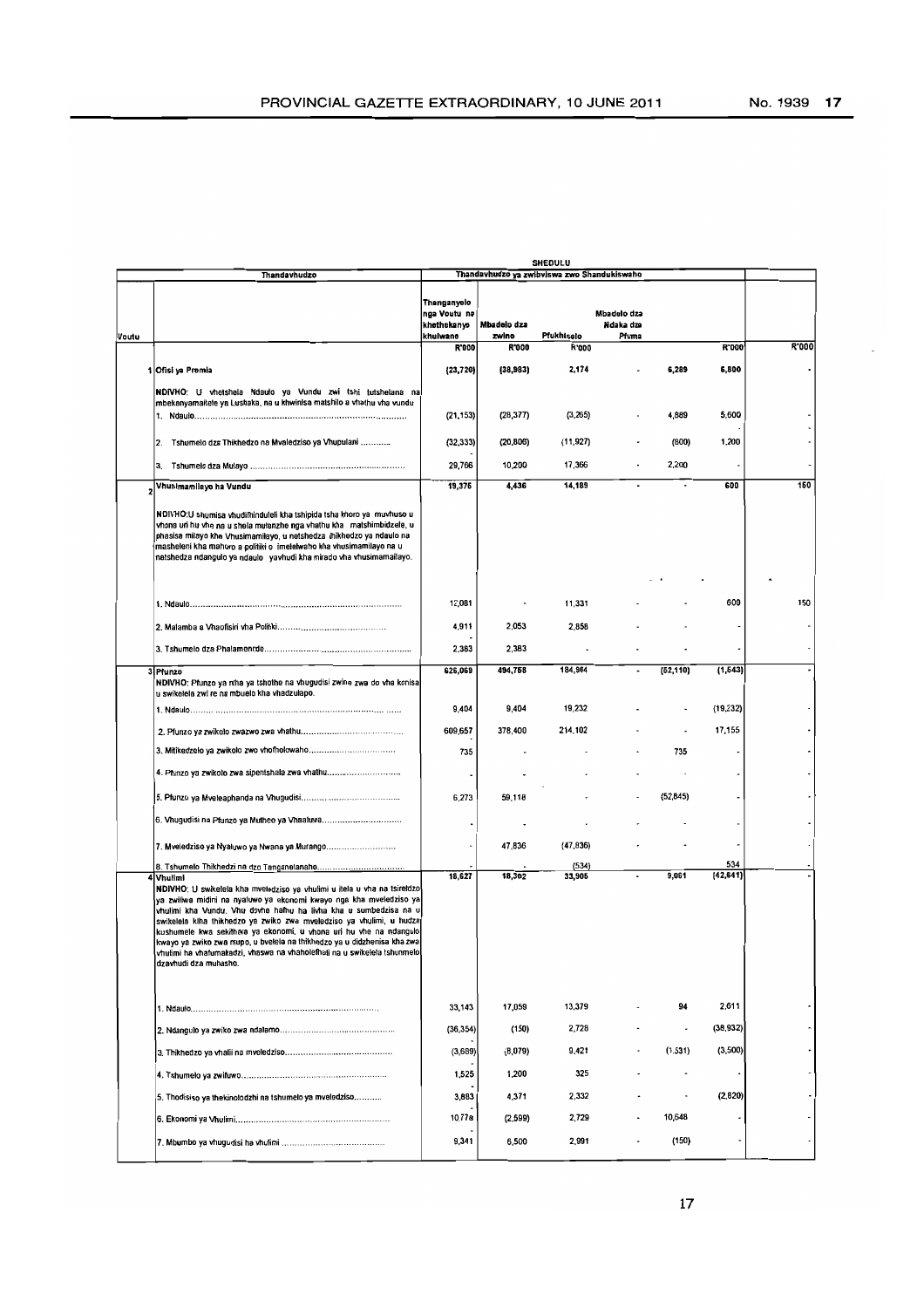| <b>Amounts</b><br>Thanganyelo<br>specifically and<br>Mbadolo dza<br>nga Voutu na<br>exclusively<br>Mbadelo dza<br>Ndaka dza<br>khethekanyo<br>appropriated<br>Pfuma<br>khulwane<br>zwino<br>Pfukhiselo<br>Voutu<br>R'000<br>R'000<br>R'000<br><b>R'000</b><br><b>R'000</b><br>801<br>600<br>26,616<br>18,082<br>7,133<br>5 Vhulangagwama ha Vundu<br>Ndivho:<br>U laula vhulangagwama ha Vundu<br>535<br>674<br>40<br>13,267<br>12,018<br>2: Tshumelo dza Mugaganyagwama na Vhushaka vhukati ha<br>150<br>(60)<br>(12, 224)<br>(12, 134)<br>Mivhuso<br>460<br>(174)<br>(1,996)<br>(5, 544)<br>(3,834)<br>30,927<br>19,254<br>11,173<br>500<br>59,630<br>26,629<br>(2, 463)<br>(3, 362)<br>(86,058)<br>6 Mveledziso ya Ekonomi, Mupo na Vhuendelamashango<br>Ndivho:<br>U bveledzisa ekonomi, u khwinisa na u langa nyito dza mupo kha Vundu<br>25,905<br>8,072<br>563<br>(1,756)<br>32.784<br>(64, 610)<br>4,652<br>(92, 059)<br>22,797<br>2. Vhupulani ha Ikonomi<br>29,820<br>(351)<br>(707)<br>26,776<br>(1,966)<br>2,620<br>1,688<br>(847)<br>(85)<br>46,770<br>169,121<br>99,972<br>(70, 248)<br>93,627<br>7 Mutakalo<br>Ndivho: U netshedza tshumelo dzi tutshelanaho na Mutakalo hu tshi<br>tevhedzwa mulayo<br>(10,000)<br>(19,000)<br>4,529<br>565<br>3,906<br>91,272<br>37,764<br>(82, 713)<br>69,598<br>46,623<br>Dzine khadzo:-<br>Mbekanyamushumo ya Pfushi yo Tanganelanaho<br>HIV na Aids<br>Tshumelo ya Motshari<br>Mphomali va Tshitirathedzhi tsha Nzudzanyo va zwa Mutakalo va<br>122,681<br>122,681<br>3,791<br>7,068<br>3,937<br>(500)<br>(160)<br>11,210<br>(27, 545)<br>38,755<br>Dzine khadzo:-<br>Ndangulo ya zwibadela na khwiniso ya vhunzani.<br>(17,507)<br>(11,000)<br>(8,000)<br>1,493<br>7. Tshumelo dza Thikhedzo ya Ndondolo ya Mutakalo<br>(2,993)<br>(1,500)<br>(1, 373)<br>(1, 493)<br>1,373<br>(32, 610)<br>(2,631)<br>(5,219)<br>(24, 760)<br>Zwine khazwo:<br>Zwiimiswa zwa Vundu<br>Mvusuludzo ya Zwiimiswa zwa Sibadela<br>202,964<br>48,624<br>115,765<br>8 Dzibada na Vhuendi<br>111,270<br>(72, 595)<br>Ndivho:<br>U netshedza, u bveledza na u vhulunga sisiteme ya khonadzeo ya<br>vhuendi ho tanganelanaho kha vundu.<br>45,468<br>694<br>40,762<br>(1,000)<br>5,012<br>335<br>(46, 821)<br>2,500<br>(26, 372)<br>(23, 284)<br>Dzine khadzo:-<br>Zwiimiswa zwa Vundu<br>(48, 236)<br>(11, 878)<br>14,443<br>1,594<br>(52, 395)<br>65,895<br>61,155<br>3,242<br>3,426<br>(1,928)<br>5. Expanded Public Management<br>186,658<br>83,690<br>(1,782)<br>104,750 | Thandavhudzo |  | Thandavhudzo ya zwibviswa zwo Shandukiswaho |  |  |
|-------------------------------------------------------------------------------------------------------------------------------------------------------------------------------------------------------------------------------------------------------------------------------------------------------------------------------------------------------------------------------------------------------------------------------------------------------------------------------------------------------------------------------------------------------------------------------------------------------------------------------------------------------------------------------------------------------------------------------------------------------------------------------------------------------------------------------------------------------------------------------------------------------------------------------------------------------------------------------------------------------------------------------------------------------------------------------------------------------------------------------------------------------------------------------------------------------------------------------------------------------------------------------------------------------------------------------------------------------------------------------------------------------------------------------------------------------------------------------------------------------------------------------------------------------------------------------------------------------------------------------------------------------------------------------------------------------------------------------------------------------------------------------------------------------------------------------------------------------------------------------------------------------------------------------------------------------------------------------------------------------------------------------------------------------------------------------------------------------------------------------------------------------------------------------------------------------------------------------------------------------------------------------------------------------------------------------------------------------------------------------------------------------------------------------------------------------------------------------------------------------------|--------------|--|---------------------------------------------|--|--|
|                                                                                                                                                                                                                                                                                                                                                                                                                                                                                                                                                                                                                                                                                                                                                                                                                                                                                                                                                                                                                                                                                                                                                                                                                                                                                                                                                                                                                                                                                                                                                                                                                                                                                                                                                                                                                                                                                                                                                                                                                                                                                                                                                                                                                                                                                                                                                                                                                                                                                                             |              |  |                                             |  |  |
|                                                                                                                                                                                                                                                                                                                                                                                                                                                                                                                                                                                                                                                                                                                                                                                                                                                                                                                                                                                                                                                                                                                                                                                                                                                                                                                                                                                                                                                                                                                                                                                                                                                                                                                                                                                                                                                                                                                                                                                                                                                                                                                                                                                                                                                                                                                                                                                                                                                                                                             |              |  |                                             |  |  |
|                                                                                                                                                                                                                                                                                                                                                                                                                                                                                                                                                                                                                                                                                                                                                                                                                                                                                                                                                                                                                                                                                                                                                                                                                                                                                                                                                                                                                                                                                                                                                                                                                                                                                                                                                                                                                                                                                                                                                                                                                                                                                                                                                                                                                                                                                                                                                                                                                                                                                                             |              |  |                                             |  |  |
|                                                                                                                                                                                                                                                                                                                                                                                                                                                                                                                                                                                                                                                                                                                                                                                                                                                                                                                                                                                                                                                                                                                                                                                                                                                                                                                                                                                                                                                                                                                                                                                                                                                                                                                                                                                                                                                                                                                                                                                                                                                                                                                                                                                                                                                                                                                                                                                                                                                                                                             |              |  |                                             |  |  |
|                                                                                                                                                                                                                                                                                                                                                                                                                                                                                                                                                                                                                                                                                                                                                                                                                                                                                                                                                                                                                                                                                                                                                                                                                                                                                                                                                                                                                                                                                                                                                                                                                                                                                                                                                                                                                                                                                                                                                                                                                                                                                                                                                                                                                                                                                                                                                                                                                                                                                                             |              |  |                                             |  |  |
|                                                                                                                                                                                                                                                                                                                                                                                                                                                                                                                                                                                                                                                                                                                                                                                                                                                                                                                                                                                                                                                                                                                                                                                                                                                                                                                                                                                                                                                                                                                                                                                                                                                                                                                                                                                                                                                                                                                                                                                                                                                                                                                                                                                                                                                                                                                                                                                                                                                                                                             |              |  |                                             |  |  |
|                                                                                                                                                                                                                                                                                                                                                                                                                                                                                                                                                                                                                                                                                                                                                                                                                                                                                                                                                                                                                                                                                                                                                                                                                                                                                                                                                                                                                                                                                                                                                                                                                                                                                                                                                                                                                                                                                                                                                                                                                                                                                                                                                                                                                                                                                                                                                                                                                                                                                                             |              |  |                                             |  |  |
|                                                                                                                                                                                                                                                                                                                                                                                                                                                                                                                                                                                                                                                                                                                                                                                                                                                                                                                                                                                                                                                                                                                                                                                                                                                                                                                                                                                                                                                                                                                                                                                                                                                                                                                                                                                                                                                                                                                                                                                                                                                                                                                                                                                                                                                                                                                                                                                                                                                                                                             |              |  |                                             |  |  |
|                                                                                                                                                                                                                                                                                                                                                                                                                                                                                                                                                                                                                                                                                                                                                                                                                                                                                                                                                                                                                                                                                                                                                                                                                                                                                                                                                                                                                                                                                                                                                                                                                                                                                                                                                                                                                                                                                                                                                                                                                                                                                                                                                                                                                                                                                                                                                                                                                                                                                                             |              |  |                                             |  |  |
|                                                                                                                                                                                                                                                                                                                                                                                                                                                                                                                                                                                                                                                                                                                                                                                                                                                                                                                                                                                                                                                                                                                                                                                                                                                                                                                                                                                                                                                                                                                                                                                                                                                                                                                                                                                                                                                                                                                                                                                                                                                                                                                                                                                                                                                                                                                                                                                                                                                                                                             |              |  |                                             |  |  |
|                                                                                                                                                                                                                                                                                                                                                                                                                                                                                                                                                                                                                                                                                                                                                                                                                                                                                                                                                                                                                                                                                                                                                                                                                                                                                                                                                                                                                                                                                                                                                                                                                                                                                                                                                                                                                                                                                                                                                                                                                                                                                                                                                                                                                                                                                                                                                                                                                                                                                                             |              |  |                                             |  |  |
|                                                                                                                                                                                                                                                                                                                                                                                                                                                                                                                                                                                                                                                                                                                                                                                                                                                                                                                                                                                                                                                                                                                                                                                                                                                                                                                                                                                                                                                                                                                                                                                                                                                                                                                                                                                                                                                                                                                                                                                                                                                                                                                                                                                                                                                                                                                                                                                                                                                                                                             |              |  |                                             |  |  |
|                                                                                                                                                                                                                                                                                                                                                                                                                                                                                                                                                                                                                                                                                                                                                                                                                                                                                                                                                                                                                                                                                                                                                                                                                                                                                                                                                                                                                                                                                                                                                                                                                                                                                                                                                                                                                                                                                                                                                                                                                                                                                                                                                                                                                                                                                                                                                                                                                                                                                                             |              |  |                                             |  |  |
|                                                                                                                                                                                                                                                                                                                                                                                                                                                                                                                                                                                                                                                                                                                                                                                                                                                                                                                                                                                                                                                                                                                                                                                                                                                                                                                                                                                                                                                                                                                                                                                                                                                                                                                                                                                                                                                                                                                                                                                                                                                                                                                                                                                                                                                                                                                                                                                                                                                                                                             |              |  |                                             |  |  |
|                                                                                                                                                                                                                                                                                                                                                                                                                                                                                                                                                                                                                                                                                                                                                                                                                                                                                                                                                                                                                                                                                                                                                                                                                                                                                                                                                                                                                                                                                                                                                                                                                                                                                                                                                                                                                                                                                                                                                                                                                                                                                                                                                                                                                                                                                                                                                                                                                                                                                                             |              |  |                                             |  |  |
|                                                                                                                                                                                                                                                                                                                                                                                                                                                                                                                                                                                                                                                                                                                                                                                                                                                                                                                                                                                                                                                                                                                                                                                                                                                                                                                                                                                                                                                                                                                                                                                                                                                                                                                                                                                                                                                                                                                                                                                                                                                                                                                                                                                                                                                                                                                                                                                                                                                                                                             |              |  |                                             |  |  |
|                                                                                                                                                                                                                                                                                                                                                                                                                                                                                                                                                                                                                                                                                                                                                                                                                                                                                                                                                                                                                                                                                                                                                                                                                                                                                                                                                                                                                                                                                                                                                                                                                                                                                                                                                                                                                                                                                                                                                                                                                                                                                                                                                                                                                                                                                                                                                                                                                                                                                                             |              |  |                                             |  |  |
|                                                                                                                                                                                                                                                                                                                                                                                                                                                                                                                                                                                                                                                                                                                                                                                                                                                                                                                                                                                                                                                                                                                                                                                                                                                                                                                                                                                                                                                                                                                                                                                                                                                                                                                                                                                                                                                                                                                                                                                                                                                                                                                                                                                                                                                                                                                                                                                                                                                                                                             |              |  |                                             |  |  |
|                                                                                                                                                                                                                                                                                                                                                                                                                                                                                                                                                                                                                                                                                                                                                                                                                                                                                                                                                                                                                                                                                                                                                                                                                                                                                                                                                                                                                                                                                                                                                                                                                                                                                                                                                                                                                                                                                                                                                                                                                                                                                                                                                                                                                                                                                                                                                                                                                                                                                                             |              |  |                                             |  |  |
|                                                                                                                                                                                                                                                                                                                                                                                                                                                                                                                                                                                                                                                                                                                                                                                                                                                                                                                                                                                                                                                                                                                                                                                                                                                                                                                                                                                                                                                                                                                                                                                                                                                                                                                                                                                                                                                                                                                                                                                                                                                                                                                                                                                                                                                                                                                                                                                                                                                                                                             |              |  |                                             |  |  |
|                                                                                                                                                                                                                                                                                                                                                                                                                                                                                                                                                                                                                                                                                                                                                                                                                                                                                                                                                                                                                                                                                                                                                                                                                                                                                                                                                                                                                                                                                                                                                                                                                                                                                                                                                                                                                                                                                                                                                                                                                                                                                                                                                                                                                                                                                                                                                                                                                                                                                                             |              |  |                                             |  |  |
|                                                                                                                                                                                                                                                                                                                                                                                                                                                                                                                                                                                                                                                                                                                                                                                                                                                                                                                                                                                                                                                                                                                                                                                                                                                                                                                                                                                                                                                                                                                                                                                                                                                                                                                                                                                                                                                                                                                                                                                                                                                                                                                                                                                                                                                                                                                                                                                                                                                                                                             |              |  |                                             |  |  |
|                                                                                                                                                                                                                                                                                                                                                                                                                                                                                                                                                                                                                                                                                                                                                                                                                                                                                                                                                                                                                                                                                                                                                                                                                                                                                                                                                                                                                                                                                                                                                                                                                                                                                                                                                                                                                                                                                                                                                                                                                                                                                                                                                                                                                                                                                                                                                                                                                                                                                                             |              |  |                                             |  |  |
|                                                                                                                                                                                                                                                                                                                                                                                                                                                                                                                                                                                                                                                                                                                                                                                                                                                                                                                                                                                                                                                                                                                                                                                                                                                                                                                                                                                                                                                                                                                                                                                                                                                                                                                                                                                                                                                                                                                                                                                                                                                                                                                                                                                                                                                                                                                                                                                                                                                                                                             |              |  |                                             |  |  |
|                                                                                                                                                                                                                                                                                                                                                                                                                                                                                                                                                                                                                                                                                                                                                                                                                                                                                                                                                                                                                                                                                                                                                                                                                                                                                                                                                                                                                                                                                                                                                                                                                                                                                                                                                                                                                                                                                                                                                                                                                                                                                                                                                                                                                                                                                                                                                                                                                                                                                                             |              |  |                                             |  |  |
|                                                                                                                                                                                                                                                                                                                                                                                                                                                                                                                                                                                                                                                                                                                                                                                                                                                                                                                                                                                                                                                                                                                                                                                                                                                                                                                                                                                                                                                                                                                                                                                                                                                                                                                                                                                                                                                                                                                                                                                                                                                                                                                                                                                                                                                                                                                                                                                                                                                                                                             |              |  |                                             |  |  |
|                                                                                                                                                                                                                                                                                                                                                                                                                                                                                                                                                                                                                                                                                                                                                                                                                                                                                                                                                                                                                                                                                                                                                                                                                                                                                                                                                                                                                                                                                                                                                                                                                                                                                                                                                                                                                                                                                                                                                                                                                                                                                                                                                                                                                                                                                                                                                                                                                                                                                                             |              |  |                                             |  |  |
|                                                                                                                                                                                                                                                                                                                                                                                                                                                                                                                                                                                                                                                                                                                                                                                                                                                                                                                                                                                                                                                                                                                                                                                                                                                                                                                                                                                                                                                                                                                                                                                                                                                                                                                                                                                                                                                                                                                                                                                                                                                                                                                                                                                                                                                                                                                                                                                                                                                                                                             |              |  |                                             |  |  |
|                                                                                                                                                                                                                                                                                                                                                                                                                                                                                                                                                                                                                                                                                                                                                                                                                                                                                                                                                                                                                                                                                                                                                                                                                                                                                                                                                                                                                                                                                                                                                                                                                                                                                                                                                                                                                                                                                                                                                                                                                                                                                                                                                                                                                                                                                                                                                                                                                                                                                                             |              |  |                                             |  |  |
|                                                                                                                                                                                                                                                                                                                                                                                                                                                                                                                                                                                                                                                                                                                                                                                                                                                                                                                                                                                                                                                                                                                                                                                                                                                                                                                                                                                                                                                                                                                                                                                                                                                                                                                                                                                                                                                                                                                                                                                                                                                                                                                                                                                                                                                                                                                                                                                                                                                                                                             |              |  |                                             |  |  |
|                                                                                                                                                                                                                                                                                                                                                                                                                                                                                                                                                                                                                                                                                                                                                                                                                                                                                                                                                                                                                                                                                                                                                                                                                                                                                                                                                                                                                                                                                                                                                                                                                                                                                                                                                                                                                                                                                                                                                                                                                                                                                                                                                                                                                                                                                                                                                                                                                                                                                                             |              |  |                                             |  |  |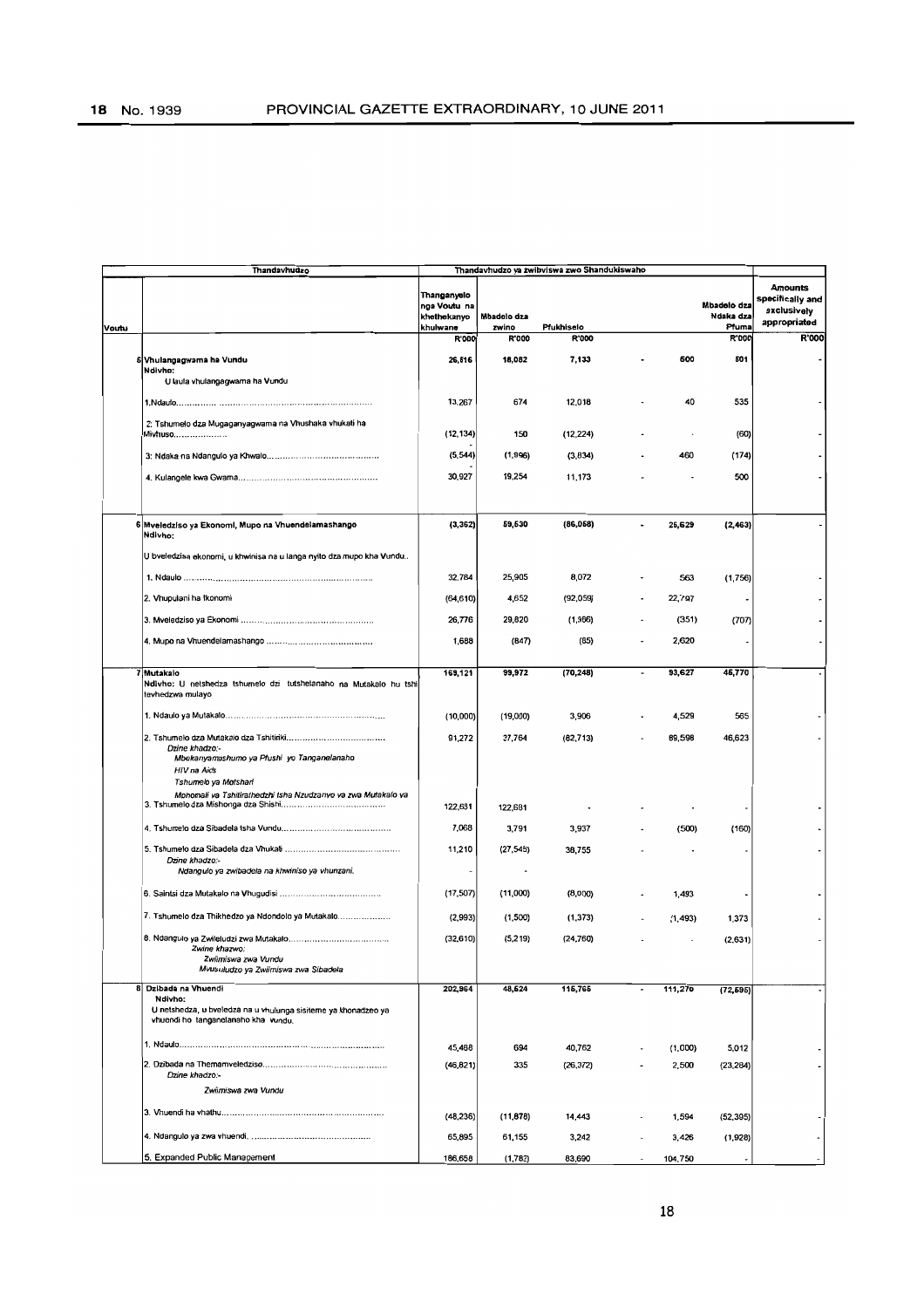$\ddot{\phantom{1}}$ 

|       | Thandavhudzo                                                                                                                                                                                                                                                                                                                                                                                                                                                                                        |                                                        |                      | Thandavhudzo ya zwibviswa zwo Shandukiswaho |         |                                   |                                                                   |
|-------|-----------------------------------------------------------------------------------------------------------------------------------------------------------------------------------------------------------------------------------------------------------------------------------------------------------------------------------------------------------------------------------------------------------------------------------------------------------------------------------------------------|--------------------------------------------------------|----------------------|---------------------------------------------|---------|-----------------------------------|-------------------------------------------------------------------|
| Voutu |                                                                                                                                                                                                                                                                                                                                                                                                                                                                                                     | Thanganyelo<br>nga Voutu na<br>khethekanyo<br>khulwane | Mbadelo dza<br>zwino | Pfukhiselo                                  |         | Mbadelo dza<br>Ndaka dza<br>Pfuma | <b>Amounts</b><br>specifically and<br>exclusively<br>appropriated |
|       | $\bullet$                                                                                                                                                                                                                                                                                                                                                                                                                                                                                           | R'000                                                  | R'000                | <b>R'000</b>                                |         | R'000                             | R'000                                                             |
|       | 9 Mishumo ya Vhathu<br>Ndivho: U langa bada dza vundu, zwifhato na ndaka nga kha tshumiso ya<br>zwiko yavhudi nahone yo linganelanaho u itela ndisedzo ya tshumelo yo<br>livhiswaho kha vhashumisi i re na vhudifhinduleli                                                                                                                                                                                                                                                                          | 30,082                                                 | 42,719               | (6, 505)                                    | 9,448   | (16, 580)                         |                                                                   |
|       |                                                                                                                                                                                                                                                                                                                                                                                                                                                                                                     | 23,200                                                 | 21,200               | 580                                         |         | 1,420                             |                                                                   |
|       |                                                                                                                                                                                                                                                                                                                                                                                                                                                                                                     | 13,519                                                 | 20,519               | 1,552                                       | 9,448   | (18,000)                          |                                                                   |
|       | 3. Community based Prgramme                                                                                                                                                                                                                                                                                                                                                                                                                                                                         | (6, 637)                                               | 1,000                | (7,637)                                     |         |                                   |                                                                   |
|       | 10 Mbulungeo, tsireledzo na Vhukonanyi<br>Ndivho: U vhona uri Tshumelo ya Tshipholisa ya Afrika Tshipembe<br>Limpopo i vhe yavhudi nahone ire na vhudifhinduleli, zwi tutshelanaho na<br>Ndayotewa, Mulayo wa Tshipholisa wa Afrika Tshipembe na Bammbiri<br>Litshena nga ha Mbulungeo na Tsireledzo hafhu na u vhona zwauri<br>Tshipholisa tsha Afrika Tshipembe tshi dzhenelele kvo melelaho kha<br>thodea dza vhadzulapo dza u pholisa dzo livhiswaho kha Limpopo na<br>mbumbo yalo ya mahayani. | 2,540                                                  | 1,011                | 1,479                                       | 50      |                                   |                                                                   |
|       |                                                                                                                                                                                                                                                                                                                                                                                                                                                                                                     | 2,360                                                  | 781                  | 1,429                                       | 150     |                                   |                                                                   |
|       | 2. Foramu ya Tshipholisa ya Vhadzulapo na Thivhelo ya Vhugevhenga                                                                                                                                                                                                                                                                                                                                                                                                                                   | 92                                                     | 92                   |                                             |         |                                   |                                                                   |
|       |                                                                                                                                                                                                                                                                                                                                                                                                                                                                                                     | 88                                                     | 138                  | 50                                          | (100)   |                                   |                                                                   |
|       | 4. Khethekanyo ya Maitele a Thodisiso ya Vhubindudzi                                                                                                                                                                                                                                                                                                                                                                                                                                                |                                                        |                      |                                             |         |                                   |                                                                   |
|       |                                                                                                                                                                                                                                                                                                                                                                                                                                                                                                     |                                                        |                      |                                             |         |                                   |                                                                   |
|       | 11 Muvhuso wapo na zwa Dzinndu<br>NDIVHO: U engedza maanda na u monithara muvhuso wapo, u sika<br>nyimele ine khayo ha vha na mveledziso ya dzinndu, u vhona un hu na<br>vhupulane ho tenganelanaho ha tshitinki na madzingu, na u bveledzisa, u<br>vha hone ha muhanga wa vhupulane, u leludza mbekanyamushumo dza<br>dza vhukwamani ha vharangaphanda vha sialala, mveledziso ya yo<br>tanganelanaho ya dzidoroboni na mahayani, na u tanganyiwa ha ndangulo<br>ya tshinyalelo ya vundu.          | 12,900                                                 | (2,000)              | (16, 947)                                   | 10,310  | 21,637                            |                                                                   |
|       |                                                                                                                                                                                                                                                                                                                                                                                                                                                                                                     | (12, 836)                                              | (16, 336)            | (6,640)                                     | 910     | 9,230                             |                                                                   |
|       | Dzine khadzo:-<br>Tshikwama tsha Dzinndu tsha Afrika Tshipembe<br>Nzudzanyo ya Vhathu<br>Mbekanyamushumo ya Zwiimiswa zwo Pfumbiswaho zwa<br>Mbekanyamushumo ya Thusedzo ya Masipala                                                                                                                                                                                                                                                                                                                | 18,418                                                 | 7,018                | (420)                                       | 11,400  | 420                               |                                                                   |
|       | Muvhuso Wapo                                                                                                                                                                                                                                                                                                                                                                                                                                                                                        | 7,318                                                  | 7,318                | (9,887)                                     | (2.000) | 11.887                            |                                                                   |
|       |                                                                                                                                                                                                                                                                                                                                                                                                                                                                                                     |                                                        |                      |                                             |         |                                   |                                                                   |
| 12    | Mveledziso ya Matshilisano<br>Ndivho: U vhona un muhasho u swikelel mishumo yawo ya u thoma ine ya<br>vha: netshedzo ya thuso dza matshilisano, Mbulungeo ya Vhadzulapo, u<br>bveledza ndondolo na thikhedzo ya u fheliswa ha vhushai.                                                                                                                                                                                                                                                              | 299,611                                                | 52,552               | (303)                                       | 182,450 | 64,912                            | (100)                                                             |
|       |                                                                                                                                                                                                                                                                                                                                                                                                                                                                                                     | 84,850                                                 | 6,480                | 2,458                                       | 9,300   | 66,712                            | (100)                                                             |
|       |                                                                                                                                                                                                                                                                                                                                                                                                                                                                                                     | 200,905                                                | 25,404               | 7,607                                       | 169,694 | (1, 800)                          |                                                                   |
|       | Hune khao ha vha na:<br>HIV na Aids                                                                                                                                                                                                                                                                                                                                                                                                                                                                 | 13,756                                                 | 20,668               | (10, 368)                                   | 3,456   |                                   |                                                                   |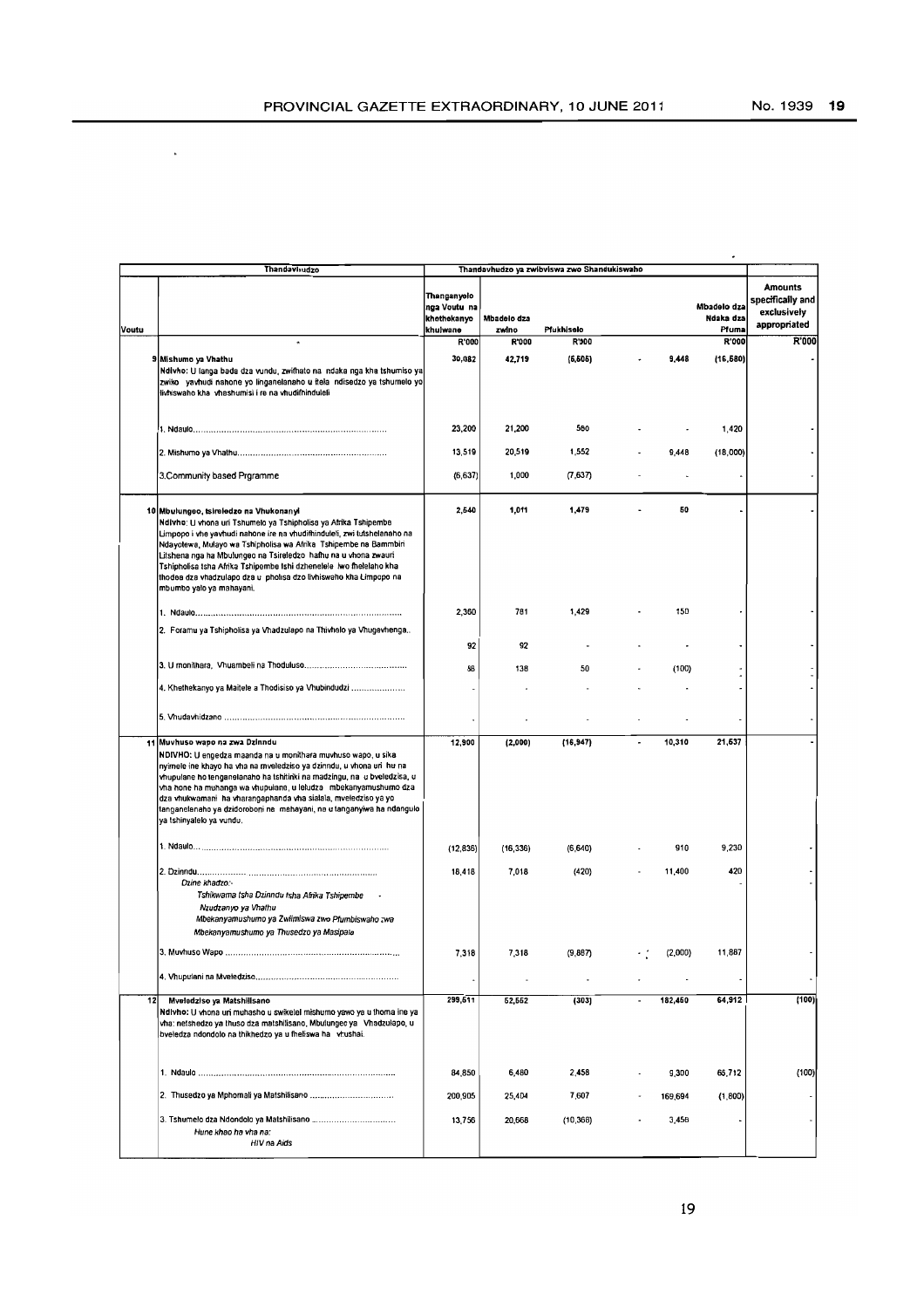|       | Thandavhudzo                                                                                                                                                                                               |                                                               |                      | Thandavhudzo ya zwibviswa zwo Shandukiswaho |   |                                   |                                                                   |
|-------|------------------------------------------------------------------------------------------------------------------------------------------------------------------------------------------------------------|---------------------------------------------------------------|----------------------|---------------------------------------------|---|-----------------------------------|-------------------------------------------------------------------|
| Voutu |                                                                                                                                                                                                            | Thanganyelo<br>nga Voutu na<br>khethekanyo<br><b>khulwane</b> | Mbadelo dza<br>zwino | Pfukhiselo                                  |   | Mbadelo dza<br>Ndaka dza<br>Pfuma | <b>Amounts</b><br>specifically and<br>exclusively<br>appropriated |
|       |                                                                                                                                                                                                            | R'000                                                         | R'000                | R'000                                       |   | <b>R'000</b>                      | R'000                                                             |
|       | 13 Mitambo, Vhutsila na Mvelele<br>Ndivho: U hudza vhuthihi kha phambano nga kha u netshedzwa ha<br>tshumelo u itela mveledziso ya u tanganelana ha mitambo, vhutsila na<br>mvelele vhu sa gumiho Limpopo. | 26,864                                                        | 5.029                | 4,009                                       |   | 18,629<br>(803)                   |                                                                   |
|       |                                                                                                                                                                                                            | 2,056                                                         | 2,175                | (1, 127)                                    |   | 1,008                             |                                                                   |
|       |                                                                                                                                                                                                            | 2,089                                                         | 1,341                | 1,513                                       | ٠ | (65)<br>(700)                     |                                                                   |
|       | 13                                                                                                                                                                                                         | 18,168                                                        | 788                  | (203)                                       |   | 17,686<br>(103)                   |                                                                   |
|       | 14.<br>Hune khao ha vha na:<br>Mitambo na Vhudimvumvusi Afrika Tshipembe<br>Madakalo a Duvha la Mbofholowo                                                                                                 | 4,551                                                         | 725                  | 3,826                                       |   |                                   |                                                                   |
|       | THANGANYELO YA MUTENGO U NO DO VOUTELIWA                                                                                                                                                                   | 1,407,487                                                     | 803,932              | 184,557                                     |   | 23,227<br>395,721                 | 50                                                                |

This is to certify that this Act has compiled **With the Standing Rules and Orders of the** House and was thus adopted by the Honourable i House on this  $\mathbb{Z}$ . J ............... Day of  $\mathbb{Q}_2$ ,  $\mathbb{Q}_3$ ,  $\mathbb{Q}_4$ 

Signed: A/CPLULA) Date: 10 Dec 2010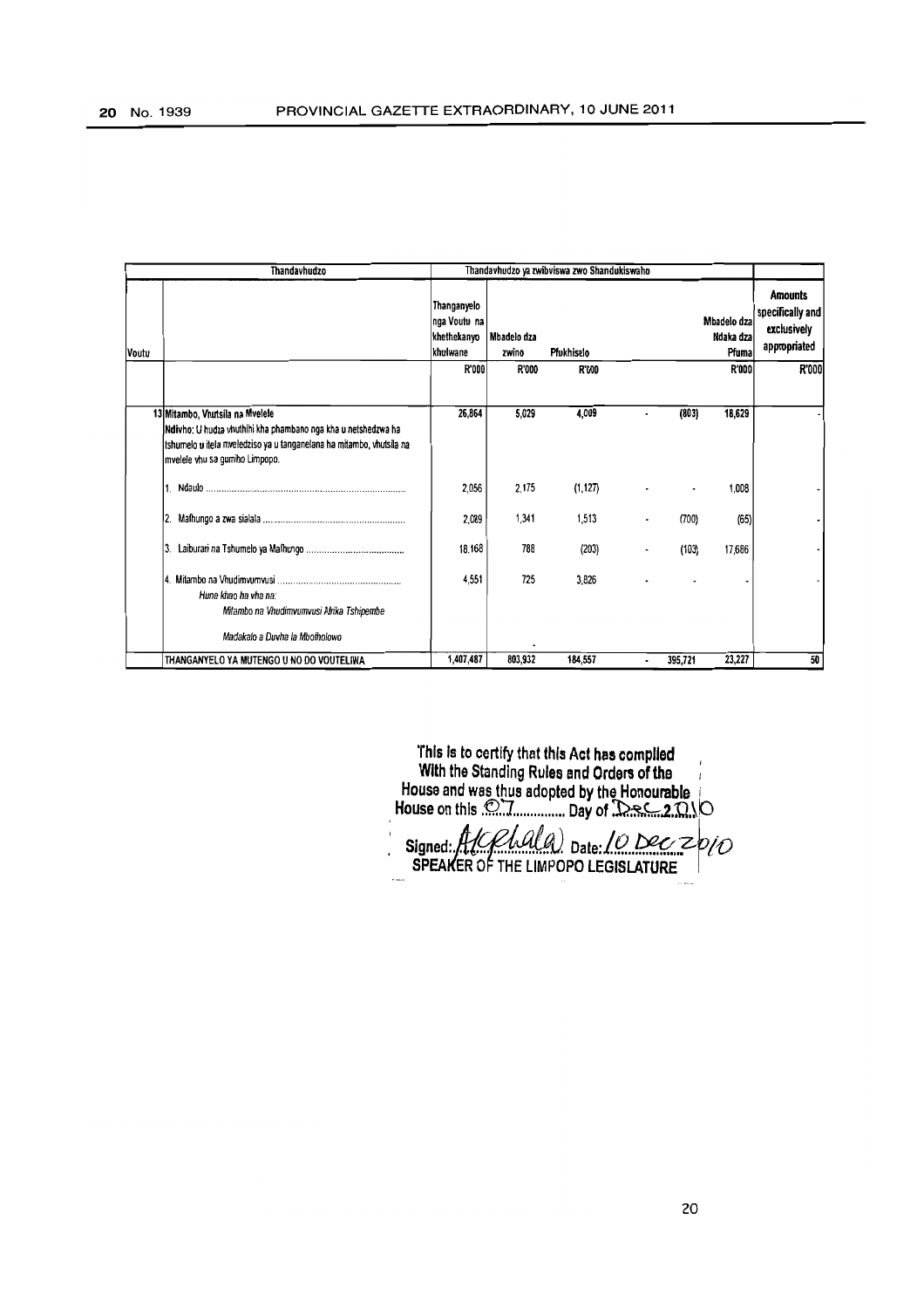# **10 June 2011**

Kipheral xa kit jihad di sayinkala la Filialiya

р<br>1967 — Франция В. 1973<br>1978: Форде пространение формальные составляется в составлении с составляет в войных формальных растранских п<br>1978: Форде при принимательных составлениях компаниях получается составляется получае

**NAWU** 

Ku endlela ku avela mali ku suka eka Nkwama wa Xifundzankulu wa Mali ya Tiko ku fikelela swilaveko swa xifundzankulu swa lembe-ximali leri helaka hi 31 Nyenyankulu 2011; na ku fikelela timhaka leti yelanaka na swoleswo.

#### MANGHENELO

HAMBILESWI xiyenge xa 226(2) xa Vumbiwa ra Rhiphabliki ra Afrika Dzonga, 1996 xi kombisaka leswaku mali yi nga ha kumiwa eka Nkwama wa Xifundzankulu wa Mali ya Tiko ntsena hi ku landza maavele hi Nawu wa Palamende;

NASWONA HAMBILESWI xiyenge xa 26 xa Nawu wa Mafambisele ya Mali ya Xifundzankulu, 1999 (Nawu 1 wa 1999) xi kombisaka leswaku Mfumo wa Milawu wa Xifundzankulu wu fanele wu ava mali lembe-ximali rin'wana na rin'wana ku fikelela swilaveko swa xifundzankulu;

Mfumo wa Milawu wa Xifundzankulu WU TIVISA NAWU hi ndlela leyi landzelaka:-

# 1. Tinhlamuselo

Eka Nawu lowu, ehandle kaloko mhaka yi kombisa swin'wana, rito rihi ni rihi kumbe xivulwa lexi nga na nhlamuselo eka Nawu wa Nkavelo wa Limpopo, 2010 swi na nhlamuselo leyi nyikiweke eka Nawu wolowo.

#### 2. Nkavelo wa mintsengo ya mali leyi cinciweke ku fikelela swilaveko swa xifundzankulu

- (1) Ku cinciwa ka nkavelo hi Mfumo wa Milawu wa Xifundzankulu ka mali yo suka eka Nkwama wa Xifundzankulu wa Mali ya Tiko ku fikelela swilaveko swa xifundzankulu eka lembe-ximali ra 2010/11, eka tindzawulo na minkavelonkulu eka tindzawulo, na swivangelo swo karhi leswi kombisiweke, swi kombisiwile eka Xedyulu.
- (2) Matirhiselo ya minkavelo hilaha swi kombisiweke hakona eka Nawu wa Mafambisele ya Mali ya TikoXifundza, 1999 (Nawu no 1 wa 1999).

#### 3. Nkavelo lowu kongomaka na lowu nga kongomiki

Ehandle ka leswi hlamuseriwaka eka nawu wihi kumbe wihi, minkavelo ya ndzawulo kumbe ya xiyengenkulu eka ndzawulo leyi kombisiweke tani hi minkavelo yo kongoma kumbe yo ka yi nga kongomi naswona yi ri eka Xedyulu swi nga tirhisiwa ntsena hi ku landza leswi kombisiweke ku nga ri hi swikongomelo swin'wana, ehandle kalolo Nawu wa Palamende wu hundzuluxa kumbe ku cinca xikongomelo xa masungulo.

#### 4. Nhlokomhaka yo koma

Nawu lowu wu ta vuriwa Nawu wa Ku Hundzuluxa Nkavelo wa Limpopo, 2010.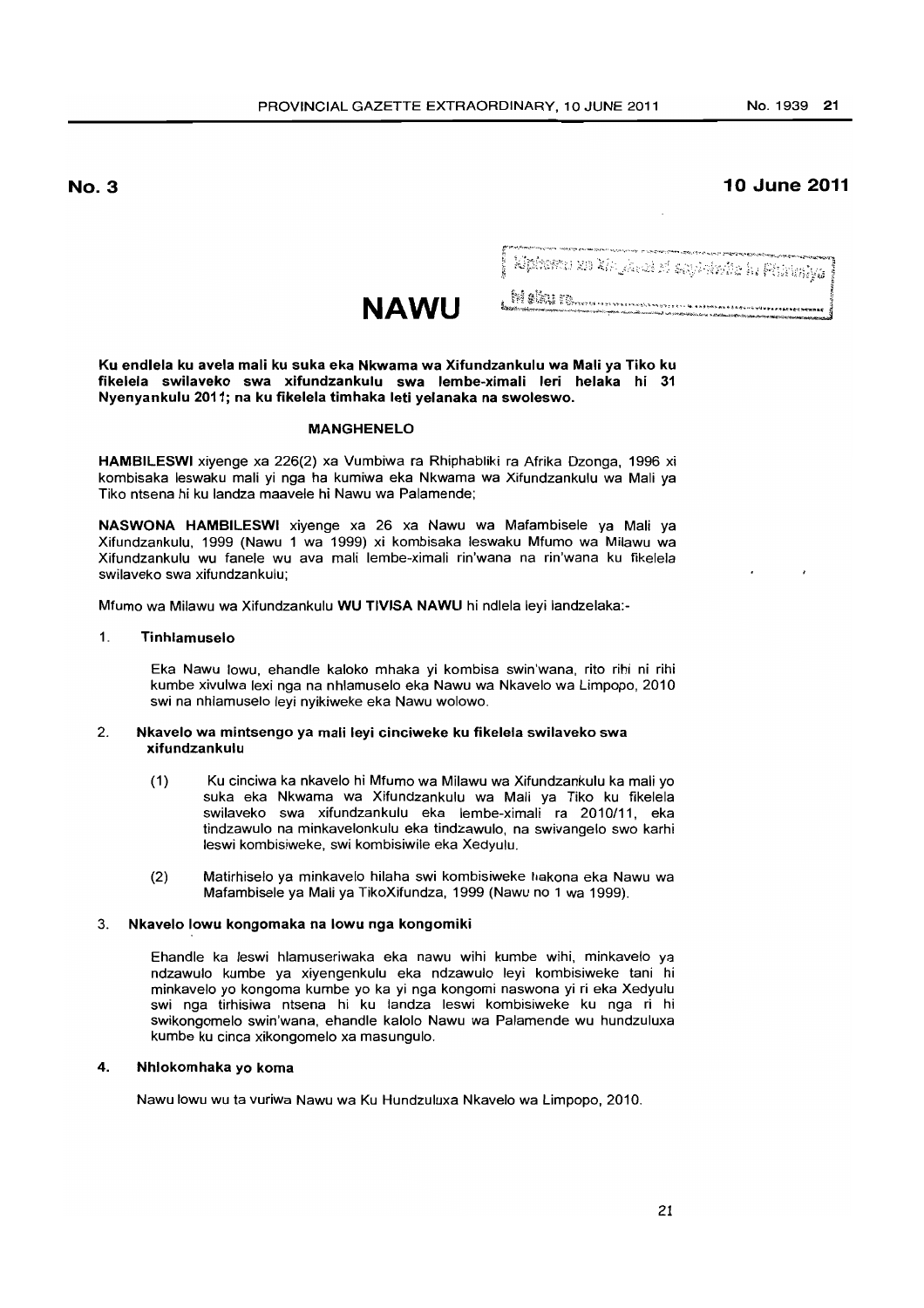|                         |                                                                                                                                                                                                                                                                                                                                                                                                                                        |                   |                                        |                                     | <b>XEDULU</b>      |                                         |                                      |                                     |
|-------------------------|----------------------------------------------------------------------------------------------------------------------------------------------------------------------------------------------------------------------------------------------------------------------------------------------------------------------------------------------------------------------------------------------------------------------------------------|-------------------|----------------------------------------|-------------------------------------|--------------------|-----------------------------------------|--------------------------------------|-------------------------------------|
|                         | Vuxokoxoko bya Nkavelo                                                                                                                                                                                                                                                                                                                                                                                                                 |                   | Vuxokoxoko bya Nkavelo wo Hundzuluxiwa |                                     |                    |                                         |                                      |                                     |
| Xiavo                   |                                                                                                                                                                                                                                                                                                                                                                                                                                        | Thothali<br>R'000 | Tihakelo ta vatirhi<br><b>R'000</b>    | Tinhundzu na<br>vukorhoker<br>R'000 | Swin wani<br>R'000 | Tithiransitere na<br>Swifuneto<br>R'000 | Tihakelo ta<br>tinhundzu<br>latikulu | Tihakelo ta<br>Mali ya<br>Tinhundzu |
|                         |                                                                                                                                                                                                                                                                                                                                                                                                                                        |                   |                                        |                                     |                    |                                         |                                      |                                     |
| 1                       | 1. Hofisi ya Holobyenkulu<br>Xikongomelo: Ku vonisisa eka matumele lamanene na nhluvuko wa<br>nkarhi wo leha eka Vufambisi bya Xifundzankulu hi ku pfuna<br>tindzawulo ku sungula ku tirhisa tipulani ta mafambisele na ku<br>vonisisa leswaku ku na ku cinca ka vukomokeri bya mani na mani<br>na ku antswisiwa ka vukomokeri.                                                                                                        | (23, 720)         | (38, 983)                              | 2,174                               |                    | 6,289                                   | 6,800                                |                                     |
|                         |                                                                                                                                                                                                                                                                                                                                                                                                                                        | (21, 153)         | (28, 377)                              | (3,265)                             |                    | 4,889                                   | 5,600                                |                                     |
|                         | 2. Vukorhokeri byo Seketela na Vupulani bya Nhluvukiso                                                                                                                                                                                                                                                                                                                                                                                 | (32, 333)         | (20, 806)                              | (11, 927)                           |                    | (800)                                   | 1,200                                |                                     |
|                         |                                                                                                                                                                                                                                                                                                                                                                                                                                        | 29,766            | 10,200                                 | 17,366                              |                    | 2,200                                   |                                      |                                     |
| $\overline{\mathbf{z}}$ | Mfumo wa Milawu wa Xifundzankulu<br>XIKONGOMELO:<br>Ku veka tihlo eka Huvonkulu tanihi hi xandla xa mfumo, ku tiyisisa<br>teswaku ka ya ni ku hoxa xandla ka yanhu eka maendlelo ya mfumo<br>wa milawu, ku pasisa milawu, ku nyika nseketelo wa mali na<br>vufambisi eka mavandla ya tipolotiki leti ti yimeriwaka eka mfumo wa<br>milawu na ku nyika vufambisi bya vulawuri bya kahle na nseketelo<br>eka swirho swa mfumo wa milawu. | 19,375            | 4.436                                  | 14,189                              |                    |                                         | 600                                  | 150                                 |
|                         |                                                                                                                                                                                                                                                                                                                                                                                                                                        | 12,081            |                                        | 11,331                              |                    |                                         | 600                                  | 150                                 |
|                         | 2. Miholo ya Vatirhi va Tipolitiki ku endlela miholo na swiengetelo                                                                                                                                                                                                                                                                                                                                                                    | 4,911             | 2,053                                  | 2,858                               |                    |                                         |                                      |                                     |
|                         |                                                                                                                                                                                                                                                                                                                                                                                                                                        | 2,383             | 2,383                                  |                                     |                    |                                         |                                      |                                     |
| 3                       | <b>Dyondzo</b><br>Xikongomelo: Ku tiyisa vanhu va xifundzankulu, hi ku tirhisa kungu<br>ra dyondzo na vuleteri bya nkoka, ku titiva, vutivi na ntokotom leswi<br>swi nga ta va pfuna ku fikelela:                                                                                                                                                                                                                                      | 626,069           | 494,758                                | 184,964                             |                    | (52, 110)                               | (1, 543)                             |                                     |
|                         |                                                                                                                                                                                                                                                                                                                                                                                                                                        | 9,404             | 9,404                                  | 19,232                              |                    |                                         | (19, 232)                            |                                     |
|                         | 2. Dyondzo ya swikolo swa Vanhu swo toloveleka                                                                                                                                                                                                                                                                                                                                                                                         | 609,657           | 378,400                                | 214,102                             |                    |                                         | 17,155                               |                                     |
|                         |                                                                                                                                                                                                                                                                                                                                                                                                                                        | 735               |                                        |                                     |                    | 735                                     |                                      |                                     |
|                         | 4. Dyondzo ya Swikolo swa mani na mani swa xipexele                                                                                                                                                                                                                                                                                                                                                                                    |                   |                                        |                                     |                    |                                         |                                      |                                     |
|                         | 5. Dyondzo ya ku yisa emahlweni Vuleten                                                                                                                                                                                                                                                                                                                                                                                                | 6,273             | 59,118                                 |                                     |                    | (52, 845)                               |                                      |                                     |
|                         | 6. Dyondzo ya Masungulo ya Lavakulu na Vuleten                                                                                                                                                                                                                                                                                                                                                                                         |                   |                                        |                                     |                    |                                         |                                      |                                     |
|                         | 7. Ku Hiuvukisa ka Dyondzo ya Lavantsongo                                                                                                                                                                                                                                                                                                                                                                                              |                   | 47,836                                 | (47, 836)                           |                    |                                         |                                      |                                     |
|                         | 8. Vukorhoken bya ku pfuna vatirhi na leswi fambisanaka ni<br>yona                                                                                                                                                                                                                                                                                                                                                                     |                   |                                        | (534)                               |                    |                                         | 534                                  |                                     |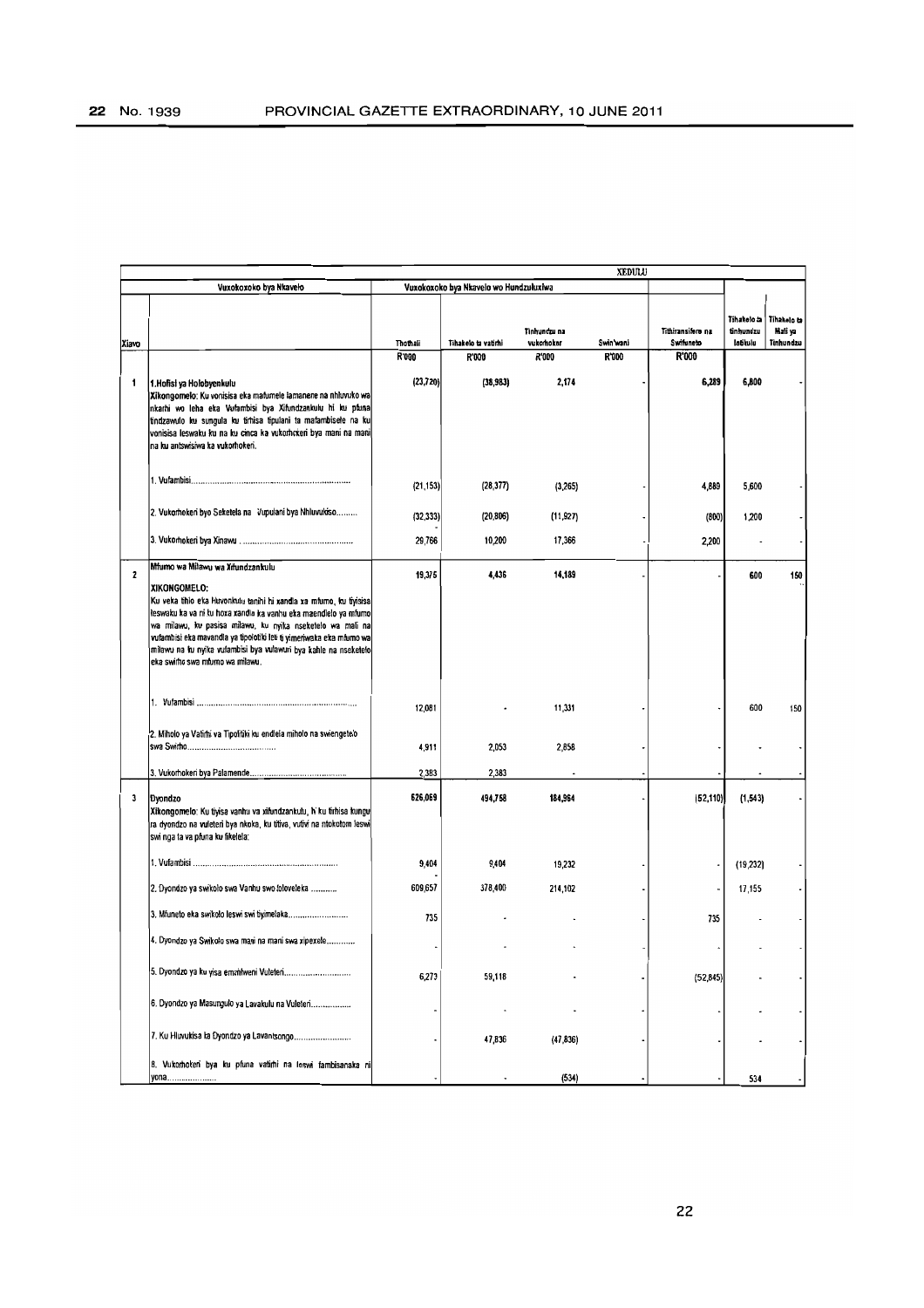$\overline{a}$ 

 $\hat{\mathbf{r}}$ 

|       | Vuxokoxoko bya Nkavelo                                                                                                                                                                                                                                                                                                                                                                                                                                                                                                                                         |           | Vuxokoxoko bya Nkavelo wo Hundzuluxiwa |                            |           |                                |                                             |                                    |
|-------|----------------------------------------------------------------------------------------------------------------------------------------------------------------------------------------------------------------------------------------------------------------------------------------------------------------------------------------------------------------------------------------------------------------------------------------------------------------------------------------------------------------------------------------------------------------|-----------|----------------------------------------|----------------------------|-----------|--------------------------------|---------------------------------------------|------------------------------------|
| Xiavo |                                                                                                                                                                                                                                                                                                                                                                                                                                                                                                                                                                | Thothali  | Tihakelo ta vatirbi                    | Tinhundzu na<br>vukorhoker | Swin wani | Tithiransifere na<br>Swiftmeto | Tihakelo ta<br>tinhundzu<br><b>Jetikulu</b> | Thakelo ta<br>Mali ya<br>Tinhundzu |
|       |                                                                                                                                                                                                                                                                                                                                                                                                                                                                                                                                                                | R'000     | R'000                                  | R'000                      | R'000     | R'000                          |                                             |                                    |
| 4     | Vurimi<br>Xikongomelo: Ku ringeta hi matimba ku rhangela nhluvuko wa<br>vurimi ku vonisisa leswaku ku ni nsirhelelo wa swakudya na ku kula<br>ka ikhonomi ka kahle hi ku tirhisa nhluvuko wa vurimi eka<br>Xifundzankulu. Yi yisa emahlweni yi kongomisa eka letela na ku<br>seketela vukona bya swiptuno swa nhluvuko wa vumni, ku tiyisa<br>matirhele ya ikhonomi ya bindzu, ku vonisisa mafambisele lamanene<br>ya swipfuno swa ntumbuluko, ku tiakusa na ku seketela ku hoxa<br>xandla eka Vurimi bya vavasati, lavantshwa na vatsoniwa na ku<br>fikelela: | 18,627    | 18,302                                 | 33,905                     |           | 9.061                          | (42, 641)                                   |                                    |
|       |                                                                                                                                                                                                                                                                                                                                                                                                                                                                                                                                                                | 33,143    | 17,059                                 | 13,379                     |           | 94                             | 2,611                                       |                                    |
|       | Laha ku nga:<br>Nongonoko wo Twisiseka wo Seketela wa Vurimi                                                                                                                                                                                                                                                                                                                                                                                                                                                                                                   | (36, 354) | (150)                                  | 2.728                      |           |                                | (38, 932)<br>(38, 932)                      |                                    |
|       | I3.                                                                                                                                                                                                                                                                                                                                                                                                                                                                                                                                                            | (3,689)   | (8,079)                                | 9.421                      |           | (1,531)                        | (3,500)                                     |                                    |
|       | 4. Vukorhokeri bya Vutshunguri bya Swiharhi                                                                                                                                                                                                                                                                                                                                                                                                                                                                                                                    | 1,525     | 1,200                                  | 325                        |           |                                |                                             |                                    |
|       | 5. Vulavisisi bya Thekinoloji na Vukorhokeri bya Nhluvuko                                                                                                                                                                                                                                                                                                                                                                                                                                                                                                      | 3.883     | 4,371                                  | 2,332                      |           |                                | (2,820)                                     |                                    |
|       | 6.                                                                                                                                                                                                                                                                                                                                                                                                                                                                                                                                                             | 10,778    | (2, 599)                               | 2,729                      |           | 10,648                         |                                             |                                    |
|       |                                                                                                                                                                                                                                                                                                                                                                                                                                                                                                                                                                | 9,341     | 6,500                                  | 2,991                      |           | (150)                          |                                             |                                    |
| 5     | Nkwama wa Xifundzankulu<br>Xikongometo:<br>Ku fambisa Nkwama wa Xifundzanikulu                                                                                                                                                                                                                                                                                                                                                                                                                                                                                 | 26.516    | 18,082                                 | 7,133                      |           | 500                            | 801                                         |                                    |
|       |                                                                                                                                                                                                                                                                                                                                                                                                                                                                                                                                                                | 13,267    | 674                                    | 12,018                     |           | 40                             | 535                                         |                                    |
|       |                                                                                                                                                                                                                                                                                                                                                                                                                                                                                                                                                                | (12, 134) | 150                                    | (12, 224)                  |           |                                | (60)                                        |                                    |
|       | 3. Vufambisi bya Nhundzu ni Vutihlamuleri                                                                                                                                                                                                                                                                                                                                                                                                                                                                                                                      | (5, 544)  | (1,996)                                | (3,834)                    |           | 460                            | (174)                                       |                                    |
|       |                                                                                                                                                                                                                                                                                                                                                                                                                                                                                                                                                                | 30,927    | 19.254                                 | 11,173                     |           |                                | 500                                         |                                    |
| 6     | Nhluvukiso wa Ikhonomi, Mbangu na Vuendzi<br>Xikongomelo:<br>Ku hkuvukisa Ikhonomi, tlakusa na ku lawula migingiriko ya swa<br>mbangu ya Xifundzankulu                                                                                                                                                                                                                                                                                                                                                                                                         | (3, 362)  | 59,530                                 | ${06.058}$                 |           | 25,629                         | (2, 463)                                    |                                    |
|       |                                                                                                                                                                                                                                                                                                                                                                                                                                                                                                                                                                | 32.784    | 25,905                                 | 8.072                      |           | 563                            | (1,756)                                     |                                    |
|       |                                                                                                                                                                                                                                                                                                                                                                                                                                                                                                                                                                | (64, 610) | 4,652                                  | (92,059)                   |           | 22,797                         |                                             |                                    |
|       |                                                                                                                                                                                                                                                                                                                                                                                                                                                                                                                                                                | 26,776    | 29,820                                 | (1, 986)                   |           | (351)                          | (707)                                       |                                    |
|       | 4. Mupo na Vhuendelamashango                                                                                                                                                                                                                                                                                                                                                                                                                                                                                                                                   | 1,688     | (847)                                  | (85)                       |           | 2.620                          |                                             |                                    |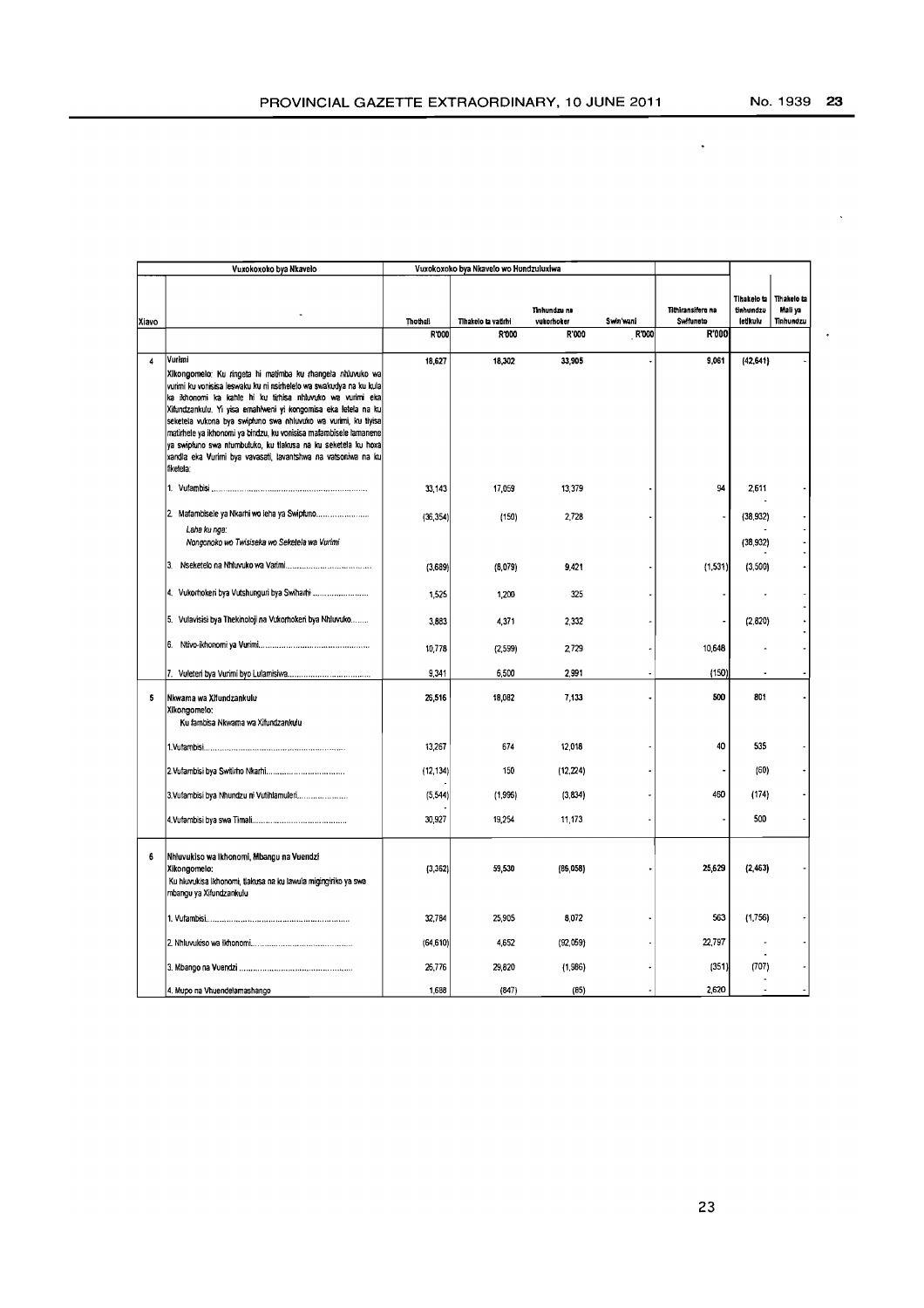|       | Vuxokoxoko bya Nkavelo                                                                                                                   |                   | Vuxokoxoko bya Nkavelo wo Hundzuluxiwa |                            |                           |                           |                          |                        |
|-------|------------------------------------------------------------------------------------------------------------------------------------------|-------------------|----------------------------------------|----------------------------|---------------------------|---------------------------|--------------------------|------------------------|
|       |                                                                                                                                          |                   |                                        |                            |                           |                           |                          |                        |
|       |                                                                                                                                          |                   |                                        | Tinhundzu na               |                           | Tithiransifere na         | Tihakelo ta<br>tinhundzu | Tihakelo ta<br>Mali ya |
| Xiavo |                                                                                                                                          | Thothall<br>R'000 | Tihakelo ta vatirhi<br><b>R'000</b>    | vukorhoker<br><b>R'000</b> | Swin wani<br><b>R'000</b> | Swiftmeto<br><b>R'000</b> | <b>Jetikulu</b>          | Tinhundzu              |
| 7     | Rihanyu                                                                                                                                  | 169,121           | 99,972                                 | (70, 248)                  |                           | 93,627                    | 45,770                   |                        |
|       | Xikongomelo: Ku nyika vukorhokeri bya Rihanyo na byo fambelana                                                                           |                   |                                        |                            |                           |                           |                          |                        |
|       | na byona hi ku landza nawu                                                                                                               |                   |                                        |                            |                           |                           |                          |                        |
|       |                                                                                                                                          | (10,000)          | (19,000)                               | 3,906                      |                           | 4,529                     | 565                      |                        |
|       |                                                                                                                                          |                   |                                        |                            |                           |                           |                          |                        |
|       |                                                                                                                                          | 91,272            | 37,764                                 | (82,713)                   |                           | 89,598                    | 46,623                   |                        |
|       | Laha ku nga:                                                                                                                             |                   |                                        |                            |                           |                           |                          |                        |
|       | Nongonoko wa Swakudya wo Katsakanya<br><b>HIV nn Aicts</b>                                                                               |                   |                                        |                            |                           |                           |                          |                        |
| u     | Giranti ya Kungu ro Lulamisela swa Rihanyo swa Khapu ya<br>Misava swa 2010                                                               |                   |                                        |                            |                           |                           |                          |                        |
|       | 3. Vukorhokeri bya swa Vutshunguri bya Xihatla                                                                                           | 122,681           | 122,681                                |                            |                           |                           |                          |                        |
|       |                                                                                                                                          |                   |                                        |                            |                           |                           |                          |                        |
|       | 4. Vukorhokeri bya Xibedihele xa Xifundzarıkulu                                                                                          | 7,068<br>11,210   | 3,791<br>(27, 545)                     | 3,937<br>38,755            |                           | (500)                     | (160)                    |                        |
|       | Laha ku nga:                                                                                                                             |                   |                                        |                            |                           |                           |                          |                        |
|       | Ku antswisiwa ka Vufambisi na Ntikelo wa Swibedlele.                                                                                     |                   |                                        |                            |                           |                           |                          |                        |
|       |                                                                                                                                          | (17,507)          | (11,000)                               | (8,000)                    |                           | 1,493                     |                          |                        |
|       | 7. Vukorhokeri bya Nseketelo wa Rihanyu                                                                                                  | (2,993)           | (1,500)                                | (1, 373)                   |                           | (1, 493)                  | 1,373                    |                        |
|       |                                                                                                                                          |                   |                                        |                            |                           |                           |                          |                        |
|       | Laha ku nga                                                                                                                              | (32, 610)         | (5,219)                                | (24, 760)                  |                           |                           | (2,631)                  |                        |
|       | Switirhisiwa swa Xifundzankulu<br>Munxelelo wa Swibediele                                                                                |                   |                                        |                            |                           |                           |                          |                        |
|       |                                                                                                                                          |                   |                                        |                            |                           |                           |                          |                        |
| 8     | Mapatu na Vutleketii<br>Xikongomelo:                                                                                                     | 202,964           | 48,524                                 | 115,765                    |                           | 111,270                   | (72.595)                 |                        |
|       | Ku nyika, ku hluvukisa na ku hlayisa tisisteme ta vutleketli tiya                                                                        |                   |                                        |                            |                           |                           |                          |                        |
|       | swiyimo swo tala leswi hlanganisiweke eka xifundzankulu.                                                                                 |                   |                                        |                            |                           |                           |                          |                        |
|       |                                                                                                                                          |                   |                                        |                            |                           |                           |                          |                        |
|       |                                                                                                                                          | 45,468            | 694                                    | 40,762                     |                           | (1,000)                   | 5,012                    |                        |
|       |                                                                                                                                          | (46, 821)         | 335                                    | (26, 372)                  |                           | 2,500                     | (23, 284)                |                        |
|       |                                                                                                                                          | (48, 236)         | (11, 878)                              | 14,443                     |                           | 1,594                     | (52, 395)                |                        |
|       |                                                                                                                                          | 65,895            | 61,155                                 | 3,242                      |                           | 3,426                     | (1, 928)                 |                        |
|       | 5. Expanded Public Management                                                                                                            | 186,658           | (1, 782)                               | 83,690                     |                           | 104,750                   |                          |                        |
| 9     | Mintirho ya Mani na Mani                                                                                                                 |                   |                                        |                            |                           |                           |                          |                        |
|       | Xikongomelo:                                                                                                                             | 30,082            | 42,719                                 | (5, 505)                   |                           | 9,448                     | (16, 580)                |                        |
|       | Ku lawula mapatu ya xifundzankulu, miako na nhundzu hi ku tirhisa<br>swipfuno hi ndlela ya kahle teyi timaka, yi nga ni vutihlamuleri na |                   |                                        |                            |                           |                           |                          |                        |
|       | vukorhoken eka vanhu lebyi byi kongomisaka eka vaxavi.                                                                                   |                   |                                        |                            |                           |                           |                          |                        |
|       |                                                                                                                                          |                   |                                        |                            |                           |                           |                          |                        |
|       |                                                                                                                                          | 23,200            | 21,200                                 | 580                        |                           |                           | 1,420                    |                        |
|       |                                                                                                                                          | 13,519            | 20,519                                 | 1,552                      |                           | 9,448                     | (18,000)                 |                        |
|       | 3. Community based Prgramme                                                                                                              | (6, 637)          | 1,000                                  | (7,637)                    |                           |                           |                          |                        |
| 10    |                                                                                                                                          |                   |                                        |                            |                           |                           |                          |                        |
|       | Vuhlayiseki, Vusirheleri na Vuhlanganisi<br>XIKONGOMELO:                                                                                 | 2,540             | 1,011                                  | 1,479                      |                           | 50                        |                          |                        |
|       | Ku vona leswaku vukomokeri bya Xiphorisa bya Afrika Dzonga                                                                               |                   |                                        |                            |                           |                           |                          |                        |
|       | eLimpopo był ni vutihlamulen, bya tirha na ku va byi tirhela vanhu,<br>naswona byi fambisana na Vumbiwa, Nawu wa Xiphorisa wa Afrika     |                   |                                        |                            |                           |                           |                          |                        |
|       | Dzonga na Phapha ro Basa ra Vuhlayiseki, Vusirheleri na                                                                                  |                   |                                        |                            |                           |                           |                          |                        |
|       | Vuhlanganisi na ku lihela ku voniwa leswaku Xiphonsa xa Afrika<br>kahle<br>leswi<br>zzonga xi languusa swilayeko swa vannu               |                   |                                        |                            |                           |                           |                          |                        |
|       | kongomaneke ni Limpopo ne tindhawu te le makaya.                                                                                         |                   |                                        |                            |                           |                           |                          |                        |
|       |                                                                                                                                          |                   |                                        |                            |                           |                           |                          |                        |
|       |                                                                                                                                          | 2,360             | 781                                    | 1,429                      |                           | 150                       |                          |                        |
|       | 2. Foramu ya Maphorisa ya Vaaki na Nsivelo wa Vugevenga                                                                                  | 92                | 92                                     |                            |                           |                           |                          |                        |
|       |                                                                                                                                          |                   |                                        |                            |                           |                           |                          |                        |
|       |                                                                                                                                          | 88                | 138                                    | 50                         |                           | (100)                     |                          |                        |
|       | 4. Xiyenge xa Vulavisi bya Xitirateji xa Matirele                                                                                        |                   |                                        |                            |                           |                           |                          |                        |
|       | 5. Vuhlanganisi.                                                                                                                         |                   |                                        |                            |                           |                           |                          |                        |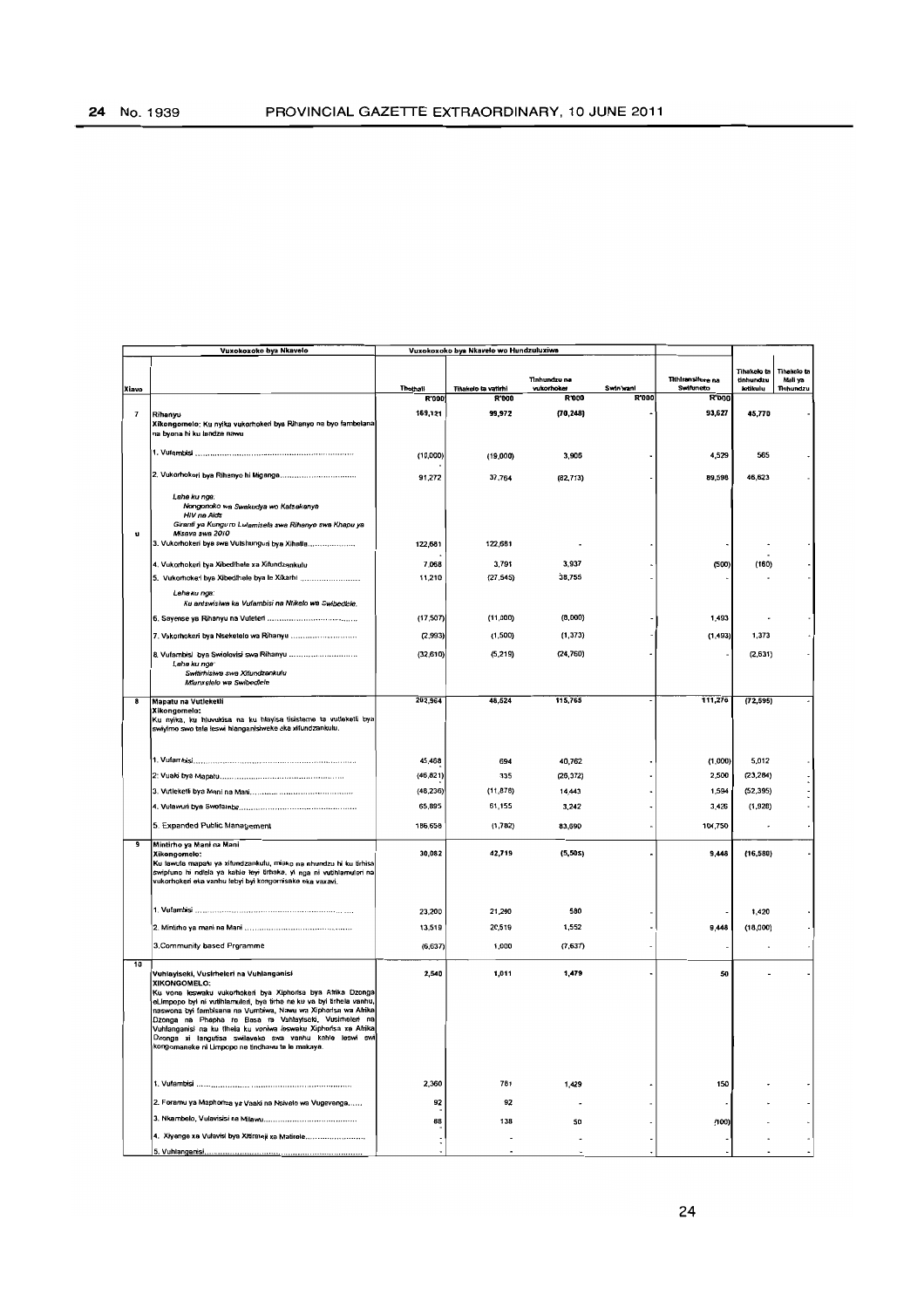|       | Vuxokoxoko bya Nkavelo                                                                                                                                                                                                                                                                                                                                                                                                                                                                    |                 | Vuxokoxoko bya Nkavelo wo Hundzuluxiwa |                            |           |                                |                                             |                                     |
|-------|-------------------------------------------------------------------------------------------------------------------------------------------------------------------------------------------------------------------------------------------------------------------------------------------------------------------------------------------------------------------------------------------------------------------------------------------------------------------------------------------|-----------------|----------------------------------------|----------------------------|-----------|--------------------------------|---------------------------------------------|-------------------------------------|
|       |                                                                                                                                                                                                                                                                                                                                                                                                                                                                                           | <b>Thothali</b> | Tihakelo ta vatirhi                    | Tinhundzu na<br>vukorhoker | Swin wani | Tithiransifore na<br>Swifuneto | Tihakelo ta<br>tinhundzu<br><b>Jotikulu</b> | Tihakelo ta<br>Mali ya<br>Tinhundzu |
| Xlavo |                                                                                                                                                                                                                                                                                                                                                                                                                                                                                           | R'000           | R'000                                  | <b>R'000</b>               | R'000     | <b>R'000</b>                   |                                             |                                     |
|       |                                                                                                                                                                                                                                                                                                                                                                                                                                                                                           |                 |                                        |                            |           |                                |                                             |                                     |
| 11    | Mumo wa Ndhawu na Tindiu                                                                                                                                                                                                                                                                                                                                                                                                                                                                  | 12,900          | (2,000)                                | (16, 947)                  |           | 10,310                         | 21,537                                      |                                     |
|       | XIKONGOMELO:<br>Ku tirha na ku kambela swiyenge swa ndhawu swa mfumo, ku<br>tumbuluxa mbangu lowu nhluvukiso wa tindlu wu vaka kona.<br>Nhlanganiso wa nhluvukiso wa ku pulaniwa ka muganga na ku<br>pulaniwa ka xifundza, na nhluvukiso, ku tumbululuxiwa ka rimba ra<br>ku pulana, ku fambisa minongonoko ya ku tsundzuxiwa ka<br>vurhangeri bya ndhavuko, nhluvukiso wa madoroba na le makaya<br>loku ku hlanganisiweke, na ku fambisiwa ka vulawuri bya tinghozi ta<br>xifundzankulu. |                 |                                        |                            |           |                                |                                             |                                     |
|       |                                                                                                                                                                                                                                                                                                                                                                                                                                                                                           | (12, 836)       | (16, 336)                              | (6, 640)                   |           | 910                            | 9,230                                       |                                     |
|       |                                                                                                                                                                                                                                                                                                                                                                                                                                                                                           | 18,418          | 7,018                                  | (420)                      |           | 11,400                         | 420                                         |                                     |
|       | Leswi ku nga                                                                                                                                                                                                                                                                                                                                                                                                                                                                              |                 |                                        |                            |           |                                |                                             |                                     |
|       | Nkwama wa Tindiu wa Afrika Dzonga<br>Ndhawu leyi ku tshamaka vanhu                                                                                                                                                                                                                                                                                                                                                                                                                        |                 |                                        |                            |           |                                |                                             |                                     |
|       | Mali ya Miako ya Masipala                                                                                                                                                                                                                                                                                                                                                                                                                                                                 |                 |                                        |                            |           |                                |                                             |                                     |
|       | Mali yo Pvuneta Vamasipala                                                                                                                                                                                                                                                                                                                                                                                                                                                                |                 |                                        |                            |           |                                |                                             |                                     |
|       |                                                                                                                                                                                                                                                                                                                                                                                                                                                                                           | 7,316           | 7,318                                  | (9, 667)                   |           | (2,000)                        | 11,867                                      |                                     |
|       | Leswi ku nga<br>Nkwama wa Xiyimo wo Aka wa Mfurno wa Ndhawu                                                                                                                                                                                                                                                                                                                                                                                                                               |                 |                                        |                            |           |                                |                                             |                                     |
|       |                                                                                                                                                                                                                                                                                                                                                                                                                                                                                           |                 |                                        |                            |           |                                |                                             |                                     |
| 12    | <b>Nhlayiso</b><br><b>XIKONGOMELO</b><br>Ku endla ndzawulo yi kota ku fikelela mintimo ya yona leyi yi nga: ku<br>nyika mpfuneto eka vanhu, vuhlayiseki bya vanhu, tlakusa ku<br>hayiseka na nseketelo eka ku herisa nhlupheko.                                                                                                                                                                                                                                                           | 299,511         | 52,552                                 | (303)                      |           | 182,450                        | 64,912                                      | (100)                               |
|       |                                                                                                                                                                                                                                                                                                                                                                                                                                                                                           | 64,650          | 6,460                                  | 2,458                      |           | 9,300                          | 66,712                                      | (100)                               |
|       |                                                                                                                                                                                                                                                                                                                                                                                                                                                                                           | 200,905         | 25,404                                 | 7,607                      |           | 169,694                        | (1, 800)                                    |                                     |
|       | Leswi ku nga:<br><b>HIV/Aids</b>                                                                                                                                                                                                                                                                                                                                                                                                                                                          | 13,756          | 20,668                                 | (10, 366)                  |           | 3,456                          |                                             |                                     |
| 13    |                                                                                                                                                                                                                                                                                                                                                                                                                                                                                           |                 |                                        |                            |           |                                |                                             |                                     |
|       | Mintlangu, Vutshila na Ndhavuko<br>XIKONGOMELO:                                                                                                                                                                                                                                                                                                                                                                                                                                           | 26,854          | 5,029                                  | 4,009                      |           | (803)                          | 18,629                                      |                                     |
|       | Swo antswisa ntwanano eka tinxaka to hambana hi ku nyika<br>vukorhokeri byo olovisa hluvukiso bya mintlangu, vutshila na<br>ndzhavuko, ku olovisa nhluvuko wa mintlangu, vutshila na<br>ndzhavuko eka Xifundzankulu.                                                                                                                                                                                                                                                                      |                 |                                        |                            |           |                                |                                             |                                     |
|       |                                                                                                                                                                                                                                                                                                                                                                                                                                                                                           | 2,056           | 2,175                                  | (1, 127)                   |           |                                | 1,008                                       |                                     |
|       |                                                                                                                                                                                                                                                                                                                                                                                                                                                                                           | 2,089           | 1,341                                  | 1,513                      |           | (700)                          | (65)                                        |                                     |
|       | 3. Layiburari na Vukorhokeri bya Mahungu                                                                                                                                                                                                                                                                                                                                                                                                                                                  | 18,168          | 788                                    | (203)                      |           | (103)                          | 17,666                                      |                                     |
|       | Leswi ku nga                                                                                                                                                                                                                                                                                                                                                                                                                                                                              | 4,551           | 725                                    | 3,826                      |           |                                |                                             |                                     |
|       | Mintlangu na Vutiolori bya Afrika Dzonga                                                                                                                                                                                                                                                                                                                                                                                                                                                  |                 |                                        |                            |           |                                |                                             |                                     |
|       | Hu Tlangela Siku ra Ntshuxeko<br>Ntsengo loyo faneleke ku pimanyetiwa                                                                                                                                                                                                                                                                                                                                                                                                                     | 1,407,487       | 803,932                                | 184,557                    |           | 395,721                        | 23,227                                      | 50                                  |

**This is to certify that this Act hes complied With the Standing Rules and Orders of the House and was thus adopted by the Honourable House on** this .. O'.:l... .......... **Day of** :t?~ .. 20.l C 25

 $Signed: 100$   $MeV$   $a_{\text{.}}$  pate: 10  $MeV$   $2010$ **SPEAKER OF THE LIMPOPO LEGISLATURE '.**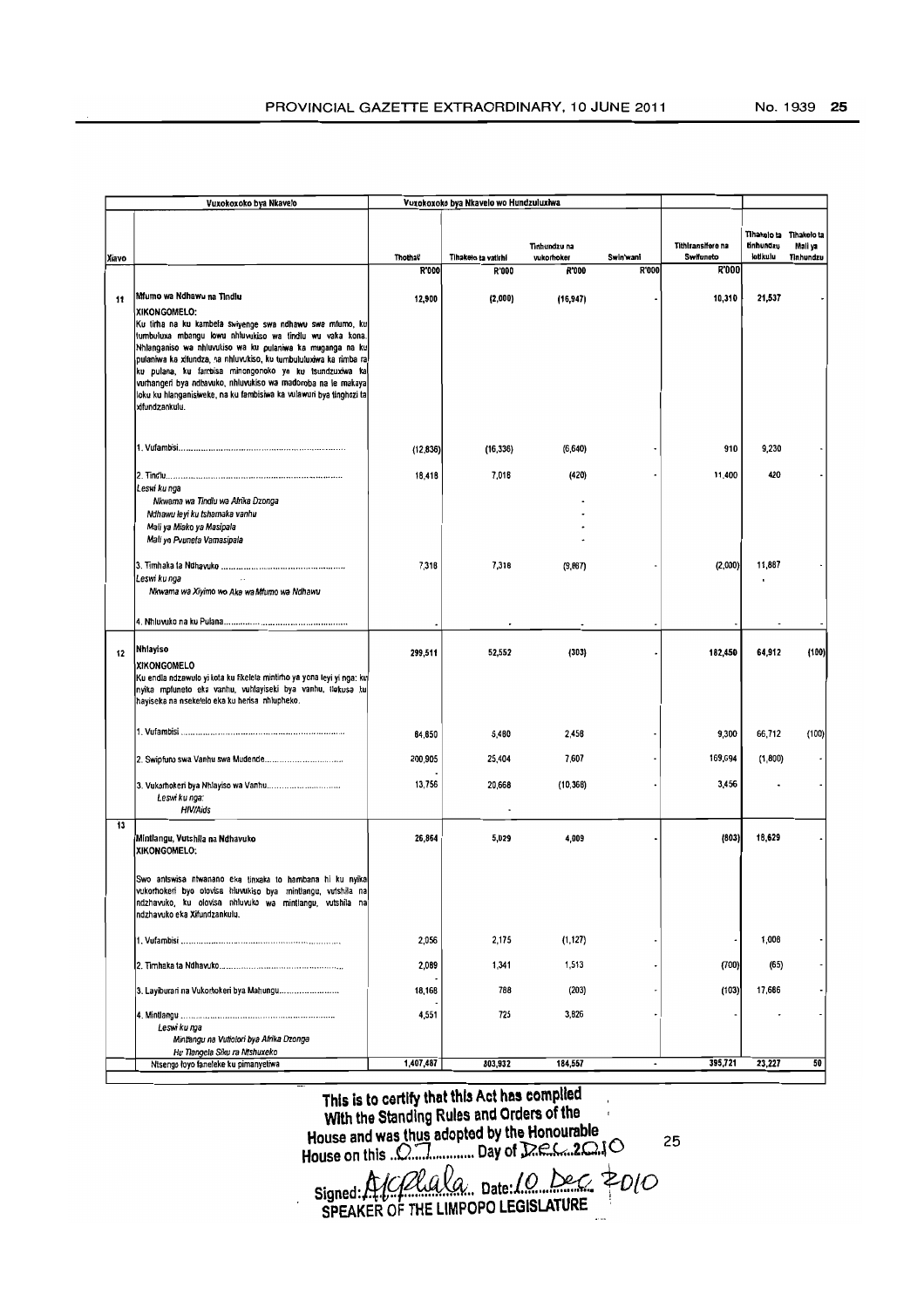**No.3 10 June 2011** 

Umtlolo wesiNgisi uvunywe nguNdunakulu Naotn/IIab ................................................. .

# **UMTHETHO**

Wokwaba amanani weemali ezilinganisiweko avela esiKhwameni sePhrovinsi seMali yeNgeniso, atjelwa iimfuneko zephrovinsi malungana nomnyaka weemali ophela mhlazi-31 kuNtaka 2011; kanye nokuqalelela iindaba eziphathelene nalokho.

# **ISINGENISO**

NJENGOMBANA isigaba 226 (2) somThethosisekelo weRiphabliki yeSewula Afrika, 1996, senza isiqalelelo sokobana kuvumelekile bonyana imali ikhutjhwe esiKhwameni sePhrovinsi seMali yeNgeniso ngokuyaba ukuya ngokomThetho wePhrovinsi kwaphela;

BEGODU NJENGOMBANA isigaba 26 somThetho wokuLawulwa kweeMali zomBuso, ka-1999 (umThetho Nomboro 1 ka-1999) senza isiqalelelo sokobana isiBethamthetho sePhrovinsi kufuze sabe imali unyaka omunye nomunye weemali, yatjelwe iimfuneko zephrovinsi;

NGALOKHO isiBethamthetho sePhrovinsi yeLimpopo SENZA UMTHETHO, ngendlela elandelako:

# 1. linhlathululo

KilomThetho, ngaphandle kwalokha nangabe okumunyethweko kukhombisa ngenye indlela, elinye nelinye igama nanyana okhunye nokhunye okutjhiwoko okunikelwe ihlathululo emThethweni wokwAbiwa kweeMali, ka-2010 kunehlathululo okunikelwe yona emThethweni lowo.

### 2. Ukwabiwa kwamanani weemali ezilinganisiweko, atjelwa limfuneko zephrovinsi

- (1) Izabelo zeemali ezilinganisiweko zesiBethamthetho sePhrovinsi, okuziimali ezivela esiKhwameni sePhrovinsi seMali yeNgeniso ezisetjenziselwa iimfuneko zephrovinsi emnyakeni weemali ka-2010/11, zatjelwa amavowudu nezinye iingaba ezikulu eziwela ngaphakathi kwevowudu, kanye neminye iminqopho ebekiweko, njengalokha yendlalwe kuTjhejuli.
- (2) Ukusetjenziswa kwezabelo zeemali okucatjangiweko kulawulwa mThetho wokuLawulwa kweeMali zomBuso, ka-1999 (umThetho Nomboro 1 ka-1999).

# 3. Ukwabiwa kweemali okurhelwe ngokunqophileko begodu ngokungafaki okhunye eqadi

Nanyana iinjamiso zananyana ngiwuphi umthetho zithini. izabelo zeemali zokuvowuda nanyana zesigaba esikhulu esiwela ngaphakathi kwevowudu ezirhelwe ngokunqophileko nokungafaki okhunye eqadi kuTjhejuli zingasetjenziswa kwaphela lokha nangabe zisetjenziselwa umnqopho oveziweko begodu angeze zasetjenziselwa nanyana ngiwuphi omunye umnqopho, ngaphandle kwalokha nangabe umThetho wePhrovinsi ukhibelela nanyana utjhugulula umnqopho ezihlinzekelwe wona.

# 4. Isihloko esifitjhani

LomThetho ubizwa umThetho wamaTjhuguluko wokwAbiwa kweeMali zeenLinganiso. ka-2010.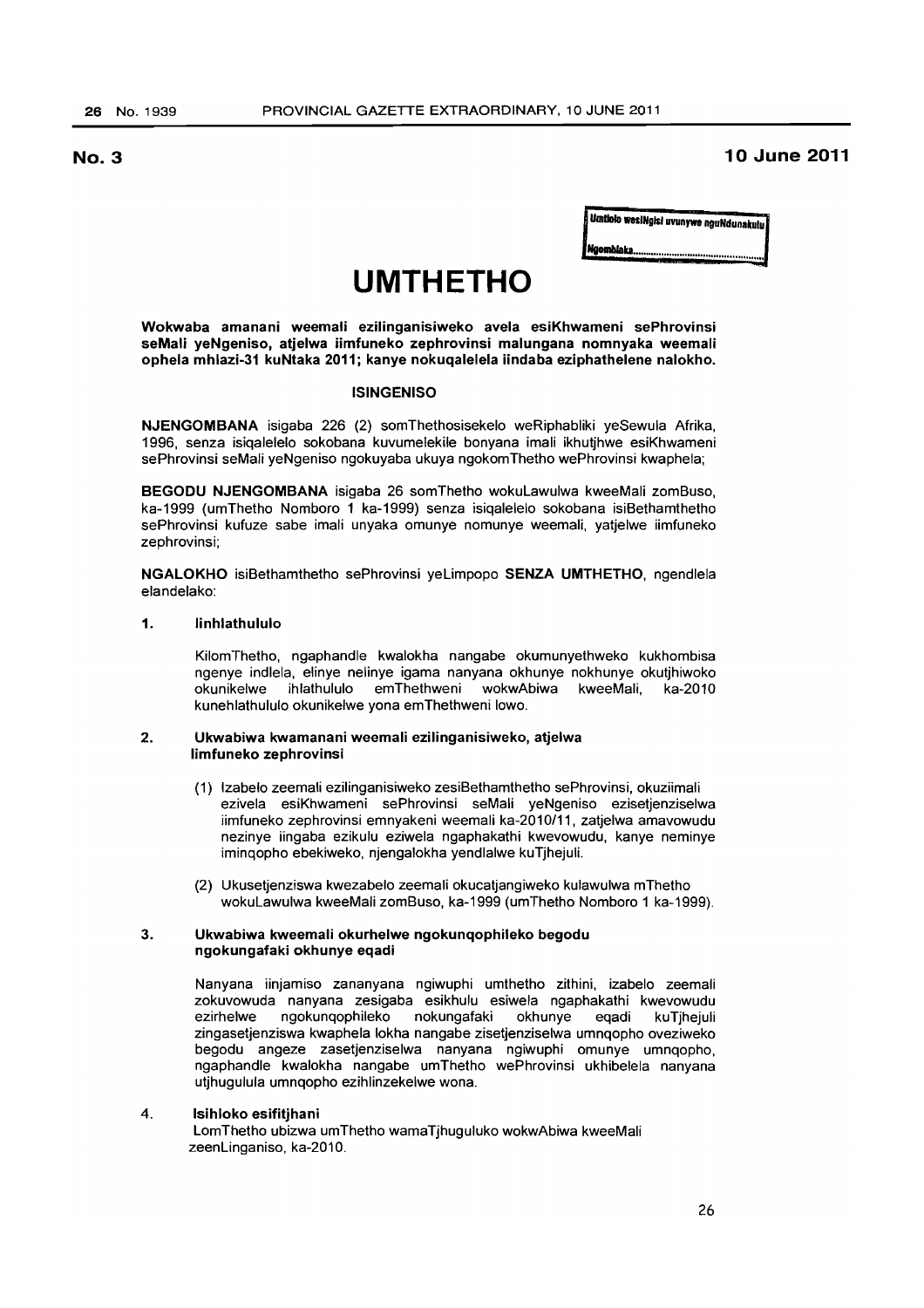| <b>TJHEJULI</b>         |                                                                                                                                                                                                                                                                                                                                                                                                                                     |           |                             |                    |              |                                   |                                                        |                                                 |
|-------------------------|-------------------------------------------------------------------------------------------------------------------------------------------------------------------------------------------------------------------------------------------------------------------------------------------------------------------------------------------------------------------------------------------------------------------------------------|-----------|-----------------------------|--------------------|--------------|-----------------------------------|--------------------------------------------------------|-------------------------------------------------|
|                         | Imininingwana yeVowudu                                                                                                                                                                                                                                                                                                                                                                                                              |           | Imininingwana yesabelo      |                    |              |                                   |                                                        |                                                 |
| <b>Ivowudu</b>          |                                                                                                                                                                                                                                                                                                                                                                                                                                     | Isamba    | UkuBhadelwa<br>kwabaSebenzi | IPahla nemiSebenzi | Okhunye      | <b>UkuDlulisa</b><br>neemBonetela | <b>UkuBhadei</b><br>wa<br>kwoPahla<br>yokuSikimis<br>٠ | <b>UkuBhadel</b><br>wa<br>kwePahla<br>yezeoMali |
|                         |                                                                                                                                                                                                                                                                                                                                                                                                                                     | R'000     | R'000                       | R'000              | <b>R'000</b> | R'000                             |                                                        |                                                 |
| 1                       | I-Ofisi lakaNdunakulu                                                                                                                                                                                                                                                                                                                                                                                                               | (23, 720) | (38, 983)                   | 2,174              |              | 6,289                             | 6,800                                                  |                                                 |
|                         | 1HLOSO: Kuqinisekisa ukubusa kuhle, ukutlama okuhlangeneko<br>netuthuko edzimeleleko ngaphakathi kokuphathwa kwephrovinsi<br>ngokurhelebha iminyango ukufezakalisa amaqhinga wayo wokuphatha<br>nokuqiniseksia bona kunetjhuguluko ebasebenzini bombuso nokulethwa<br>kwemisebenzi okungcono.                                                                                                                                       |           |                             |                    |              |                                   |                                                        |                                                 |
|                         |                                                                                                                                                                                                                                                                                                                                                                                                                                     | (21, 153) | (28, 377)                   | (3,265)            |              | 4,889                             | 5,600                                                  |                                                 |
|                         | 2. Ukutlama kweTuthuko nemiSebenzi yokuSekela                                                                                                                                                                                                                                                                                                                                                                                       | (32, 333) | (20, 806)                   | (11,927)           |              | (800)                             | 1,200                                                  |                                                 |
|                         |                                                                                                                                                                                                                                                                                                                                                                                                                                     | 29,766    | 10,200                      | 17,366             |              | 2,200                             |                                                        |                                                 |
| 2                       | IsiBethamthetho sePhrovinsi                                                                                                                                                                                                                                                                                                                                                                                                         | 19,375    | 4,436                       | 14,189             |              |                                   | 150                                                    | 150                                             |
|                         | IHLOSO: Kukuba nelihlo emKhandlwini oPhetheko, kunikela ngesekelo<br>lezeemali nelezokuphatha eenhlanganweni zombanganarha ezijanyelwe<br>esiBethamthethweni nokunikela ngokuphatha okusebenzako nesekelo<br>ernalungwini wesiBetharmthetho.                                                                                                                                                                                        |           |                             |                    |              |                                   |                                                        |                                                 |
|                         |                                                                                                                                                                                                                                                                                                                                                                                                                                     | 12,081    |                             | 11,331             |              |                                   | 600                                                    | 150                                             |
|                         | 2. Ukurholelwa kwabaPhethe iinKhundla zomBanganarha                                                                                                                                                                                                                                                                                                                                                                                 | 4,911     | 2,053                       | 2,858              |              |                                   |                                                        |                                                 |
|                         | 3. ImiSebenzi yePalamende (ISekelo lokuSebenza neleenKhungo)                                                                                                                                                                                                                                                                                                                                                                        | 2,383     | 2,383                       |                    |              |                                   |                                                        |                                                 |
| $\overline{\mathbf{3}}$ | ZeFundo                                                                                                                                                                                                                                                                                                                                                                                                                             | 626,069   | 494,758                     | 184,964            |              | (52, 110)                         | (1, 543)                                               |                                                 |
|                         | IHLOSO: Kuhlomisa abantu bePhrovinsi, ngokubanikela ifundo nebandulo<br>lekhwalithi yezinga eliphezulu nezakuhlala isikhathi eside, enamagugu,<br>ilwazi namakghono azabakghonakalisa ukudlala indima enetiha<br>emphakathini.                                                                                                                                                                                                      |           |                             |                    |              |                                   |                                                        |                                                 |
|                         |                                                                                                                                                                                                                                                                                                                                                                                                                                     | 9,404     | 9,404                       | 19,232             |              |                                   | (19, 232)                                              |                                                 |
|                         | 2.                                                                                                                                                                                                                                                                                                                                                                                                                                  | 609,657   | 378,400                     | 214,102            |              |                                   | 17,155                                                 |                                                 |
|                         | Isekelo leeMali leenKolo eziziJameleko<br>3.                                                                                                                                                                                                                                                                                                                                                                                        | 735       |                             |                    |              | 735                               |                                                        |                                                 |
|                         | 4. IFundo yomPhakathi yeenKolo eziKhethekileko                                                                                                                                                                                                                                                                                                                                                                                      |           |                             |                    |              |                                   |                                                        |                                                 |
|                         | IFundo neBandulo eliRagela Phambili<br>5.                                                                                                                                                                                                                                                                                                                                                                                           | 6,273     | 59,118                      |                    |              | (52, 845)                         |                                                        |                                                 |
|                         | IFundo neBandulo elisiSekelo labaDala<br>6.                                                                                                                                                                                                                                                                                                                                                                                         |           |                             |                    |              |                                   |                                                        |                                                 |
|                         |                                                                                                                                                                                                                                                                                                                                                                                                                                     |           | 47,836                      | (47, 836)          |              |                                   |                                                        |                                                 |
|                         | ImiSebenzi yeRhelebho neKhambelanako<br>8.                                                                                                                                                                                                                                                                                                                                                                                          |           |                             | (534)              |              |                                   | 534                                                    |                                                 |
| 4                       | ZeLimo                                                                                                                                                                                                                                                                                                                                                                                                                              | 18,627    | 18,302                      | 33,905             |              | 9,061                             | (42, 641)                                              |                                                 |
|                         | IHLOSO: Kulwela ukudosa phambili ituthuko yezelimo, ukuqinisekisa<br>ukuba nokudla kwemindeni netuthuko yezomnotho ebonakalako<br>ngetuthuko yezelimo ePhrovinsi. Ukuragela phambili ihlose ukuhlahla<br>nokusekela ukufikelela emithonjeni yetuthuko lezelimo, ukuqinisa<br>ukusebenza kuhle kwekoro yezelimo, ukuqinisekisa ukuphathwa kuhle<br>kwemithombo yemvelo, ukuphuhlisa nokusekela ukuzibandakanya<br>kwezelimo kwabomma |           |                             |                    |              |                                   |                                                        |                                                 |
|                         |                                                                                                                                                                                                                                                                                                                                                                                                                                     | 33,143    | 17,059                      | 13,379             |              | 94                                | 2,611                                                  |                                                 |
|                         | 2. UkuPhathwa kwemiThombo okuDzimeleleko                                                                                                                                                                                                                                                                                                                                                                                            | (36, 354) | (150)                       | 2,728              |              |                                   | (38, 932)                                              |                                                 |
|                         | 3. UkuSekelwa nokuThuthukiswa kwabaLimi                                                                                                                                                                                                                                                                                                                                                                                             | (3,689)   | (8,079)                     | 9,421              |              | (1,531)                           | (3,500)                                                |                                                 |
|                         |                                                                                                                                                                                                                                                                                                                                                                                                                                     | 1,525     | 1,200                       | 325                |              |                                   |                                                        |                                                 |
|                         | 5. IRhubhululo leTheknoloji nemiSebenzi yeTuthuko                                                                                                                                                                                                                                                                                                                                                                                   | 3,883     | 4,371                       | 2,332              |              |                                   | (2,820)                                                |                                                 |
|                         |                                                                                                                                                                                                                                                                                                                                                                                                                                     | 10,778    | (2, 599)                    | 2,729              |              | 10,648                            |                                                        |                                                 |
|                         | 7. IBandulo eliHlelwe kuhle lezeLimo                                                                                                                                                                                                                                                                                                                                                                                                | 9,341     | 6,500                       | 2,991              |              | (150)                             |                                                        |                                                 |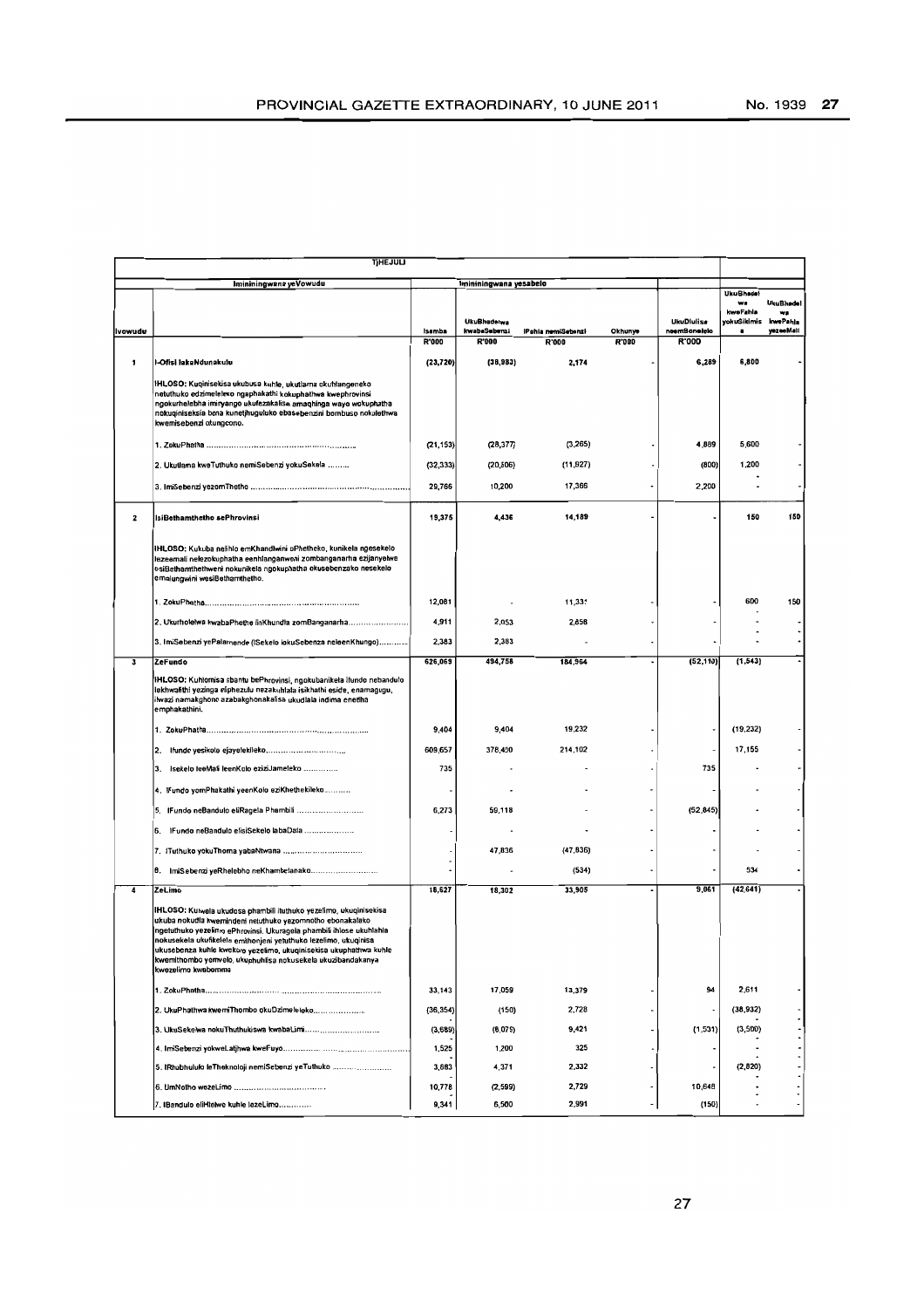$\ddot{\phantom{a}}$ 

 $\sim$ 

|         | Imininingwana yeVowudu                                                                                                          |              | Imininingwana yesabelo             |                    |              |                                   |                        |                       |
|---------|---------------------------------------------------------------------------------------------------------------------------------|--------------|------------------------------------|--------------------|--------------|-----------------------------------|------------------------|-----------------------|
|         |                                                                                                                                 |              |                                    |                    |              |                                   | <b>UkuBhadel</b><br>ws | UkuBhade              |
|         |                                                                                                                                 |              |                                    |                    |              |                                   | kwePahla               | wa                    |
|         |                                                                                                                                 | Isamba       | <b>UkuBhadelwa</b><br>kwabaSebenzi | IPahla nemiSebenzi | Okhunye      | <b>UkuDiutise</b><br>neemBonalelo | rokuSikimis            | kwePahla<br>yezaeMall |
| tvowudu |                                                                                                                                 | <b>R'000</b> | <b>R'000</b>                       | <b>R'000</b>       | <b>R'000</b> | <b>R'000</b>                      |                        |                       |
|         |                                                                                                                                 |              |                                    |                    |              |                                   |                        |                       |
| 5       | Phiko lokuGoinwa kweeMali zePhrovinsi<br>IHLOSO:                                                                                | 26,516       | 18,082                             | 7,133              |              | 500                               | 801                    |                       |
|         | Kuphatha iPhiko tokuGcinwa kweeMali zePhrovinsi                                                                                 |              |                                    |                    |              |                                   |                        |                       |
|         |                                                                                                                                 |              |                                    |                    |              |                                   |                        |                       |
|         |                                                                                                                                 | 13,267       | 674                                | 12,018             |              | 40                                | 535                    |                       |
|         | 2. ISabelo seeMali neTjhebiswano nemiBuso                                                                                       | (12, 134)    | 150                                | (12, 224)          |              |                                   | (60)                   |                       |
|         |                                                                                                                                 |              |                                    |                    |              |                                   |                        |                       |
|         | 3.UkuPhathwa kwePahla neenKolodo                                                                                                | (5, 544)     | (1,996)                            | (3, 834)           |              | 460                               | (174)                  |                       |
|         |                                                                                                                                 | 30,927       | 19,254                             | 11,173             |              |                                   | 500                    |                       |
|         |                                                                                                                                 |              |                                    |                    |              |                                   |                        |                       |
| 6       | lTuthuko yezomNotho, iBhoduluko nazokuVakatjha<br><b>IHLOSO:</b>                                                                | (3, 362)     | 69,630                             | (86,068)           |              | 25,629                            | (2, 463)               |                       |
|         | Kuthuthukisa umnotho, ukuphuhlisa nokulawula imisebenzi yebhoduluko                                                             |              |                                    |                    |              |                                   |                        |                       |
|         | ngaphakathi kwePhrovinsi                                                                                                        |              |                                    |                    |              |                                   |                        |                       |
|         |                                                                                                                                 | 32,784       | 25,905                             | 8,072              |              | 563                               | (1,756)                |                       |
|         |                                                                                                                                 |              |                                    |                    |              |                                   |                        |                       |
|         | 2. UkuTlarna kwezomNotho                                                                                                        | (64, 610)    | 4,652                              | (92, 059)          |              | 22,797                            |                        |                       |
|         |                                                                                                                                 | 26,776       | 29,820                             | (1, 986)           |              | (351)                             | (707)                  |                       |
|         |                                                                                                                                 |              |                                    |                    |              |                                   |                        |                       |
|         |                                                                                                                                 | 1,688        | (847)                              | (85)               |              | 2,620                             |                        |                       |
|         |                                                                                                                                 |              |                                    |                    |              | 93,627                            | 45,770                 |                       |
| 7       | ZamaPhilo<br>IHLOSO; Kunikela ngomsebenzi wezamaphilo nokhambelanako ngokuya                                                    | 169,121      | 99,972                             | (70, 248)          |              |                                   |                        |                       |
|         | komthetho.                                                                                                                      |              |                                    |                    |              |                                   |                        |                       |
|         |                                                                                                                                 | (10,000)     | (19,000)                           | 3,906              |              | 4,529                             | 565                    |                       |
|         |                                                                                                                                 |              |                                    |                    |              |                                   |                        |                       |
|         | 2. ImiSebenzi yezamaPhilo yeemFunda                                                                                             | 91,272       | 37,764                             | (82, 713)          |              | 89,598                            | 46,623                 |                       |
|         | Oku:<br>liHlelo eliHlangeneko leSondlo                                                                                          |              |                                    |                    |              |                                   |                        |                       |
|         | yiHIV ne-Aids                                                                                                                   |              |                                    |                    |              |                                   |                        |                       |
|         |                                                                                                                                 |              |                                    |                    |              |                                   |                        |                       |
|         | sisAbelo semiSebenzi yeemfundo zamalwelwe weForensiki<br>IsAbelo seQhinga lokuLungiselela zamaPhilo leBhegere yePhasi yaka-2010 |              |                                    |                    |              |                                   |                        |                       |
|         | 3. ImiSebenzi yezokweLapha eRhabako                                                                                             | 122,681      | 122,681                            |                    |              |                                   |                        |                       |
|         |                                                                                                                                 |              |                                    |                    |              |                                   |                        |                       |
|         | 4. ImiSebenzi yePhrovinsi yeemBhedlela                                                                                          | 7,068        | 3,791                              | 3,937              |              | (500)                             | (160)                  |                       |
|         | 5. ImiSebenzi ePhakathi yeemBhedlela                                                                                            | 11,210       | (27, 545)                          | 38,755             |              |                                   |                        |                       |
|         | Oku.                                                                                                                            |              |                                    |                    |              |                                   |                        |                       |
|         | kuSatjalaliswa butjha kwerniSebenzi yezamaPhilo                                                                                 |              |                                    |                    |              |                                   |                        |                       |
|         | eKhethekileko                                                                                                                   |              |                                    |                    |              |                                   |                        |                       |
|         | 6. ISayensi yezamaPhilo neBandulo                                                                                               | (17, 507)    | (11,000)                           | (B,000)            |              | 1,493                             |                        |                       |
|         |                                                                                                                                 |              |                                    |                    |              |                                   |                        |                       |
|         | 7. UkuPhathwa kwemiSebenzi yokuSekela yezamaPhilo                                                                               | (2,993)      | (1,500)                            | (1,373)            |              | (1,493)                           | 1,373                  |                       |
|         | 8. UkuPhathwa kweenKghonakalisi zamaPhilo                                                                                       | (32, 610)    | (5, 219)                           | (24, 760)          |              |                                   | (2,631)                |                       |
|         | Oku:<br>Mihangalasisekelo waPhrovinsi                                                                                           |              |                                    |                    |              |                                   |                        |                       |
|         | kuVuselelwa kweemBhedlela                                                                                                       |              |                                    |                    |              |                                   |                        |                       |
| 8       | liNdlela nezokuThutha                                                                                                           | 202,964      | 48,524                             | 116,755            |              | 111,270                           | (72, 696)              |                       |
|         | IHLOSO:Kunikela, kuthuthukisa nokugcina imemo leendlela ezinengi                                                                |              |                                    |                    |              |                                   |                        |                       |
|         | zokuthutha ezihlanganeko ngaphakathi kwePhrovinsi                                                                               |              |                                    |                    |              |                                   |                        |                       |
|         |                                                                                                                                 | 45,468       | 694                                | 40,762             |              | (1,000)                           | 5,012                  |                       |
|         |                                                                                                                                 |              |                                    |                    |              |                                   |                        |                       |
|         | 2. UMthangalasisekelo weeNdlela<br>Oku:                                                                                         | (46, 821)    | 335                                | (26, 372)          |              | 2,500                             | (23, 284)              |                       |
|         | Mthangalasisekelo wePhrovinsi                                                                                                   |              |                                    |                    |              |                                   |                        |                       |
|         |                                                                                                                                 | (48, 236)    | (11, 878)                          | 14,443             |              | 1,594                             | (52, 395)              |                       |
|         |                                                                                                                                 |              |                                    |                    |              |                                   |                        |                       |
|         |                                                                                                                                 | 65,895       | 61,155                             | 3,242              |              | 3,426                             | (1,928)                |                       |
|         | 5. Expanded Public Management                                                                                                   | 186,658      | (1,782)                            | 83,690             |              | 104,750                           |                        |                       |
|         |                                                                                                                                 |              |                                    |                    |              |                                   |                        |                       |
| 9       | ImiSebenzi yomPhakathi                                                                                                          | 30,082       | 42,719                             |                    |              |                                   |                        |                       |
|         |                                                                                                                                 |              |                                    | ${6,606}$          |              | 9,448                             | (16, 680)              |                       |
|         | IHLOSO: Kuphatha iindlela zephrovinsi, imakhiwo nepahla<br>ngokubuthelelwa nokusetjenziswa kuhle kwemithombo khona              |              |                                    |                    |              |                                   |                        |                       |
|         | kuzakulethwa umsebenzi omuhle, onokuziphendulela noqalelela khulu                                                               |              |                                    |                    |              |                                   |                        |                       |
|         | umphakathi.                                                                                                                     |              |                                    |                    |              |                                   |                        |                       |
|         |                                                                                                                                 | 23,200       | 21,200                             | 580                |              |                                   | 1,420                  |                       |
|         |                                                                                                                                 |              |                                    |                    |              |                                   |                        |                       |
|         |                                                                                                                                 | 13,519       | 20,519                             | 1,552              |              | 9,448                             | (18,000)               |                       |
|         | 3. Community based Prgramme                                                                                                     | (6, 637)     | 1,000                              | (7,637)            |              |                                   |                        |                       |
|         |                                                                                                                                 |              |                                    |                    |              |                                   |                        |                       |

 $\sim$